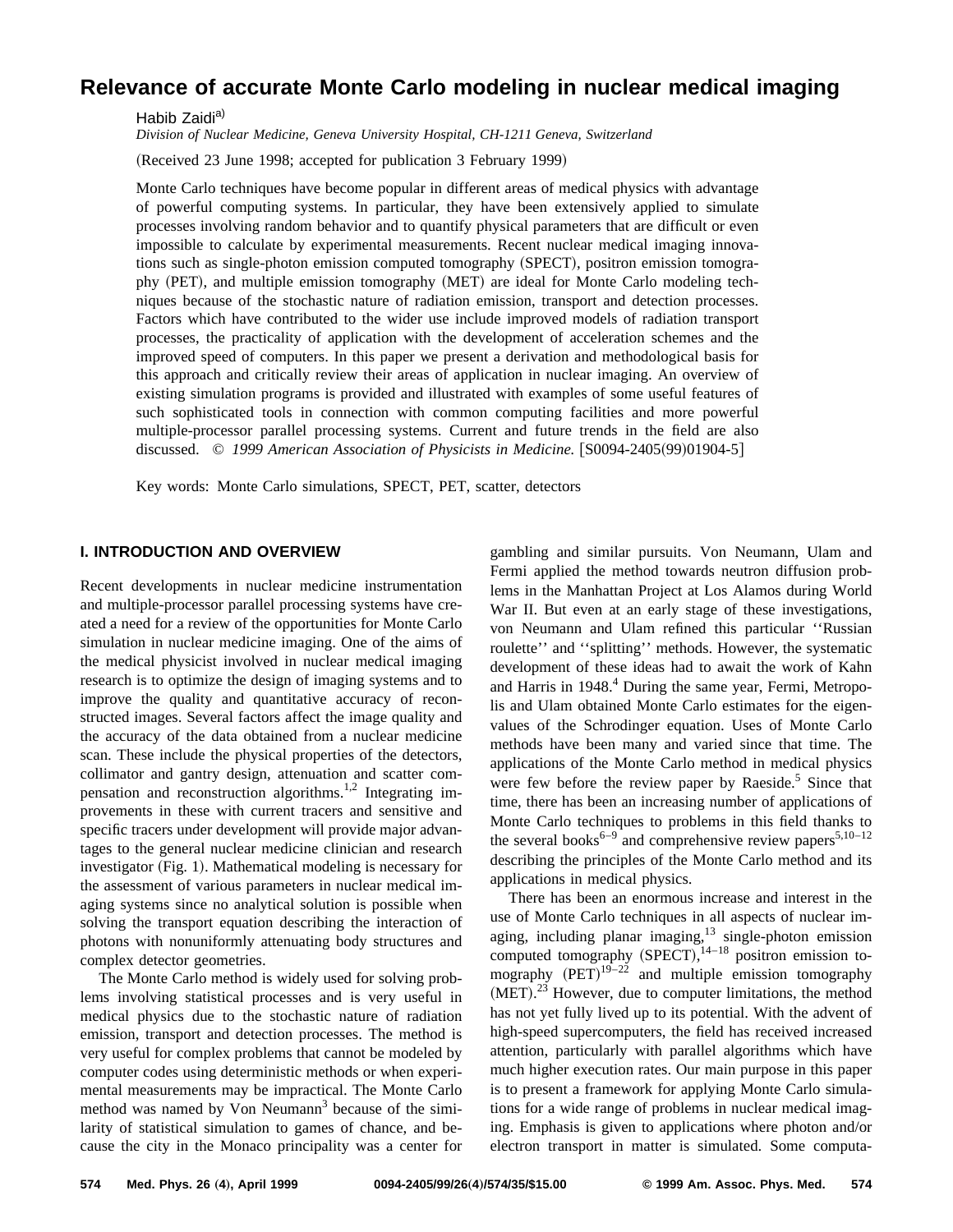

FIG. 1. Scientific and technical strategy for recording accurate functional images. In bold, the parts where Monte Carlo simulation plays an important role (adapted from an illustration by Professor Terry Jones, MRC).

tional aspects of the Monte Carlo method, mainly related to random numbers, sampling and variance reduction are discussed. Basic aspects of nuclear medicine instrumentation are reviewed, followed by the presentation of potential applications of Monte Carlo techniques in different areas of nuclear imaging such as detector modeling and systems design, image reconstruction and scatter correction techniques, internal dosimetry and pharmacokinetic modeling. Widely used Monte Carlo codes in connection with computing facilities, vectorized and parallel implementations are described. Current trends and some strategies for future development in the field are also discussed.

# **II. THE MONTE CARLO METHOD: THEORY AND COMPUTATIONAL ISSUES**

Numerical methods that are known as Monte Carlo methods can be loosely described as statistical simulation methods, where statistical simulation is defined in quite general terms to be any method that utilizes sequences of random numbers to perform the simulation. A detailed description of the general principles of the Monte Carlo method is given in a number of publications,  $5,11,24,25$  and will not be repeated here. Figure 2 illustrates the idea of Monte Carlo or statisti-



FIG. 2. Principles of Monte Carlo simulation of an imaging system.

cal simulation as applied to an imaging system. Assuming that the behavior of the imaging system can be described by probability density functions (pdf's), then the Monte Carlo simulation can proceed by sampling from these pdf's, which necessitates a fast and effective way to generate random numbers uniformly distributed on the interval  $[0, 1]$ . Photon emissions are generated within the phantom and are transported by sampling from pdf's through the scattering medium and detection system until they are absorbed or escape the volume of interest without hitting the crystal. The outcomes of these random samplings, or trials, must be accumulated or tallied in an appropriate manner to produce the desired result, but the essential characteristic of Monte Carlo is the use of random sampling techniques to arrive at a solution of the physical problem.

The major components of a Monte Carlo method are briefly described below. These components comprise the foundation of most Monte Carlo applications. The following sections will explore them in more detail. An understanding of these major components will provide a sound foundation for the developer to construct his own Monte Carlo method, although the physics and mathematics of nuclear imaging are well beyond the scope of this paper. The primary components of a Monte Carlo simulation method include the following.

- $(i)$  Probability density functions  $(pdf's)$ : the physical system must be described by a set of pdf's.
- (ii) Random number generator: a source of random numbers uniformly distributed on the unit interval must be available.
- (iii) Sampling rule: a prescription for sampling from the specified pdf's.
- (iv) Scoring: the outcomes must be accumulated into overall tallies or scores for the quantities of interest.
- $(v)$  Error estimation: an estimate of the statistical error (variance) as a function of the number of trials and other quantities must be determined.
- (vi) Variance reduction techniques: methods for reducing the variance in the estimated solution to reduce the computational time for Monte Carlo simulation.
- (vii) Parallelization and vectorization algorithms to allow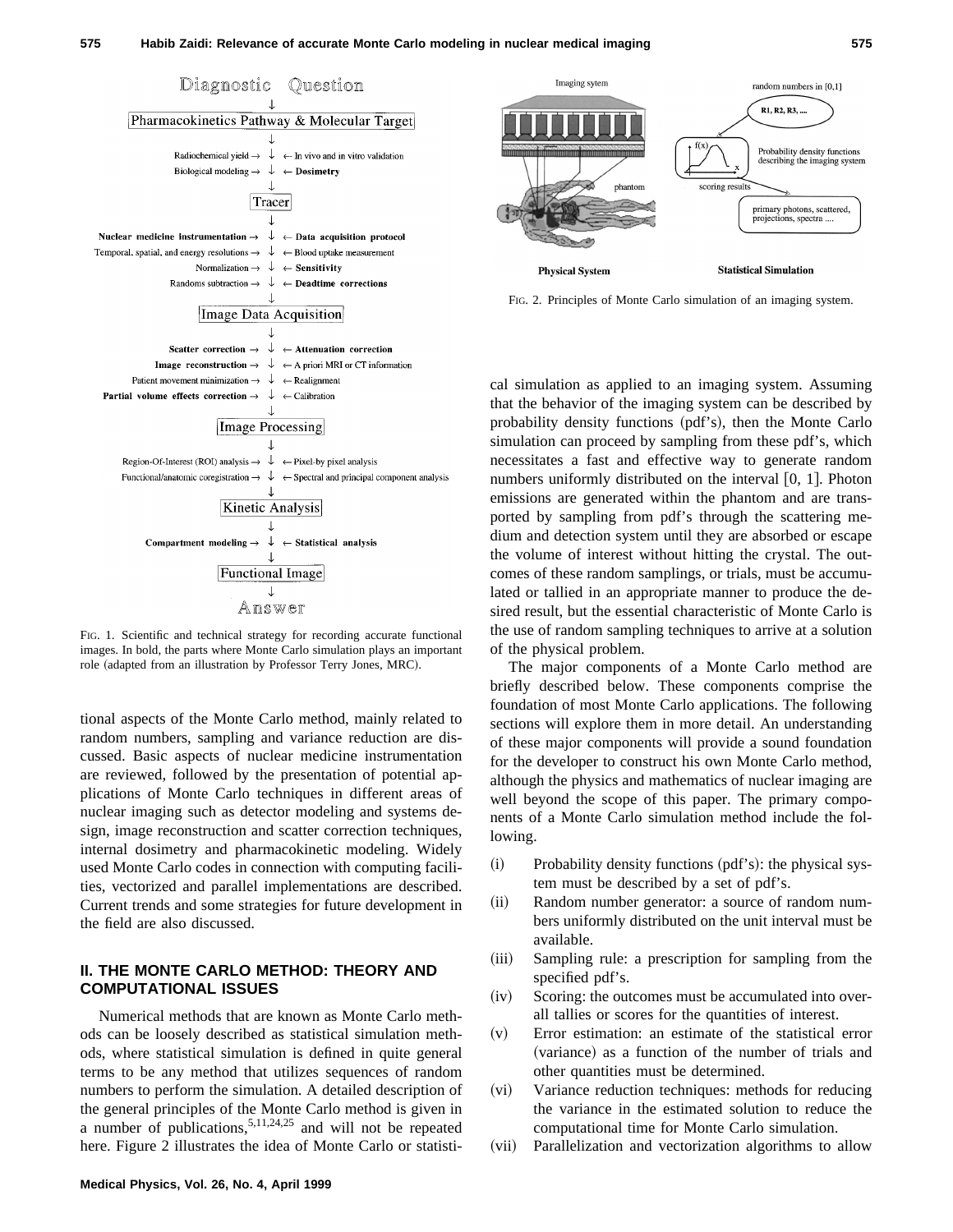Monte Carlo methods to be implemented efficiently on advanced computer architectures.

#### **A. Random numbers generation**

Computational studies requiring the generation of random numbers are becoming increasingly common. All random number generators (RNG) are based upon specific mathematical algorithms, which are repeatable. As such, the numbers are just pseudo-random. Here, for simplicity, we shall term them just ''random'' numbers. Formally, random is defined as exhibiting ''true'' randomness, such as the time between ''tics'' from a Geiger counter exposed to a radioactive element. Pseudo-random is defined as having the appearance of randomness, but nevertheless exhibiting a specific, repeatable pattern. Quasi-random is defined as filling the solution space sequentially (in fact, these sequences are not at all random, they are just comprehensive at a preset level of granularity). Monte Carlo methods make extensive use of random numbers to control the decision making when a physical event has a number of possible results. The RNG is always one of the most crucial subroutines in any Monte Carlo-based simulation code.<sup>24</sup> A large number of generators are readily available, $^{26}$  and many of these are suitable for the implementation on any computer system, $27$  since today there is no significant distinction in floating point processing capabilities between a modern desktop and a mainframe computer. A typical simulation uses from  $10^7$  to  $10^{12}$  random numbers, and subtle correlations between these numbers could lead to significant errors.<sup>28</sup> The largest uncertainties are typically due more to approximations arising in the formulation of the model than those caused by the lack of randomness in the RNG. Mathematically speaking, the sequence of random numbers used to effect a Monte Carlo model should possess the following properties.<sup>29</sup>

- (i) Uncorrelated sequences: the sequences of random numbers should be serially uncorrelated. Most especially, *n*-tuples of random numbers should be independent of one another.
- (ii) Long period: ideally, the generator should not repeat; practically, the repetition should occur only after the generation of a very large set of random numbers.
- (iii) Uniformity: the sequence of random numbers should be uniform, and unbiased. That is, suppose we define *n*-tuples  $\mu_i^n = (u_{i+1}, \dots, u_{i+n})$  and divide the *n*-dimensional unit hypercube into many equal subvolumes. A sequence is uniform if in the limit of an infinite sequence all the sub-volumes have an equal number of occurrences of random *n*-tuples.
- $(iv)$  Reproducibility: when debugging programs, it is necessary to repeat the calculations to find out how the errors occurred. The feature of reproducibility is also helpful while porting the program to a different machine.
- $(v)$  Speed: It is of course desirable to generate the random numbers fast.
- (vi) Parallelization: The generator used on vector machines should be vectorizable, with low overhead. On

massively parallel architectures, the processors should not have to communicate among themselves, except perhaps during initialization.

Although powerful RNGs have been suggested including shift register, inversive congruentional, combinatorial and ''intelligent'' methods such as those implemented in the MCNP code, $30$  the most commonly used generator is the linear congruential RNG (LCRNG).<sup>31</sup> Recently, Monte Carlo researchers have become aware of the advantages of lagged Fibonacci series (LFRNG). With extremely long periods, they are generally faster than LCRNG and have excellent statistical properties. $32$  Those generators are briefly described below.

### **1. Linear congruential generators**

The LCRNG has the form<sup>31</sup>

$$
u_{n+1} = a(u_n + c) \operatorname{mod}(m),\tag{1}
$$

where  $m$  is the modulus,  $a$  is the multiplier and  $c$  is the additive constant or addend. The size of the modulus constrains the period, and is usually chosen to be either prime or a power of 2.<sup>33</sup> An important subset of LCRNG is obtained by setting  $c=0$  in Eq. (1), which defines the multiplicative linear congruential RNG(MLCRNG). This generator (with *m* a power of 2 and  $c=0$ ) is the de facto standard included with FORTRAN and C compilers. $34$  One of the biggest disadvantages to using a power of 2 modulus is that the least significant bits of the integers produced by these LCRNGs have extremely short periods. For example,  $\mu_n \text{mod}(2^j)$  will have a period of  $2^j$ .<sup>33</sup> In particular, this means the least-significant bit of the LCRNG will alternate between 0 and 1. Some cautions to the programmer are in order: (i) the bits of  $\mu_n$ should not be partitioned to make several random numbers since the higher order bits are much more random than the lower order bits; (ii) the power of 2 modulus in batches of powers of 2 should be avoided; (iii) RNGs with large modulus are preferable to ones with small modulus. Not only is the period longer, but the correlations are lower. In particular, one should not use a 32 bit modulus for applications requiring a high resolution in the random numbers. In spite of this known defect of power of 2 LCRNGs, 48 bit multipliers (and higher) have passed many very stringent randomness tests.

The initial seed should be set to a constant initial value, such as a large prime number (it should be odd, as this will satisfy period conditions for any modulus). Otherwise, the initial seed should be set to a ''random'' odd value. Anderson<sup>35</sup> recommends setting the initial seed to the following integer:

$$
u_0 = i\text{yr} + 100 \times (i\text{month} - 1 + 12 \times (i\text{day} - 1 + 31
$$
  
× $(i\text{hour} + 24 \times (i\text{min} + 60 \times i\text{sec}))))$ , (2)

where the variables on the right-hand side are the integer values of the date and time. Note that the year is 2 digits long, i.e., the domain of *i*yr is  $[0-99]$ . However, it may be preferable to introduce the maximum variation in the seed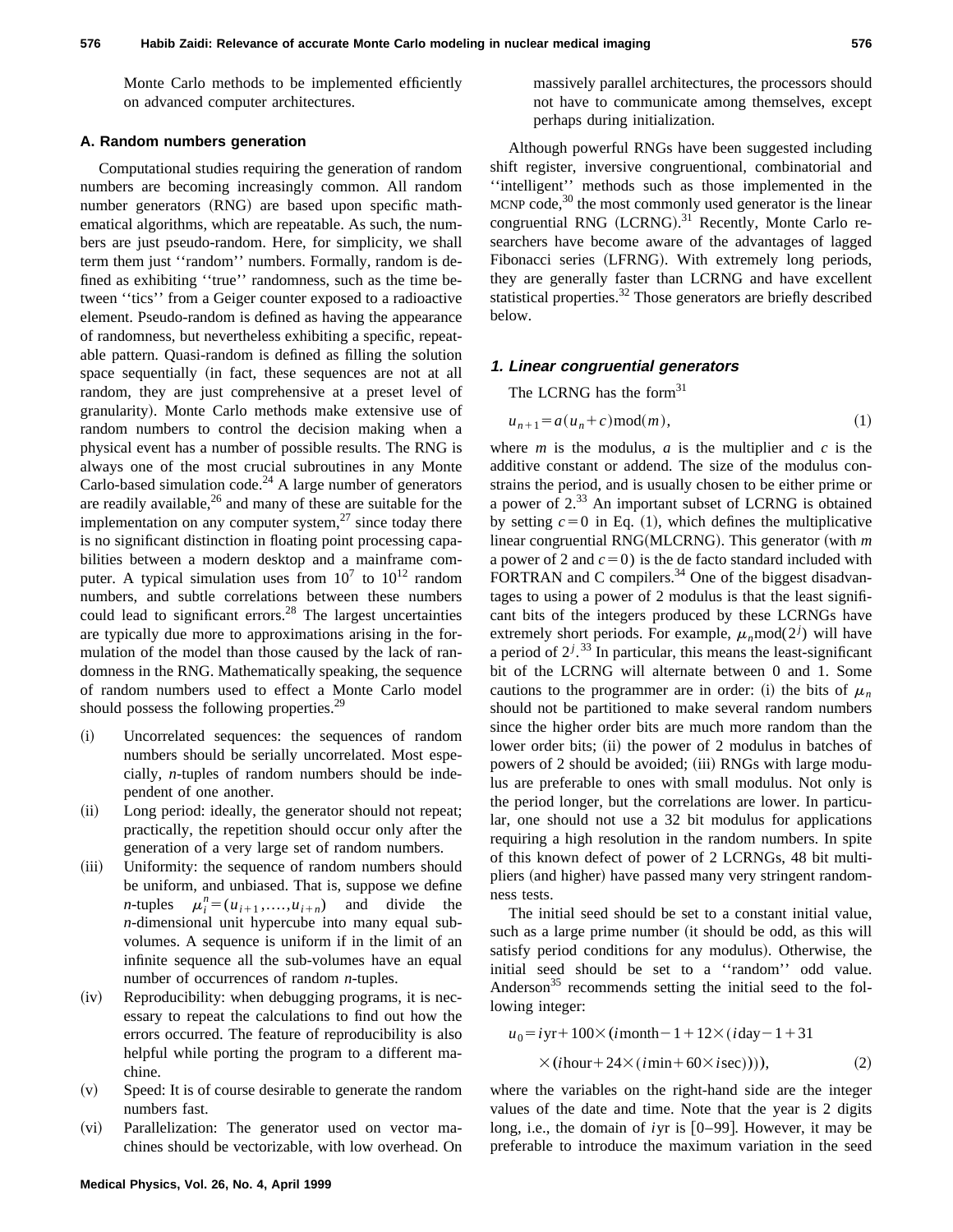into the least significant bits by using the second of this century, rather than the most significant bits. The following equation is preferable:

$$
u_0 = i\sec + 60 \times (i\min + 60 \times (i\hom + 24
$$
  
× $(i\mathrm{day} - 1 + 31 \times (i\mathrm{month} - 1 + 12i\mathrm{yr}))))$  (3)

Generally, LCRNGs are best parallelized by parameterizing the iteration process, either through the multiplier or the additive constant. Based on the modulus, different parametrizations have been tried.<sup>35</sup>

### **2. Lagged-Fibonacci generators**

The lagged-Fibonacci series RNG (LFRNG) have the following general form: $^{26}$ 

$$
u_n = u_{n-l} \otimes u_{n-k} \bmod(m), \quad l > k,
$$
\n<sup>(4)</sup>

where  $\otimes$  may be one of the following binary arithmetic operators  $+$ ,  $-$ ,<sup>\*</sup>, *l* and *k* are the lags and *m* is a power of  $2(m=2<sup>P</sup>)$ . In recent years the additive lagged-Fibonacci RNG (ALFRNG) has become a popular generator for serial as well as scaleable parallel machines<sup>36</sup> because it is easy to implement, it is cheap to compute and it does well on standard statistical tests, especially when the lag *k* is sufficiently high (such as  $k=1279$ ). The maximal period of the AL-FRNG is  $(2<sup>k</sup>-1)2<sup>p-1</sup>$  and has  $2<sup>(k-1)(p-1)</sup>$  different fullperiod cycles.37 Another advantage of the ALFRNG is that one can implement these generators directly in a floatingpoint to avoid the conversion from an integer to a floatingpoint that accompanies the use of other generators. However, some care should be taken in the implementation to avoid floating-point round-off errors.

Instead, the ALFRNG can be parameterized through its initial values because of the tremendous number of different cycles. Different streams are produced by assigning each stream a different cycle. An elegant seeding algorithm that accomplishes this is described by Mascagni.<sup>36</sup> An interesting cousin of the ALFRNG is the multiplicative lagged-Fibonacci RNG (MLFRNG). While this generator has a maximal-period  $(2<sup>k</sup>-1)2<sup>p-3</sup>$ , which is a quarter the length of the corresponding ALFRNG, it has empirical properties considered to be superior to  $ALFRNGs$ <sup>26</sup> Of interest for parallel computing is that a parameterization analogous to that of the ALFRNG exists for the MLFRNG. This latter algorithm was used for generating uniformly distributed random numbers on a parallel computer based on the MIMD principle.38 The sequence of 24 bit random numbers has a period of about  $2^{14\bar{4}}$  and has passed stringent statistical tests for randomness and independence.<sup>32</sup>

#### **B. Photon transport**

For radiation transport problems, the computational model includes geometry and material specifications.<sup>39</sup> Every computer code contains a database of experimentally obtained quantities, known as cross-sections, that determine the probability of a particle interacting with the medium through which it is transported. Every cross-section is peculiar to the type and energy of the incident particle and to the kind of interaction it undergoes. These partial cross-sections are summed to form the total cross-section; the ratio of the partial cross-section to the total cross-section gives the probability of this particular interaction occurring. Cross-section data for the interaction types of interest must be supplied for each material present. The model also consists of algorithms used to compute the result of interactions (changes in particle energy, direction, etc.) based on the physical principles that describe the interaction of radiation with matter and the cross-section data provided. Therefore, it is extremely important to use an accurate transport model as the Monte Carlo result is only as valid as the data supplied.

When a photon (having an energy below 1 MeV) passes through matter, any of the three interaction processes (photoelectric, incoherent scattering, coherent scattering) may occur. The probability of a photon of a given energy *E* undergoing absorption or scattering when traversing a layer of material *Z* can be expressed quantitatively in terms of a linear attenuation coefficient  $\mu$  (cm<sup>-1</sup>) which is dependent on the material's density,  $\rho$  (g.cm<sup>-3</sup>),

$$
\mu = \mu_{\text{photo}} + \mu_{\text{incoh}} + \mu_{\text{coh}}.
$$
\n(5)

In the case of photoelectric absorption, the total photon energy is transferred to an atomic electron and the random walk is terminated. In an incoherent photon interaction, a fraction of the photon energy is transferred to the atomic electron. The direction of the scattered photon is changed to conserve the total momentum of the interaction. The Klein–Nishina expression for the differential cross-section per electron for an incoherent interaction is used to sample the energy and the polar angle of the incoherently scattered photon.<sup>40</sup> The coherent scattering only results in a change in the direction of the photon since the momentum change is transferred to the whole atom. The kinetic energy loss of the photon is negligible. Coherent scattering of a photon could be generated using the random number composition and rejection technique<sup>4</sup> to sample the momentum of the scattered photon and the scattering angle according to the form factor distribution.

It is common to neglect coherent scattering in PET Monte Carlo simulation of photon transport because of its low contribution to the total cross-section at 511 keV. In the following examples, the relative importance of the various processes involved in the energy range of interest (below 1) MeV) are considered for some compounds and mixtures used in nuclear medicine to justify some of the approximations made in Monte Carlo codes. Figure 3 illustrates the relative strengths of the photon interactions versus energy for water, cortical bone, sodium iodide (NaI) and bismuth germanate (BGO), respectively. For water, a moderately low-Z material, we note two distinct regions of single interaction dominance: photoelectric below and incoherent above 20 keV. The almost order of magnitude depression of the coherent contribution is some justification for the approximations discussed. The coherent contribution to the total crosssection is less than 1% for energies above 250 keV. However, this contribution is in the order of 7% for high-*Z* ma-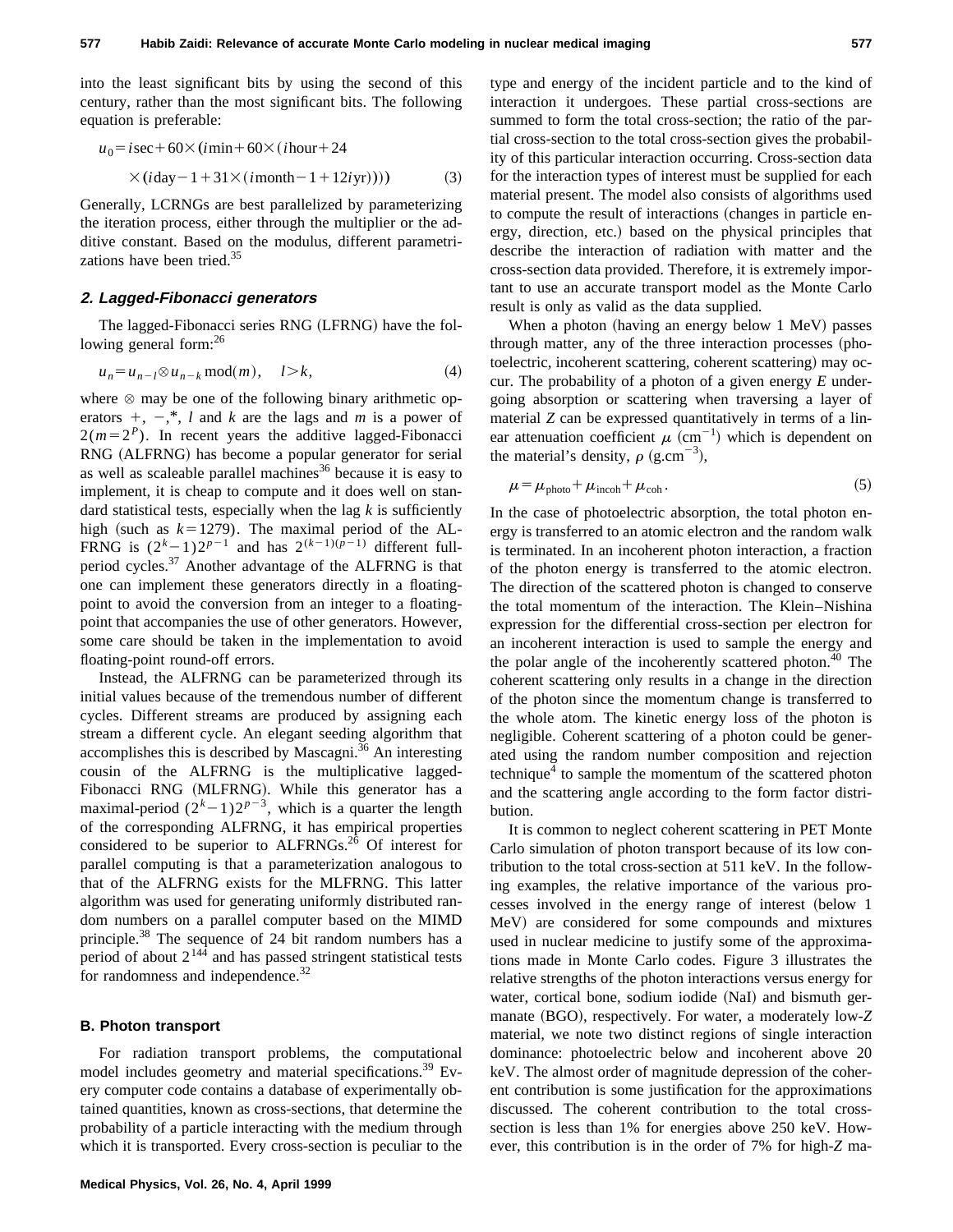

FIG. 3. Components of photon crosssections for different tissues  $(H<sub>2</sub>O)$  and cortical bone) and detector materials (NaI and BGO) of interest in nuclear imaging, illustrating the relative contribution of each process.

terials like BGO. Therefore, efforts should be made to treat the coherent scattering process adequately for detector materials. In a recent investigation, photon cross-section libraries (NIST, PHOTX) $41,42$  and parametrizations implemented in simulation packages (GEANT,  $PETSIM)^{43,44}$  were compared to the recent library provided by the Lawrence Livermore National Laboratory  $(EPDL97)^{45}$  for energies from 1 keV to 1 MeV for a few human tissues and detector materials of interest in nuclear imaging.<sup>46</sup> The cross-section data for mixtures and compounds are obtained from the equation:

$$
\mu = \rho \sum_{i} w_i (\mu/\rho)_i, \qquad (6)
$$

where  $\rho$  is the density of the material,  $w_i$ ; the fraction by weight of the *i*th atomic constituent, as specified in ICRU Report  $44^{47}$  and  $(\mu/\rho)$ *i* the mass attenuation coefficients. Different photon cross-section libraries show quite large variations as compared to the most recent EPDL97 data files. It is recommended that Monte Carlo developers only use the most recent version of this library.<sup>46</sup>

A calculation of the distances between interactions in a medium are performed by sampling from the exponential attenuation distribution [Eq.  $(10)$  below]. Different techniques have been proposed to improve the computation

**Medical Physics, Vol. 26, No. 4, April 1999**

speed when sampling from the probability distributions. They are described in more detail in Secs. II D and II E.

### **C. Electron transport**

In principle, electron transport should be included when simulating the complete electromagnetic cascade (microscopic techniques). However, the large number of interactions that may occur during electron slowing down makes it unrealistic to simulate all the physical interactions  $(macro$ scopic techniques).<sup>10</sup> Secondary electrons are generally assumed to deposit all their energy at the point of interaction because of the low energies involved in nuclear medicine, and therefore the short ranges of the electrons generated and their negligible bremsstrahlung production. Therefore, electron transport has not received particular attention in nuclear imaging applications of the Monte Carlo method. However, a number of investigators considered this effect mainly for dosimetry calculations.<sup>48-50</sup>

Most existing electron transport algorithms are based on the multiple collision models for scattering and energy loss. The complexity of the techniques used in microscopic models varies considerably, although a common approach is to neglect bremsstrahlung interactions. Simple models are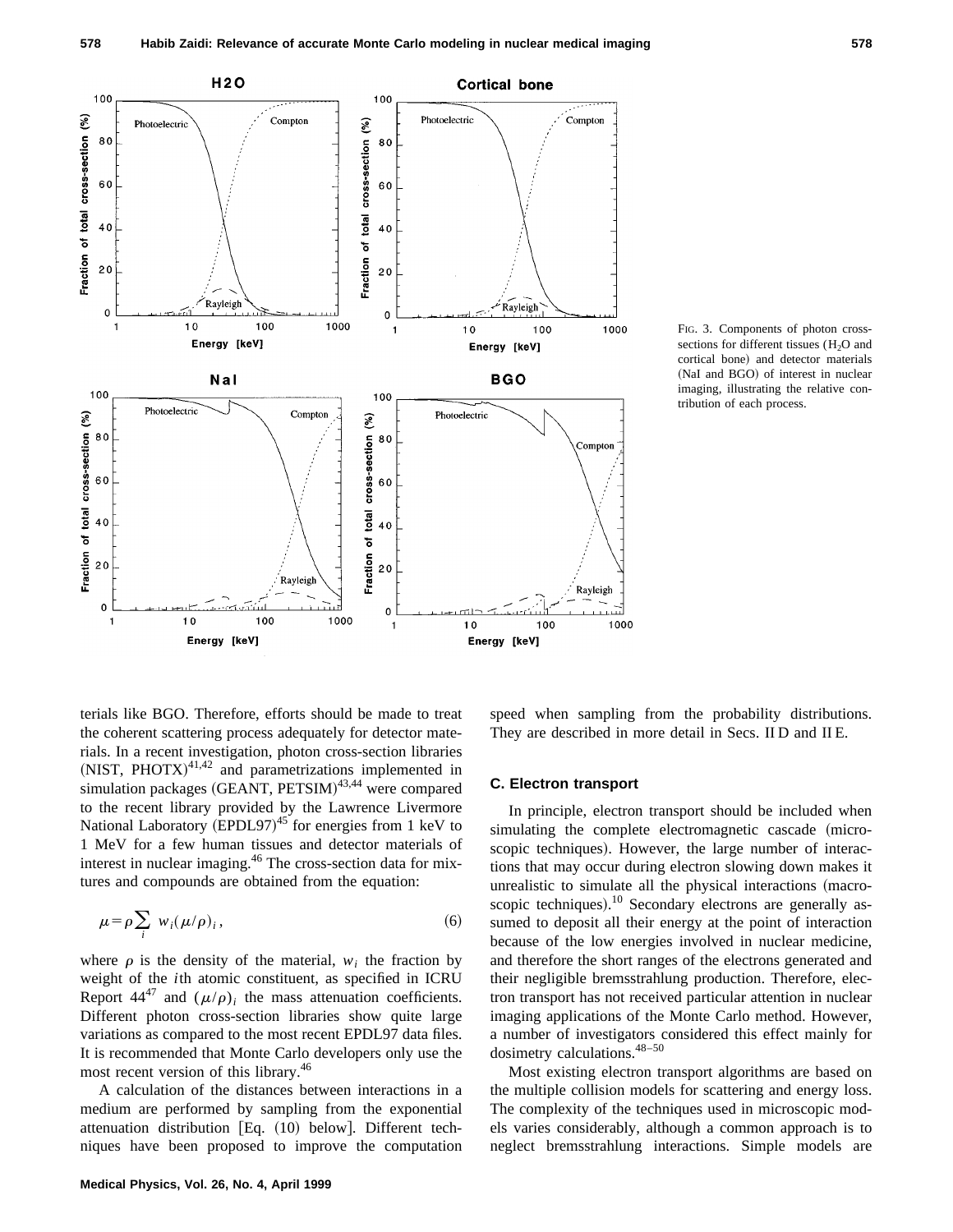based on the simulation of all the scattering events, calculating the step length between consecutive collisions with the elastic mean-free path. Energy losses are determined from the Bethe theory of stopping power and an approximation included to account for the energy-loss straggling. This model has been improved later by taking inelastic collisions into account.<sup>10</sup> Macroscopic techniques classify the physical interactions of electrons into groups that provide an overall picture of the physical process. Berger $51$  divided electron transport algorithms into two broad classes (class I and class II) distinguished by how they treat individual interactions that lead to the energy losses of the primary electrons and the production of bremsstrahlung photons and/or knock-on electrons. The condensed-history technique for electron transport has been reviewed<sup>51</sup> and comparisons of class I with class II algorithms and of Goudsmit and Saunderson multiplescattering theory have also been made. $10,40$  The Moliere theory contains a small-angle approximation<sup>52</sup> and requires a certain minimum number of scattering events to occur, whereas the Goudsmit and Saunderson theory is exact for a single-scattering cross-section. It has been shown, however, that the effects of the small-angle approximation can be compensated.<sup>51</sup> An improved model for multiple scattering into the voxel Monte Carlo algorithm comparable in accuracy with the Parameter Reduced Electron-Step Transport Algorithm  $(PRESTA)^{53}$  has been developed recently.<sup>54</sup>

A systematic error is introduced in low energy transport when the algorithm does not account for the change in a discrete interaction cross-section with energy.<sup>55</sup> To overcome this problem, Ma<sup>56</sup> developed an algorithm to account properly for the change in an electron discrete interaction cross-section as a function of energy for low energy electron transport.

### **D. Analog sampling**

Analog Monte Carlo attempts to simulate the full statistic development of the electromagnetic cascade. If we assume that a large number of particle histories, *N*, are included in a batch, the individual batch estimates can be considered as drawn from a normal distribution. For a given calculation, the estimated uncertainty is proportional to the inverse of the square root of the number of histories simulated. The efficiency  $\epsilon$  of a Monte Carlo calculation can therefore be defined  $as^{57}$ 

$$
\epsilon = \frac{1}{\sigma^2 T},\tag{7}
$$

where *T* is the calculation time to obtain a variance estimate  $\sigma^2$ . For large *N*,  $\epsilon$  should be constant as long as the calculation technique remains the same.

As described earlier, the imaging system can be described in terms of pdf's. These pdf's, supplemented by additional computations, describe the evolution of the overall system, whether in space, energy, time or even some higher dimensional phase space. The goal of the Monte Carlo method is to simulate the imaging system by random sampling from these pdf's and by performing the necessary supplementary computations needed to describe the system evolution. In essence, the physics and mathematics are replaced by random sampling of possible states from pdf's that describe the system. Thus, it is frequently necessary to sample some physical event, the probability of which is described by a known pdf. Examples include the distance to the next interaction and the energy of a scattered photon. Let *x* be the physical quantity to be selected and  $f(x)$  the pdf. Among the properties of the pdf is that it is integrable and non-negative. Assume that the domain of  $f(x)$  is the interval  $[x_{\min}, x_{\max}]$  and that it is normalized to unit area. The cumulative distribution function  $F(x)$  of the frequency function  $f(x)$  gives the probability that the random variable  $\tau$  is less or equal to *x*. It is defined as

$$
F(x) \equiv \text{probability}(\tau \le x) = \int_{x_{\text{min}}}^{x} f(\tau) d\tau.
$$
 (8)

A stochastic variable can be sampled by the use of uniformly distributed random numbers **R** in the range  $[0-1]$  using one of the techniques described below.

### **1. Direct method**

This method can be used if the inverse of the cumulative distribution function  $F^{-1}(x)$  is easily obtainable. Since  $F(x)$ is uniformly distributed in  $[0-1]$ , the sampled value of *x* could be obtained by substituting  $F(x)$  in Eq. (8) by a uniform random number **R**, that is,  $x = F^{-1}(\mathbf{R})$ . A practical example of using this technique is the calculation of the distance to the next interaction vertex. The inversion is not always possible, but in many important cases the inverse is readily obtained.

### **2. Rejection method**

Another method of performing this when it is too complicated to obtain the inverse of the distribution function is to use the rejection technique, $4$  which follows the following steps: (i) define a normalized function  $f'(x) = f(x)/f_{\text{max}}(x)$ , where  $f_{\text{max}}(x)$  is the maximum value of  $f(x)$ ; (ii) sample two uniformly distributed random numbers  $\mathbf{R}_1$  and  $\mathbf{R}_2$ ; (iii) calculate *x* using the equation  $x = x_{\min} + \mathbf{R}_1(x_{\max} - x_{\min})$ ; and (iv) if  $\mathbf{R}_2$  is less than or equal to  $f'(x)$ , then *x* is accepted as a sampled value; otherwise a new value of *x* is sampled.

Over a large number of samples, this technique will yield a set of values of *x* within the required distribution. It does, however, require two random numbers per trial and many trials may be required depending on the area under of the curve of  $f(x)$ . A typical example of using this technique is the photon energy and scattering angle resulting from incoherent scattering.

#### **3. Mixed methods**

When the previous two methods are impractical, the mixed method that combines the two may be used.<sup>57</sup> Assume that the pdf can be factored as follows:

$$
f(x) = h(x) \cdot g(x),\tag{9}
$$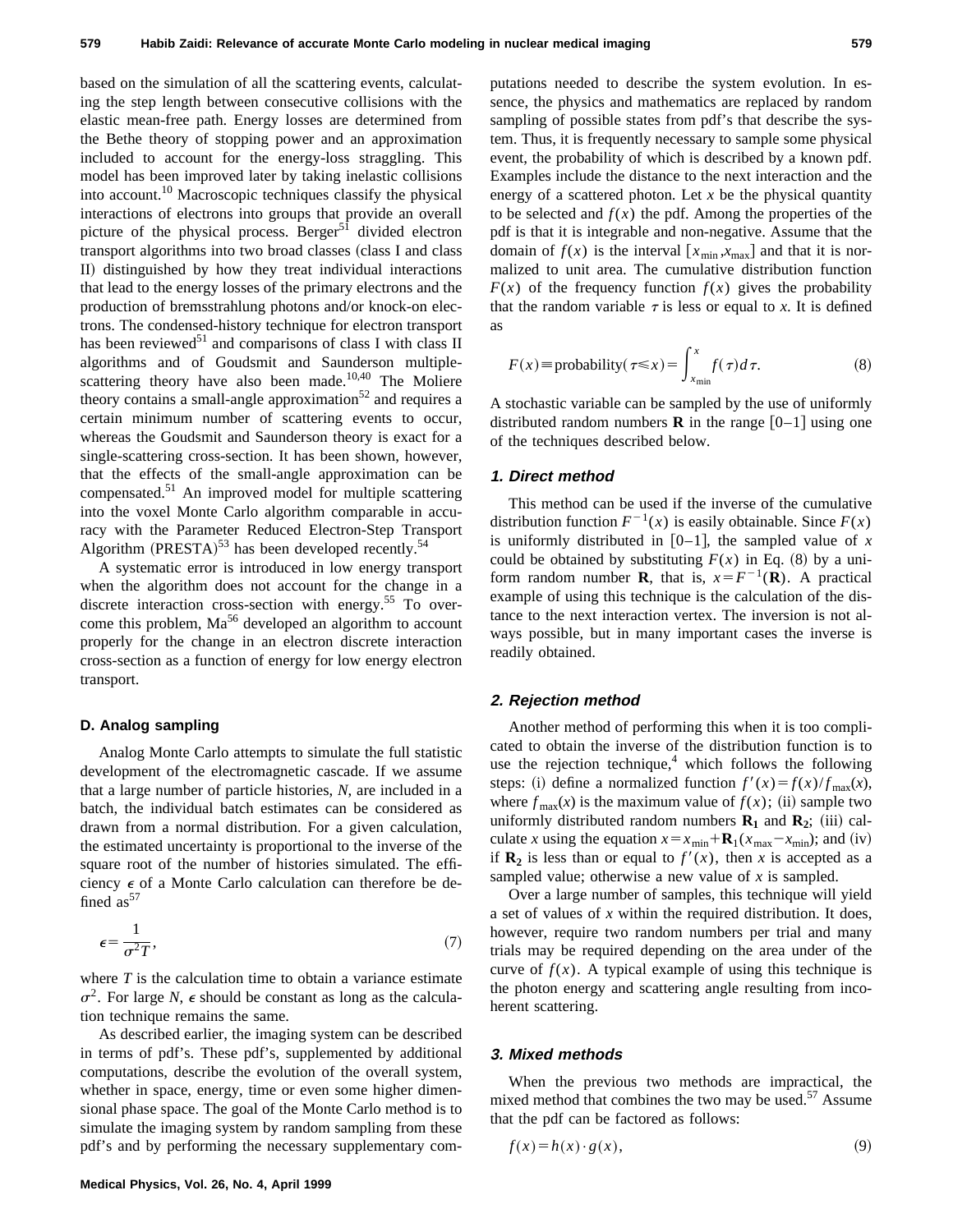where  $h(x)$  is an invertible function and  $g(x)$  is relatively flat but contains most of the mathematical complexity. The method consists of the following steps: (i) normalize  $h(x)$ producing  $h'(x)$  such that  $\int_{x_{\text{min}}}^{x_{\text{max}}} h'(x) dx = 1$ ; (ii) normalize  $g(x)$  producing  $g'(x)$  such that  $g'(x) \le 1$  for *x* in  $[x_{\text{min}}, x_{\text{max}}]$ ; (iii) use the direct method to select an *x* using  $h'(x)$  as the pdf; (iv) use *x* and apply the rejection method using  $g'(x)$ , i.e., choose a random number **R**, if  $g'(x) \le R$ , accept  $x$ ; otherwise go back to step (iii).

### **E. Nonanalog sampling ''variance reduction techniques''**

A direct Monte Carlo simulation using true probability functions may require an unacceptable long time to produce statistically relevant results. Photons emission is isotropic, so directional parameters may be sampled uniformly within their individual ranges. Nuclear imaging systems have a low geometrical efficiency because of the small solid angle defined by the collimator and/or the small axial aperture. Therefore, the calculation would be very ineffective in terms of required computing time.<sup>58</sup> It is thus desirable to bias the sampling (nonanalog sampling) by introducing different types of importance sampling and other variance reduction techniques to improve the computational efficiency of the Monte Carlo method.<sup>59</sup> The results obtained by nonanalog simulation are, however, biased by the variance reduction technique and a correction for this is required. A particle history weight, *W*, is introduced, which describes the probability of the particle following the current path. This weight is calculated for each particle history, and used in the calculation of the results. If an event occurs, the weight *W* is added to the counter rather than incrementing the counter by one unit. Bielajew and Rogers<sup>57</sup> divided variance reduction techniques in three categories: those that concern photon transport only, those that concern electron transport only, and other more general methods. The most useful techniques are described below.

#### **1. Photon-specific methods**

*Interaction forcing.* In an analog Monte Carlo simulation, photons are tracked through the object until they either escape the object, are absorbed or their energy drops below a selected threshold. The probability function for a photon interaction is given by

$$
p(x) = \mu e^{-\mu x}.\tag{10}
$$

The probability that a photon will travel a distance *d* or less is given by

$$
p(d) = \int_0^d \mu e^{-\mu x} dx = 1 - e^{-\mu d}.
$$
 (11)

To sample the pathlength, a uniform random number **R** is substituted for  $p(d)$  and the problem is solved for  $d$ :

$$
d = -\frac{\log(1 - \mathbf{R})}{\mu}.
$$
\n(12)

Since the maximum distance  $d_{\text{max}}$ , the photon travels before interaction is infinite, and the number of photon mean free paths across the geometry in any practical situation is finite, there is a large probability that photons leave the geometry of interest without interacting. To increase the statistical accuracy in the imparted energy calculation, we force the photons to interact by assigning  $d_{\text{max}}$  a finite distance, e.g., the thickness of the detector being simulated.<sup>57</sup> A true distributed photon pathlength *d* within  $d_{\text{max}}$  can be sampled from the equation

$$
d = -\frac{1}{\mu} \ln(1 - \mathbf{R} [1 - e^{-\mu d_{\text{max}}}]). \tag{13}
$$

The photon's weight must be multiplied by the interaction probability,

$$
W_{n+1} = W_n[1 - e^{-\mu d_{\text{max}}}].
$$
\n(14)

In emission computed tomography, the photon is allowed to interact through coherent or incoherent interactions only within the phantom since photoabsorption does not contribute to energy imparted in the crystal. The weight is then multiplied by the probability for the photon being scattered:

$$
W_{n+1} = W_n \left[ \frac{\mu_{\text{incoh}} + \mu_{\text{coh}}}{\mu} \right],\tag{15}
$$

where  $\mu_{\text{incoh}}$  and  $\mu_{\text{coh}}$  are the cross-section data for incoherent and coherent scattering, respectively, and  $\mu$  is the total linear attenuation coefficient.

*Stratification.* Stratification refers to the process of determining the frequencies with which the various regions of state space are used to start a particle.<sup>60</sup> The solid angle of acceptance of the detector array,  $\Omega_{\text{max}}$ , is small due to collimation and to the size of the detector array itself. This results in significant computational inefficiencies with analog Monte Carlo simulation, because only a few percent of the photons generated and tracked will actually be detected. The goal of stratification is to simulate only photons that are emitted in directions within the solid angle, which can be calculated from the maximum acceptance angle,  $\theta_{\text{max}}$ , which, in turn, can be estimated from the dimensions of the phantom and the detection system. The solid angle does not change in magnitude when simulating source locations offcenter. The photon escaping from the phantom is either primary or scattered. If the photon happens to be a primary photon, its direction within the solid angle could be sampled from

$$
\cos(\theta) = 1 - \mathbf{R} [1 - \cos \theta_{\text{max}}]. \tag{16}
$$

In this case, the weight is multiplied by the probability of escape without interaction in the solid angle  $\Omega_{\text{max}}$ ,

$$
W_{n+1} = W_n \frac{[1 - \cos \theta_{\text{max}}]}{2}.
$$
 (17)

*Exponential transform, russian roulette and particle splitting.* The exponential transform is a variance reduction technique used to bias the sampling procedure to give more interactions in the regions of interest and thus improve the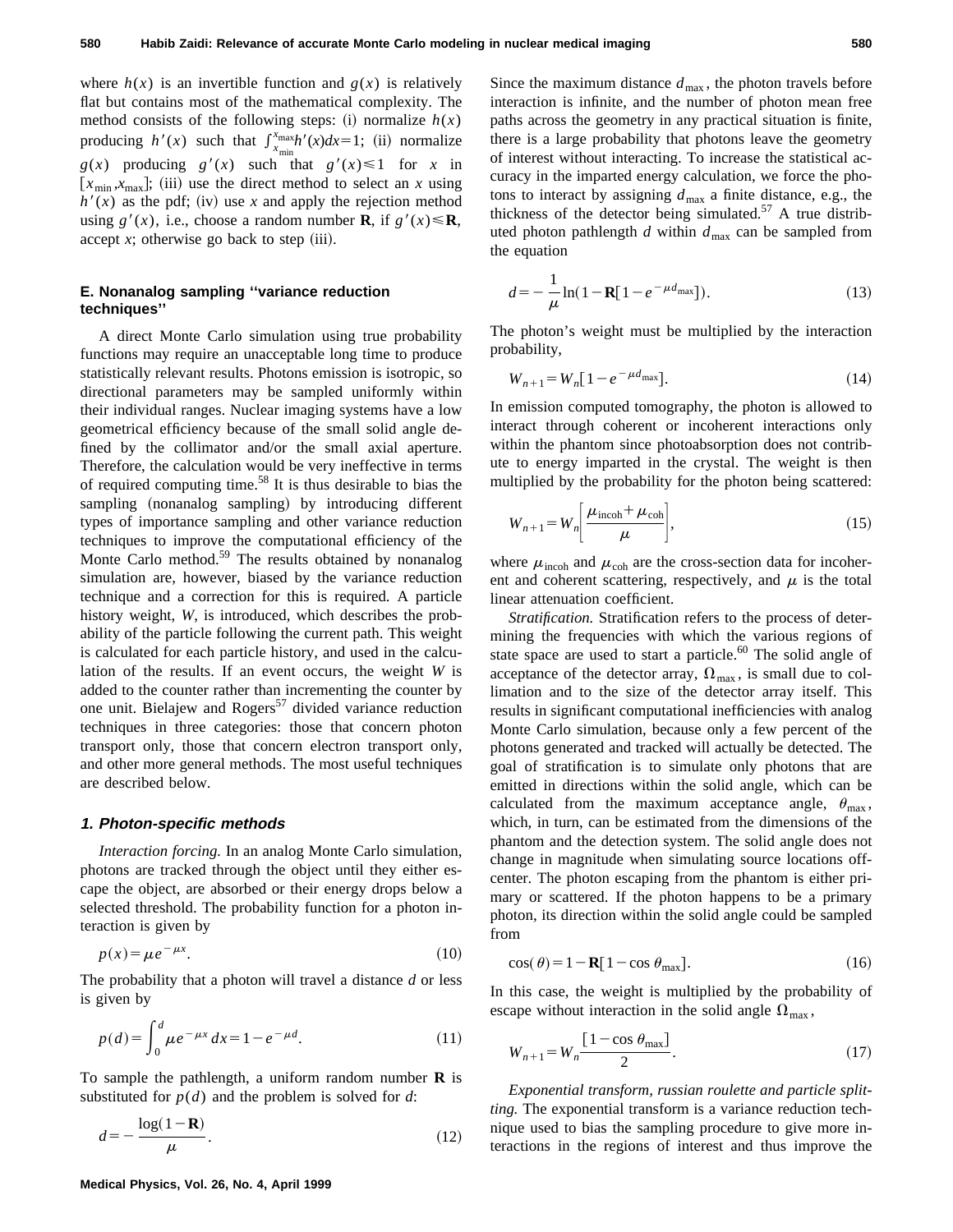efficiency of the calculation for those regions. To implement this method, the distance to the next interaction in number of mean free paths,  $d<sub>\lambda</sub>$ , should be sampled from<sup>57</sup>

$$
d_{\lambda} = -\frac{\ln(\mathbf{R})}{(1 - C \cos \theta)},
$$
\n(18)

where *C* is a parameter that adjusts the magnitude of the scaling and  $\theta$  the angle of the photon with respect to the direction of interest. The new weighting factor is given by

$$
W_{n+1} = W_n \frac{\exp(-d_\lambda C \cos \theta)}{(1 - C \cos \theta)}.
$$
 (19)

Note that the new weighting factor is dependent on  $d_{\lambda}$ . If  $0 < C < 1$ , the particle pathlength is stretched in the forward direction, which is used for shielding problems. For  $-1 < C < 0$ , the average distance to the next interaction is shortened in the forward direction, which is used for surface problems. For  $C=0$ , we recover the unbiased sampling. The optimal choice of this parameter is dependent on the problem to be solved. The general guideline is to avoid to use large weighting factors because they may increase the variance.<sup>57</sup>

Russian roulette and splitting are often used together with the exponential transform although they are still effective when used independently. In Russian roulette, a random number is selected and compared to a threshold,  $\lambda$ . If the random number turns out to be smaller than  $\lambda$ , the particle is allowed to survive but the weight should be updated accordingly,  $W_{n+1} = W_n / \lambda$ . In particle splitting, a particle coming from a region of interest can be divided into *N* particles, each having a new weighting,  $W_{n+1} = W_n / N$ .

#### **2. Electron-specific methods**

*Electron range rejection.* A fundamental difference between the transport of photons and electrons in a condensedhistory simulation code is that photons travel relatively long distances before interacting while electron tracks are interrupted not only by geometrical boundaries but also by multiple scattering ''steps.'' A large amount of simulation time is spent on checking boundaries and selecting deflection angles and so on. Electron range rejection means that any electrons with their residual range smaller than the distance to the nearest boundary or to the region of interest in the simulation will be terminated to save computing time. Different methods have been suggested for electron range rejection. The reduced interrogation of geometry (RIG) method calculates the distance to the nearest boundary and compare it to the maximum multiple-scattering step length. If the electron cannot reach any of the boundaries during this step, the boundary checking routine will not be called and this will save computing time. Another method called ''disregard within a zone'' is usually used with RIG to further speed up the simulation. It consists of disregarding electrons whose energies are so low that they cannot reach the nearest boundary. Those methods are, however, inefficient for simulations involving curved surfaces, $57$  where the time required to calculate the distance to the closest boundary may be considerable. An alternative way is to use a range-related ''region rejection'' technique. In this method, different energy cutoffs are chosen for the regions surrounding the region where energy deposition is to be scored, each energy cut-off being chosen according to the distance to the nearest boundary of the region of interest.

*Parameter reduced electron step.* This algorithm allows us to use small electron steps in the vicinity of interfaces and boundaries and large steps elsewhere.<sup>53</sup> Its components are the following: a path-length correction algorithm which is based on the multiple scattering theory of Moliere and which takes into account the differences between the straight pathlength and the total curved pathlength for each electron step; a lateral correlation algorithm which takes into account lateral transport; and a boundary crossing algorithm which ensures that electrons are transported accurately in the vicinity of interfaces. The algorithm has been implemented in the EGS4 code system and proved that substantial savings in computing time may be realized when using this method.

### **3. General methods**

*Correlated sampling.* The correlated sampling technique can be used in the transport of both photons and electrons. It is especially effective for calculating ratios or differences of two quantities which are nearly equal. The basic idea is that the simulations of the geometries of interest are kept as closely correlated as possible so that most of the statistical fluctuations will cancel in the ratios and differences. The real difference between the two geometries will be better reflected in the ratios and the differences obtained. The calculational uncertainties in the ratios and the differences obtained with correlated sampling are, in general, smaller than those obtained from uncorrelated simulations.

There are several ways of doing correlated sampling in radiation transport. In coupled photon–electron transport, a simple method has been used in which random number seeds of the particle histories, for which a primary particle or any of the secondaries has deposited energy in the region of interest for one geometry, is stored and used for the simulations of the alternative geometry.<sup>57</sup> A new correlated sampling method for the transport of electrons and photons has been developed in which a main particle history is split up whenever a particle meets the boundary of the region where the medium differs between the two or more cases.<sup>61</sup> This particle is then followed separately for each case until it and all its descendants terminate. Holmes $62$  described a correlated sampling technique which forces histories to have the same energy, position, direction and random number seed as incident on both a heterogeneous and homogeneous water phantom. This ensures that a history that has, by chance, traveled through only water in the heterogeneous phantom will have the same path as it would have through the homogeneous phantom, resulting in a reduced variance when a ratio of the heterogeneous dose to the homogeneous dose is formed.

*Use of geometry symmetry.* The use of some of the inherent symmetry of the geometry may realize a considerable increase in efficiency. If both the source and target configu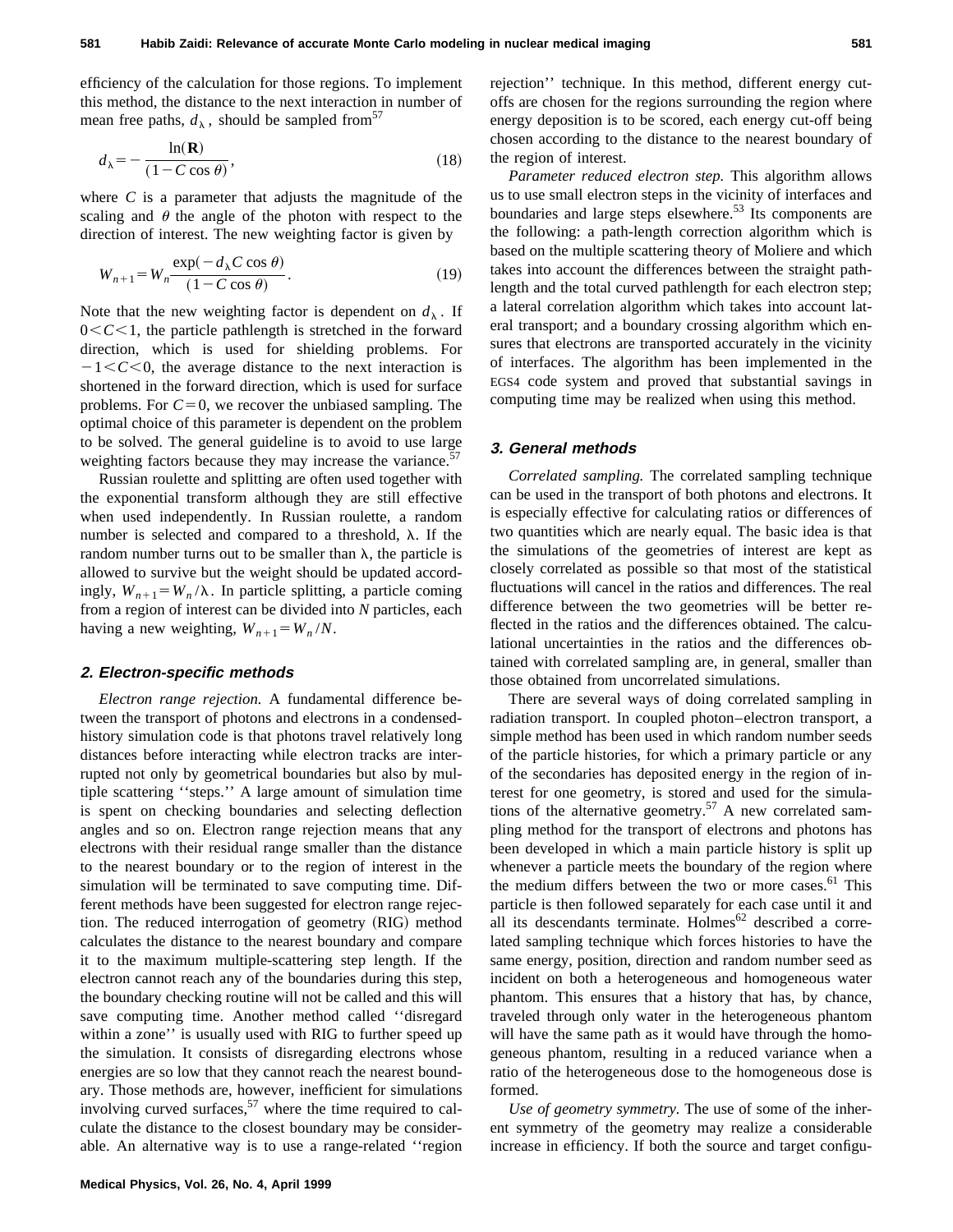rations contain cylindrical planar or spherical–conical simulation geometries, the use of symmetries is more obvious. Other uses of symmetry are less obvious, but the saving in computing time is worth the extra care and coding.

## **III. NUCLEAR MEDICAL IMAGING TECHNIQUES**

Recent advances in detector design focus on enhanced sensitivity and spatial and temporal resolution, and on the possibility of using conventional photon and coincidence detection (two back-to-back photons, each with an energy of  $511 \text{ keV}$ ) simultaneously. In this section, we describe instrumentation advances in nuclear medical imaging.

#### **A. Planar gamma camera imaging**

Gamma camera imaging requires the collimation of gamma rays emitted by the radiopharmaceutical distribution within the body. Collimators are typically made of lead or tungsten and are about 4 to 5 cm thick and 20 by 40 cm on a side. The collimator contains thousands of squares, round or hexagonal parallel channels through which gamma rays are allowed to pass. Although quite heavy, these collimators are placed directly on top of a very delicate single crystal of NaI(Tl). Any gamma camera so equipped with a collimator is called an Anger camera.<sup>63</sup> Gamma rays traveling along a path that coincides with one of the collimator channels will pass through the collimator unabsorbed and interact with the NaI(Tl) crystal creating light. Behind the crystal, a grid of light sensitive photomultiplier tubes collect the light for processing. It is from an analysis of these light signals that images are produced. Depending on the size of the Anger camera, whole organs such as the heart and liver can be imaged. Large Anger cameras are capable of imaging the entire body and are used, for example, for bone scans.

A typical Anger camera equipped with a low-energy collimator detects roughly one in every ten thousand gamma ray photons emitted by the source in the absence of attenuation. This number depends on the type of collimator used. The system spatial resolution also depends on the type of collimator and the intrinsic resolution of the Anger camera. A typical modern Anger camera has an intrinsic resolution of 3 to 9 millimeters. Independent of the collimator, system resolution cannot get any better than intrinsic resolution. The same ideas also apply to sensitivity: system sensitivity is always worse than intrinsic (crystal) sensitivity. A collimator with thousands of straight parallel lead channels is called a parallel-hole collimator, and has a geometric or collimator resolution that increases with the distance from the gamma ray source. The geometric sensitivity, however, is inversely related to geometric resolution, which means improving collimator resolution decreases collimator sensitivity, and vice versa. High resolution and great sensitivity are two paramount goals of gamma camera imaging. Therefore, researchers must always consider this trade-off when working on new collimator designs. There have been several collimator designs in the past fifteen years, which optimized the resolution/sensitivity inverse relation for their particular design.<sup>64</sup> Converging hole collimators, for example, fanbeam and cone-beam<sup>65</sup> have been built to improve the tradeoff between resolution and sensitivity by increasing the amount of the Anger camera that is exposed to the radionuclide source. This increases the number of counts, which improves sensitivity. More modern collimator designs, such as half-cone-beam and astigmatic, have also been conceived. Sensitivity has seen an overall improvement by the introduction of multi-camera SPECT systems. A typical triplecamera SPECT system equipped with ultra-high resolution parallel-hole collimators can achieve a resolution of from 4 to 7 millimeters.<sup>2</sup> Other types of collimators with only one or a few channels, called pinhole collimators, have been designed to image small organs and human extremities, such as the wrist and thyroid gland, in addition to research animals such as rats.<sup>66,67</sup>

#### **B. Single-photon emission computed tomography**

SPECT has, in recent years, become one of the major tools for the *in vivo* localization of radiopharmaceuticals in nuclear medicine studies. SPECT systems are now widely available and important clinical areas of SPECT imaging include cardiology, neurology, psychiatry and oncology. In conjunction with new and existing radiopharmaceuticals, quantitative SPECT may be used to noninvasively measure blood-flow, metabolic function, receptor density and drug delivery. In oncology, it is important in radiation dosimetry and treatment planning for internal radionuclide therapy in general and radioimmunotherapy  $(RIT)$ , in particular.<sup>2</sup> Transverse tomographic images can be reconstructed from projection data acquired at discrete angles around the object. Many mathematical approaches have been used for image reconstruction in SPECT. Two broad categories have emerged, which we refer to as analytic and iterative algorithms. The common characteristic of analytic methods is that they utilize exact formulas for the reconstructed image density. The most popular method is filtered backprojection where the acquired projection data are filtered with a ramp filter before being backprojected. The iterative approach is based on the process of matching the measured projections to the calculated projections. The calculated projections are determined from an initial reconstruction and are compared to the measured data. The difference between the two data sets is used to correct the calculated projections. This procedure is repeated until some predefined error level has been reached. Statistical reconstruction techniques such as the maximum-likelihood expectation-maximization (ML-EM) algorithm seek a source distribution which will maximize the ML function relating the estimated and the measured projections.

The quantitative determination of the radioactivity content in tissues is required in both diagnostic and therapeutic nuclear medicine. Planar scintillation camera imaging has been used to estimate activity in tumors and various organs.<sup>68</sup> The drawback with this technique is, however, the lack of information regarding the variation of activity with depth. The acquired images are, furthermore, distorted by the activity content in overlapping structures. In contrast,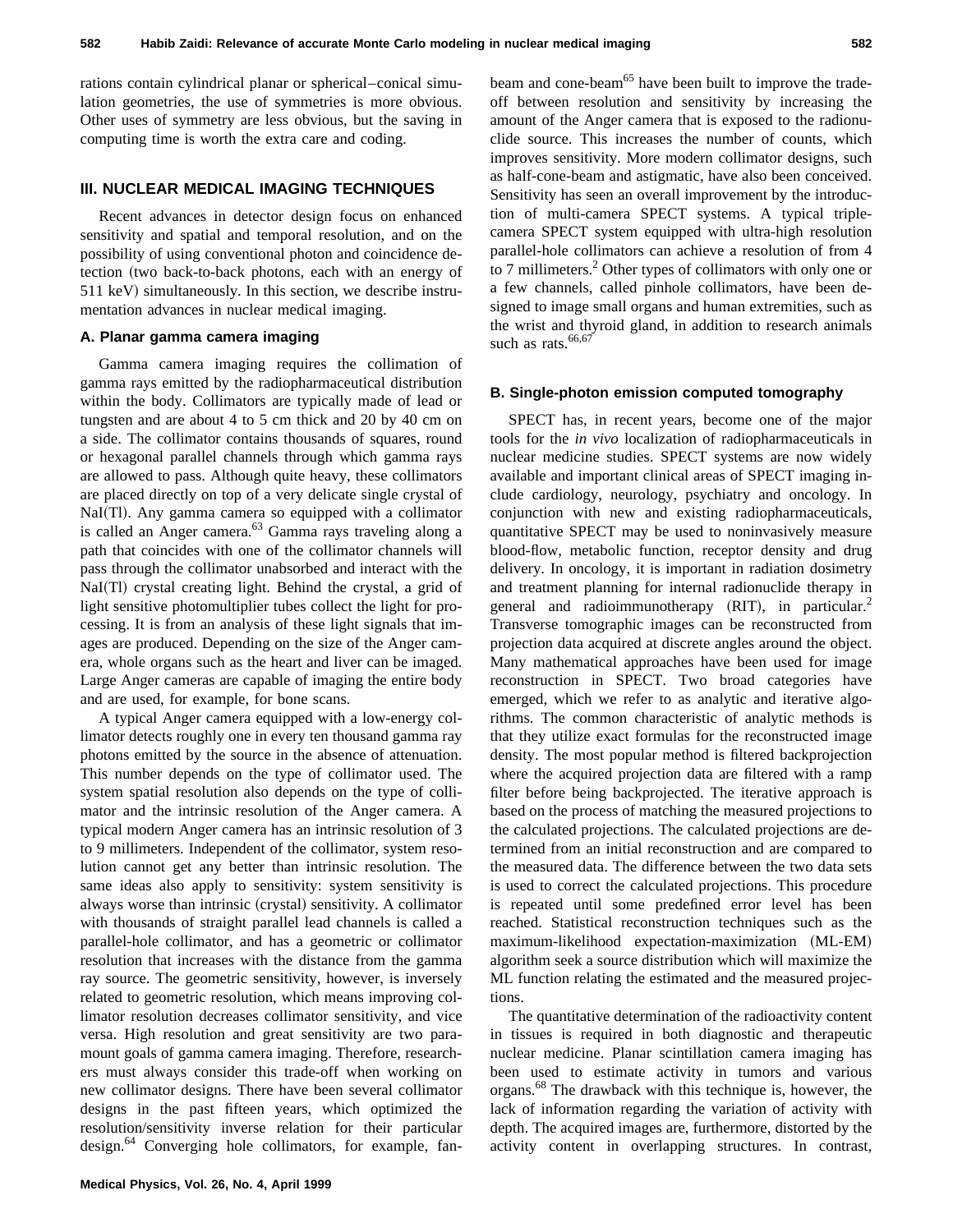SPECT has great potential for the quantitation of activity distributions *in vivo* due to its three-dimensional imaging capability. There are, however, several factors that must be considered in quantitative imaging. Some of these factors are the system sensitivity and spatial resolution, dead-time and pulse pile-up effects, the linear and angular sampling intervals of the projections, the choice of reconstruction filter and the size of the object and attenuation and scatter.<sup>1</sup> Since image quality in nuclear medicine is limited by statistics, the administered dose and the imaging time are extremely important. In practice, the limited count statistics in most clinical studies affect the accuracy and precision of quantitative SPECT. However, the two most significant effects are the photon attenuation in the object and the contribution in the images of events arising from photons scattered in the object. These effects limit the accuracy of quantitative measurements and result in decreased contrast and blurred edges of the reconstructed activity distribution in the image. $2$ 

# **C. Positron emission tomography**

Measurement of the tissue concentration of a positronemitting radionuclide is based on coincidence detection of the two photons arising from positron annihilation. Following the administration of a positron-emitting radioisotope, detector arrays surrounding the patient detect the emerging annihilation photons. After being sorted into parallel projections, the lines of response  $(LORs)$  defined by the coincidence channels are used to reconstruct the three-dimensional (3D) distribution of the positron-emitter tracer within the patient. In two-dimensional  $(2D)$  PET, each 2D transverse section of the tracer distribution is reconstructed independently of adjacent sections. In fully three-dimensional (3D) PET, the data are sorted into sets of LORs, where each set is parallel to a particular direction, and is therefore a 2D parallel projection of the 3D tracer distribution. Coincidences are collected for each LOR and stored in a 2D array, or sinogram. In each sinogram, there is one row containing the LORs for a particular azimuthal angle; each such row corresponds to a 1D parallel projection of the tracer distribution at a different coordinate along the scanner axis. An event is registered if both crystals detect an annihilation photon within a coincidence time window of the order of 10 ns, depending on the timing properties of the scintillator. A pair of detectors is sensitive only to events occurring in the tube joining the two detectors, thereby registering direction information (electronic collimation). Coincidence detection offers significant advantages over single-photon detection: electronic collimation eliminates the need for physical collimation, thereby significantly increasing sensitivity. Accurate corrections can be made for the self-absorption of photons within the patient so that absolute measurements of tissue tracer concentration can be made.

While the physics of positron annihilation limits the spatial resolution to, at best, 2–3 mm, the statistical accuracy is related to the sensitivity of the detection system. In the past twenty years, there has been a significant evolution in PET instrumentation from a single ring of bismuth germanate



FIG. 4. (a) Schematic representation of a volume-imaging multi-ring PET scanner. (b) A block detector consists of a set of crystals having cuts of different depths acting as light guides and segmenting the block into 64  $(8\times8)$  detection elements in this example. The block is coupled to four photomultiplier tubes at the back, and the crystal in which photoabsorption occurs is identified by comparing the outputs of the four photomultiplier tubes.

(BGO) detectors with a spatial resolution of 15 mm, $^{19}$  to multiple rings of small BGO crystals offering a spatial resolution of 5 mm.<sup>69</sup> The spatial resolution improvements have been achieved through smaller crystals and the efficient use of photomultipliers and position readout based on Anger logic. The tomograph design which has proved successful in recent years represents a compromise between maximizing sensitivity while keeping detector dead time and contamination from scattered and random coincidences at a reasonable level. To achieve this performance, multi-ring tomographs incorporate collimators (or septa) between the detector rings, with coincidences acquired only within a ring or between adjacent rings.<sup>70</sup> Thus, in the interest of maximizing the signal-to-noise ratio and quantitative accuracy, comparatively little use has been made of electronic collimation, one of the main advantages of coincidence counting. Consequently, an increase in sensitivity by a factor of 4–5 has been achieved by removing the septa and acquiring coincidences between detectors in any two rings<sup>71</sup> (Fig. 4). It is also found that tomographs without septa can be operated more effectively with lower activity levels in the field-of-view.

A modern tomograph with inter-ring septa detects and records only 0.5% of the photon pairs emitted from the activity within the tomograph field-of-view. This increases to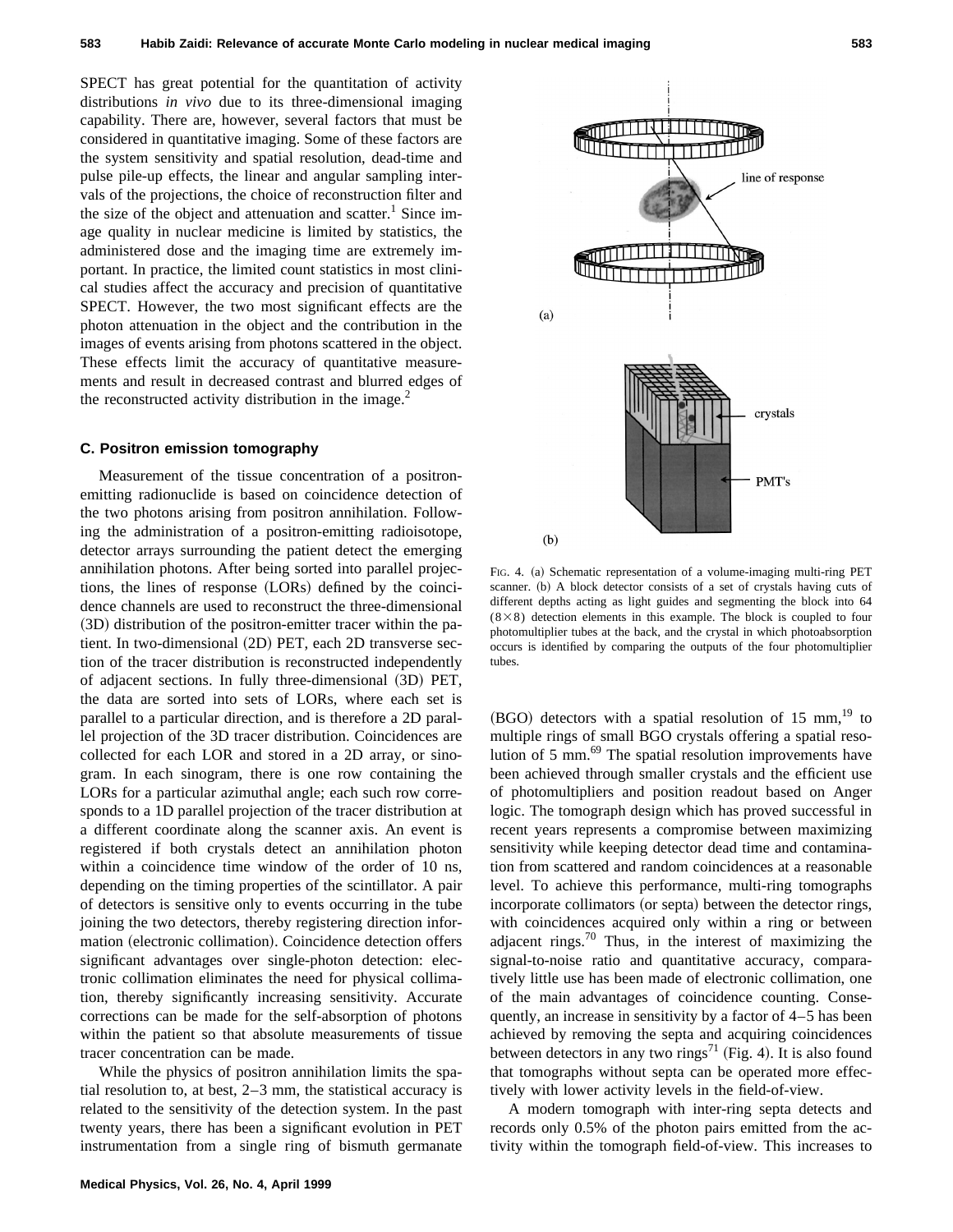over 3% when the septa are removed.<sup>69</sup> However, even if the detector system is 100% efficient for the detection of annihilation photons, the angular acceptance of modern scanners would record only 4.5% of the coincidences. The spatial resolution obtained with modern tomographs is about 5–6 mm in all three directions. Most use detectors based on 5cm×5cm blocks of BGO. Each BGO block is cut into 8 by 8 individual detector cells and read out by four photomultiplier tubes. Light sharing schemes are used to identify the active detector cell. Energy resolution at 511 keV of such BGO detector blocks is decreased from an intrinsic value of about 15% FWHM to around 23% up to 44%, depending on the cell, because of scintillation light losses resulting from the cuts applied to the detector block.

Compton scatter in the field-of-view is another effect influencing sensitivity and represents more than 30% of the data acquired with a 3D scanner.<sup>70</sup> Increasingly sophisticated scatter correction procedures are under investigation, particularly those based on accurate scatter models, and on subtraction–convolution approaches.<sup>72,73</sup> Monte Carlo methods give further insight and might in themselves offer a possible correction procedure. The development of fully 3D reconstruction algorithms has been necessary in order to take advantage of the acquisition of PET data without septa.<sup>74-76</sup> In the most widely used 3D filtered backprojection (FBP) algorithm of Kinahan and Rogers,<sup>75</sup> unmeasured oblique projection data, not accessible within the finite axial extension of the scanner, are estimated by forward-projecting through a low-statistics image reconstructed by 2D-FBP from transaxial projections. The completed 2D projections are then reconstructed by the FBP technique: each 2D projection is convolved with a 2D filter kernel, and then backprojected in 3D through the image volume.

#### **D. Multiple emission tomography**

In recent years, there has been an increased interest in using conventional SPECT scintillation cameras for PET imaging, however, the count rate performance is a limiting factor. A sandwich-like construction of two different crystals allows the simultaneous use of gamma and positron radiopharmaceuticals referred to as multiple emission tomography  $(MET).<sup>77</sup>$  This may be implemented with solid-state photodiode readouts, which also allows electronically collimated coincidence counting  $(Fig. 5)$ . The resultant images will provide finer imaging resolution (less than 5 mm), better contrast and a ten-fold improvement in coincidence sensitivity when compared to what is currently available. Although the photodiode noise might be a major problem, this can be solved to some extent but with a significant increase in cost.

The performance of a detector block design which would have high resolution and high count rate capabilities in both detection modes was recently evaluated.<sup>23</sup> The high light output of LSO (approximately  $5-6$  times BGO) allows the construction of a detector block that would have similar intrinsic resolution characteristics at 140 keV as a conventional high resolution BGO block detector at 511 keV. However, the intrinsic radioactivity of LSO prevents the use of this



FIG. 5. The possible detector design of a multiple emission tomography camera. The detector blocks employ two separate crystals: one for singlephoton emitters (yttrium oxyorthosilicate, YSO) and one for positron emitters (lutenium oxyorthosilicate, LSO). Rectangular photomultiplier tubes (PMTs) are preferred because they reduce the dead spaces between the PMTs when compared to those of the circular ones.

scintillator in a single-photon counting mode. YSO is a scintillator with higher light output than LSO but worse absorption characteristics than LSO. YSO and LSO could be combined in a phoswich detector block, where YSO is placed in a front layer and is used for low energy SPECT imaging and LSO in a second layer is used for PET imaging.<sup>23</sup> Events in the two detector materials can be separated by pulse shape discrimination, since the decay times of the light in YSO and LSO are different  $(70 \text{ and } 40 \text{ ns}, \text{ respectively}).$ 

# **IV. APPLICATIONS OF THE MONTE CARLO METHOD IN NUCLEAR MEDICAL IMAGING**

#### **A. Detector modeling**

Monte Carlo simulation of detector responses and efficiencies is one of the areas which has received considerable attention. $5-10$  The critical component of emission tomography is the scintillation detector. Increased light per gamma ray interaction, faster rise and decay times, greater stopping power and improved energy resolution are the desired characteristics. Table I summarizes these properties for selected scintillators under development and currently in use. Improvements in these characteristics enable detectors to be divided into smaller elements, thus increasing resolution and minimizing dead-time losses.

An early contribution to the field providing a detailed description of the techniques used was due to Zerby.<sup>78</sup> Tabulations of the response of  $NaI(Tl)$  detectors were performed between 100 keV and 20 MeV, $^{79}$  and the simulations of incident photons above 300 keV impinging on cylindrical detectors of different materials due to Rogers. $80$  Simulations of NaI(Tl) detectors with different shapes and volumes below 300 keV have also been reported. $81$  A detailed investigation of energy responses of germanium detectors and the use of Monte Carlo simulations to correct the measured spectra has been performed by  $Chan<sup>82</sup>$  and comparisons of efficiency calculations for BGO scintillators between Monte Carlo and measurements reported.<sup>83</sup> The detection efficiency of a highpressure, gas scintillation proportional chamber, designed for medical imaging in the 30–150 keV energy range, has been investigated through measurement and Monte Carlo simulation with the aim to design an optimized detector for use in specialized nuclear medicine studies.<sup>84</sup> An approximate ex-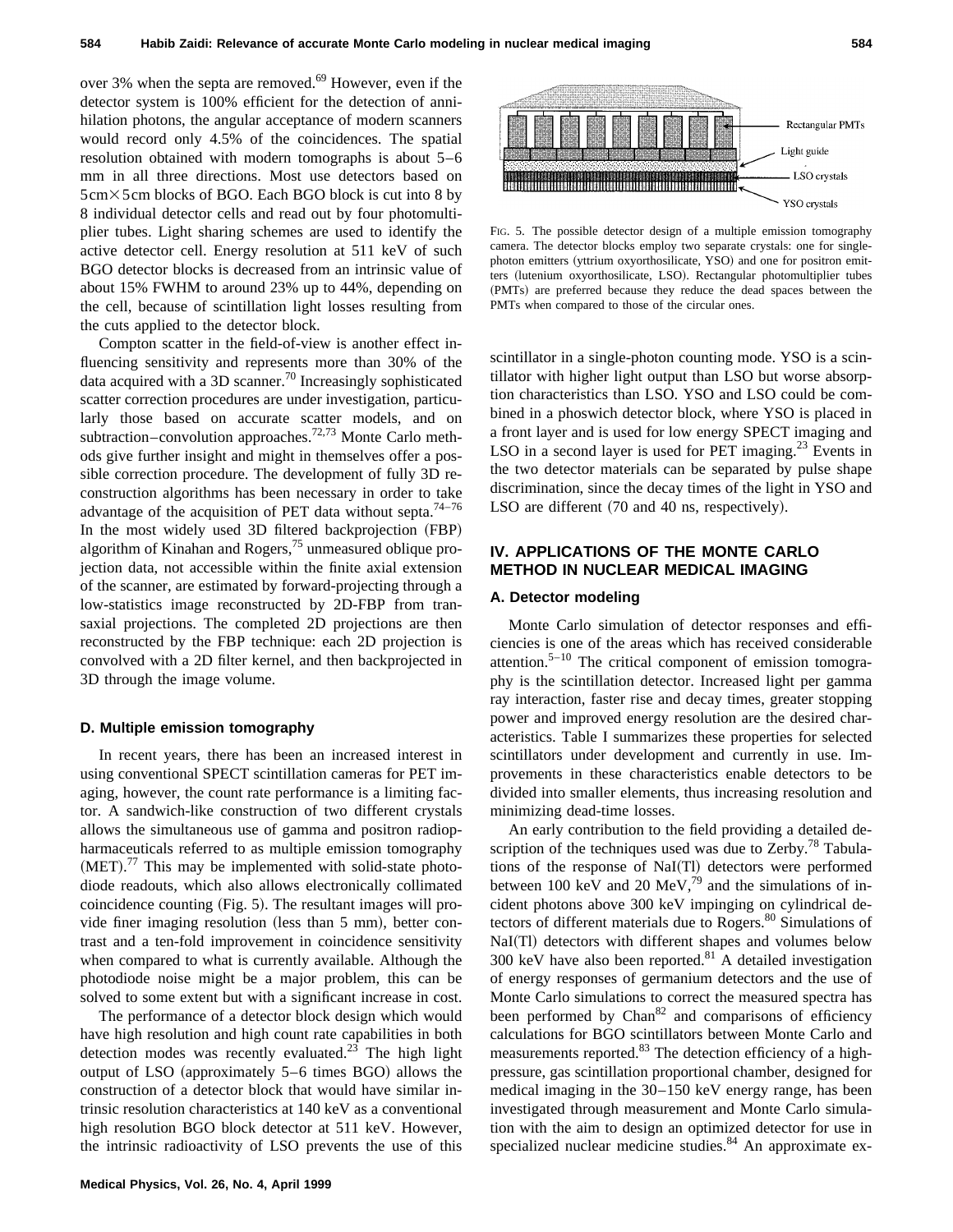TABLE I. Characteristics of scintillator crystals under development and currently used in nuclear medicine imaging systems.

| Scintillator                | NaI(Tl)  | <b>BGO</b>       | BaF2             | LSO                                  | GSO            | LuAP                   | YAP                   |
|-----------------------------|----------|------------------|------------------|--------------------------------------|----------------|------------------------|-----------------------|
| Formula                     | NaI(Tl)  | $Bi_4Ge_3O_{12}$ | BaF <sub>2</sub> | Lu <sub>2</sub> SiO <sub>5</sub> :Ce | $Gd_2SiO_5:Ce$ | LuAlO <sub>3</sub> :Ce | YAlO <sub>3</sub> :Ce |
| Density $(g/cc)$            | 3.67     | 7.13             | 4.89             | 7.4                                  | 6.71           | 8.34                   | 5.37                  |
| Light yield $(\%)$          | 100      | $15 - 20$        | $3 - 20$         | 75                                   | $20 - 25$      | $25 - 50$              | 40                    |
| Effective Z                 | 51       | 75               | 53               | 66                                   | 60             | 65                     | 34                    |
| Decay constant (ns)         | 230      | 300              | 1/700            | 42                                   | $30 - 60$      | 18                     | 25                    |
| Peak wavelength (nm)        | 410      | 480              | $195 - 220$      | 420                                  | 440            | 370                    | 370                   |
| index of refraction         | 1.85     | 2.15             | 1.56             | 1.82                                 | 1.95           | 1.95                   | 1.56                  |
| Photofraction $(\%)^{a/b}$  | 17.3/7.7 | 41.5/88          | 18.7/78.6        | 32.5/85.9                            | 25/82.3        | 30.6/85.1              | 4.5/48.3              |
| Mean free path $(cm)^{a/b}$ | 2.93/0.4 | 1.04/0.08        | 2.19/0.27        | 1.15/0.1                             | 1.4/0.16       | 1.05/0.1               | 2.17/0.7              |
| <b>Hygroscopic</b>          | Yes      | No               | N <sub>0</sub>   | No                                   | N <sub>0</sub> | N <sub>0</sub>         | No                    |

 $^{\circ}$ At 511 keV.

 $b$ At 140 keV.

pression for the count rate characteristics of Anger scintillation cameras has been derived, and validated by Monte Carlo simulations $85$  while the EGS4 Monte Carlo code has been used to evaluate the response of  $HgI_2$  crystal in terms of efficiency, energy and space resolutions versus photon energy in the diagnostic energy range  $(20-100 \text{ keV})$ .<sup>86</sup>

Many detector modeling applications were developed in the PET field, including the pioneering work of Derenzo, $87$ who simulated arrays of detectors of different materials and sizes to study the effect of the inter-crystal septa and later on to optimize the optical coupling between BGO crystals and PMTs<sup>88</sup> by taking into account the reflection and scattering along the detection system. The search for an appropriate detector for this imaging modality was conducted in a comparative study of several crystals including BGO, CsF and NaI(Tl),<sup>89</sup> BaF<sub>2</sub> used in time-of-flight PET,<sup>90</sup> and liquid Xenon.<sup>91</sup> Binkley<sup>92</sup> modeled the impulse response of a PMT, front-end amplifier, and constant fraction discriminator to evaluate the effects of front-end bandwidth and constant fraction delay and fraction for timing-system optimizations of BGO scintillation detectors.

The penetration of annihilation photons into the detector material before interaction is a statistical process which leads to significant displacement and anisotropy of the point spread function. Compensation for crystal penetration is thus an important issue to recover the spatial resolution in PET.<sup>93</sup> Comanor $94$  investigated algorithms to identify and correct for detector Compton scatter in hypothetical PET modules with  $3 \times 3 \times 30$  mmBGO crystals coupled to individual photosensors. The true crystal of first interaction was determined by the simulation for eventual comparison with the crystal identified by a given algorithm. They reported a misidentification fraction of 12% if the detector has good energy and position resolution when using position of interaction to identify forward scatter.

Numerous strategies have been proposed for constructing detector modules that measure the depth of interaction (DOI), but most of them proved impractical to implement or provided insufficient DOI measurement resolution. Two important questions can be addressed through Monte Carlo simulation: (i) what fraction of events will be mis-identified because of noise fluctuations in the photomultiplier tubes  $(PMT's)$  or photodiode array and  $(ii)$  how will the DOI measurement resolution affect the reconstructed resolution of a PET camera? The position-dependent light distribution has been used to measure the 511 keV photon interaction position in the crystal on an event by event basis to reduce radial elongation.<sup>95</sup> Different geometrical modifications were also simulated, leading to a proposal of a  $2.2 \times 5 \times 30$  mmBGO crystal, for which a 2.2 mm FWHM light distribution is predicted, which should yield a PET detector module with DOI measurement resolution of 3.6 mm FWHM. A test module with one  $3 \times 3 \times 30$  mmBGO crystal, one 3 mm square PIN photodiode and one PMT operated at  $-20$  °C with an amplifier peaking time of 4  $\mu$ s, and a measured DOI resolution of 5 to 8 mm FWHM has been proposed by Moses.<sup>96</sup> Simulations predicted that this virtually eliminates radial elongation in a 60 cm diameter BGO tomograph. The performance of a single detector element must be extrapolated using Monte Carlo simulations to predict the performance of a multielement module or a complete PET camera.

The Triumph PET group has developed a simulation tool to model position encoding multicrystal detectors for PET that treats the interactions of energetic photons in a scintillator, the geometry of the multi-crystal array, as well as the propagation and detection of individual scintillation photons.<sup>97</sup> Design studies of a whole-body PET tomograph with the capacity to correct for the parallax error induced by the DOI of gamma-rays were also performed.<sup>98</sup> The experimental energy, depth and transverse position resolutions of BGO block detectors were used as main inputs to the simulations to avoid extensive light transport in position encoding blocks. An improved model for energy resolution which includes the nonproportionality of the scintillation response of BGO and the statistical noise from photoelectron amplification in the PMT's was also proposed.<sup>99</sup> Simulation studies have also been carried out to investigate the feasibility of using a triangular detection module for PET with neutral networks to reconstruct the coordinates of the photon absorption point and thus recover the DOI information.<sup>100</sup> Another exciting application is the use of a PET imaging system for monitoring the dose delivered by proton and gamma-ray radiotherapy beams.101 By measuring the amount and ratio of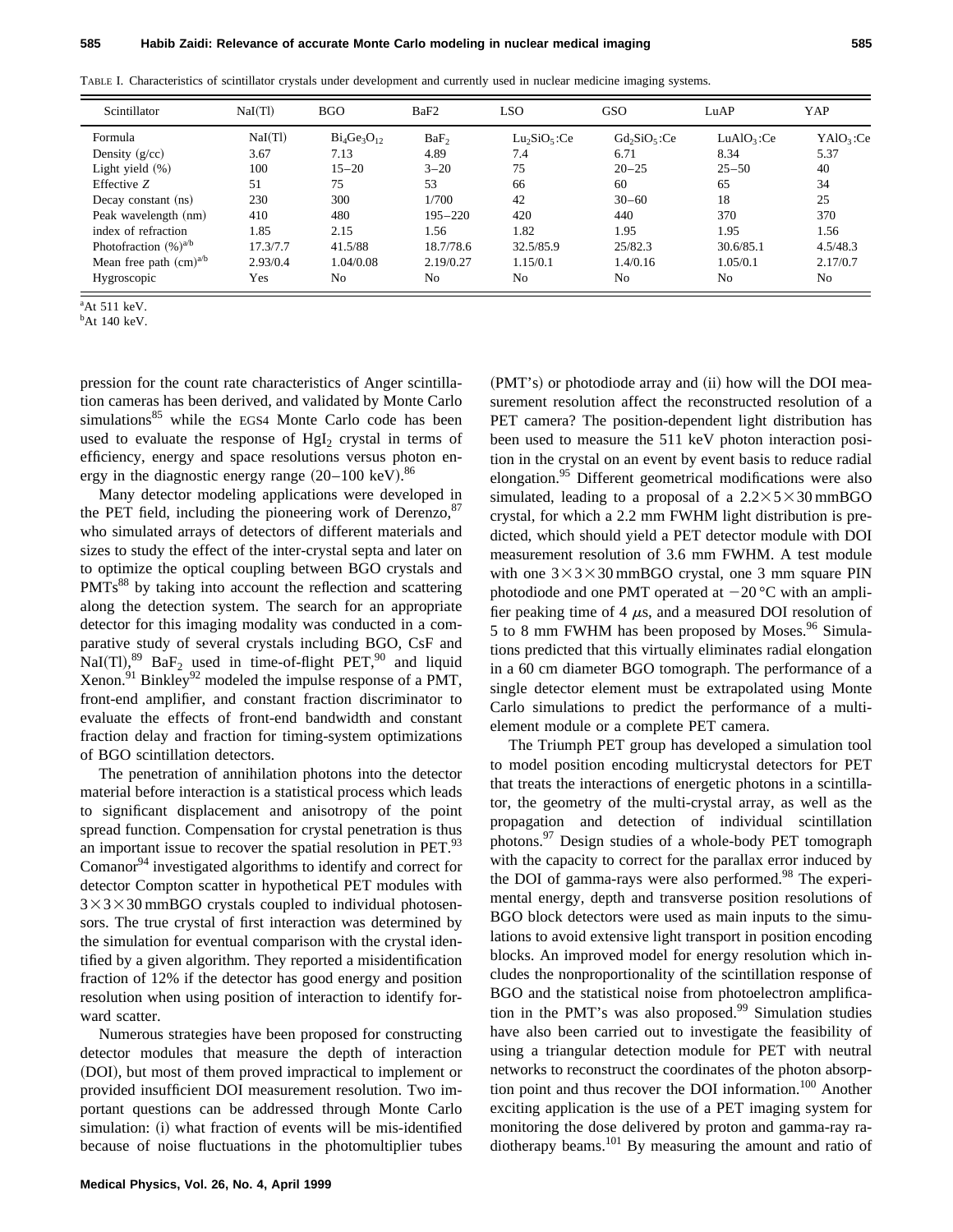the beam-induced positron-emitting activity, the dose distribution and tissue composition may be determined.

#### **B. Imaging systems and collimators design**

Image modeling was employed by Schulz,  $102$  who devised a computer program simulating a rectilinear scanner which was used to study the influence of different imaging protocols on the detectability of lesions. Simulation of gamma camera imaging to assess qualitatively and quantitatively the image formation process and interpretation<sup>103</sup> and to assist development of collimators<sup>104</sup> using deterministic methods and simplifying approximations have been developed mainly to improve speed of operation.

In gamma camera imaging, the choice of collimator involves a compromise between sensitivity and spatial resolution.<sup>64,65</sup> The proper choice of collimator is especially difficult at the cut-off energy level of low-energy collimators (e.g.,  $^{123}$ I; 159 keV) and in multiple tracer studies. The relationships between sensitivity, spatial resolution and septal penetration of a given set of collimators have to be studied.<sup>1,105</sup> The physicist has to determine which of the available collimators provides superior image quality for a given acquisition time.<sup> $106$ </sup> To that end, in addition to its quantitative clinical applications, Monte Carlo simulation may be a useful research tool for tasks such as evaluating collimator design and optimizing gamma camera motion. In recent years, there is an increased use of specialized collimators such as fan-beam,  $65$  convergent-beam,  $64$  concave,  $107$  variable focus (cardiofocal) and long-bore collimators. The improvement in image quality results from the fact that the increase in resolution is greater than the loss of sensitivity. The effect of collimation in a Compton-scatter tissue densitometry scanner has been studied in a detailed paper.<sup>108</sup>

Monte Carlo techniques were extensively used to analyze the performance of new collimators design for planar gamma camera,<sup>109,110</sup> SPECT<sup>111</sup> and PET imaging.<sup>112,113</sup> Practical guidance could be offered for understanding trade-offs that must be considered for clinical imaging. Selective comparisons among different collimators could also be presented for illustrative and teaching purposes. Approaches to the collimator optimization problem, as well as more sophisticated ''task-dependent'' treatments and important considerations for collimators design have been performed.<sup>114</sup> The wellknown imaging performance parameters of parallel-hole collimators could be compared with those of fan- and conebeam collimators<sup>106,115</sup> which have enjoyed considerable success in recent years, particularly for brain SPECT. Reduced noise and higher sensitivity was reported for conebeam collimators compared to other collimators having similar geometric resolutions. Webb<sup>109</sup> proposed a rotating-slit collimator which collects one-dimensional projections from which the planar image may be reconstructed by the theory of computed tomography. A spatial resolution of 6 mm at a distance of 100 mm from the collimator with seven times the sensitivity of a parallel-hole collimator was achieved. The imaging properties of optimally designed planar-concave collimators were evaluated by means of Monte Carlo simulations.<sup>111</sup> The authors showed that the image noise distribution along the object radius became more uniform when the curved collimator was used and that the spatial resolution of the lateral cortex when using the curved collimator was significantly improved due to improved radial resolution. Monte Carlo calculations were also used to aid in the development of a method for imaging therapeutic doses of <sup>131</sup>I by using thick Pb sheets to the front face of a high-energy parallel-hole collimator.<sup>116</sup>

There has been renewed interest in pinhole collimation for high resolution imaging of small organs such as the thyroid since it provides an improved spatial resolution and an increase in sensitivity as the distance between the source and the pinhole aperture decreases.<sup>67</sup> Wang<sup>117</sup> simulated point response functions for pinhole apertures with various aperture span angle, hole size and materials. The point responses were parameterized using radially circularly symmetric twodimensional exponential functions which can be incorporated into image reconstruction algorithms that compensate for the penetration effect. The effect of pinhole aperture design parameters on angle-dependent sensitivity for high resolution pinhole imaging was also investigated using Monte Carlo modeling.<sup>118</sup> Simulated <sup>131</sup>I SPECT studies for uniform cylinders showed that activity concentrations were underestimated toward the outside of the cylinders when a  $\sin^3 \theta$  rather than the correct  $\sin^x \theta$  sensitivity correction was applied in image reconstruction, where *x* is a parameter and  $\theta$ is the angle of the incident ray with the surface of the detector crystal.

In a similar way in the PET field, Monte Carlo techniques were used to determine the effects of crystals with straight and pointed tips and septa on spatial resolution and efficiency, $119$  to compare the singles to true coincident events ratios in well collimated single, multi-slice and open collimator 3D configurations, $112$  to evaluate tungsten inter-plane septa of different thicknesses and geometries $113$  and to assess the effect of collimation on the scatter fraction.<sup>120</sup>

The design of SPECT and PET systems using the Monte Carlo method has received considerable attention and a large number of applications were the result of such investigations.<sup>121,122</sup> Bradshaw<sup>121</sup> used this tool for the design of a detector suitable for use in a SPECT cylindrically shaped scintillation camera. Detection characteristics of two scintillator materials and the optical performance of several geometric configurations were studied. The design of prototype systems that utilize solid-state detectors and low-noise electronics to achieve improved energy resolution were carried out using simulated SPECT projections of a simple myocardial perfusion phantom.<sup>123</sup> The results showed that a FWHM energy resolution of 3–4 keV is sufficient to render the error due to scatter insignificant compared to the uncertainty due to photon statistics. Monte Carlo simulations have also been performed to evaluate the design of collimated detectors used to measure  $^{125}I$  or  $^{131}I$  in the thyroid gland.<sup>124</sup> Two detector sizes were simulated for each radioisotope and activity was placed in both the gland and the remainder of the body in varying amounts to assess the efficacy of collimation. This study showed that a wide angle of acceptance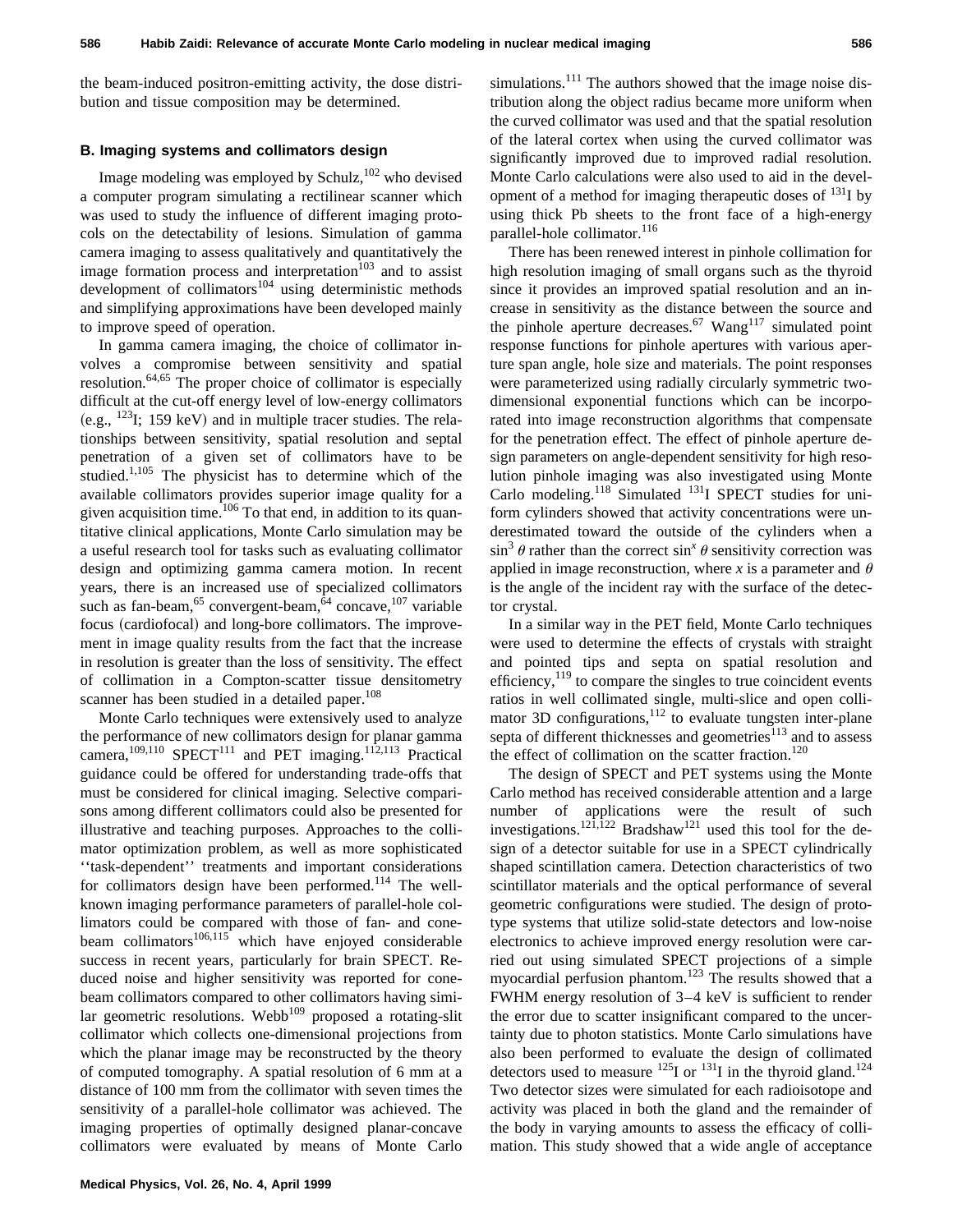and sufficient detector crystal thickness take precedence over collimation and shielding.

The Monte Carlo method has also been used in the design of single-slice<sup>19,122</sup> and multi-slice PET scanners.<sup>70,71</sup> A VME bus-based microcomputer system has been used to implement a model for simulation of the flux of gamma rays in cylindrical PET detector systems.<sup>125</sup> The program is capable of tracing over one million photons per hour and has been used to explore some of the effects of ''opening up'' planar detector geometries into volumetric imagers. Rogers<sup>126</sup> compared some of the performance parameters of a tomograph based on large area NaI(Tl) detectors to similar parameters of conventional small crystal machines. Michel<sup>70</sup> used the GEANT package from  $CERN<sup>43</sup>$  to study the response function and the scatter fraction in two PET scanners with and without inter-plane septa. The simulation of a large multi-plane PET camera named  $HISPET^{127}$  and a planar imaging system made of two matrices, each one consisting of 400 ( $2 \times 2 \times 30$  mm<sup>3</sup>) crystals of YAP:Ce<sup>128</sup> using the EGS4 system have also been reported. Thompson $129$  investigated the effects of detector material and structure on PET spatial resolution and efficiency in terms of the number of interactions and tangential component of the mean square distance between the centroid and the point of first interaction.

Several researchers used Monte Carlo simulation methods to study potential designs of dedicated small animal positron tomographs.130,131 An important conclusion drawn from these studies is that unlike human imaging where both sensitivity and spatial resolution limitations significantly affect the quantitative imaging performance of a tomograph, the imaging performance of dedicated animal tomographs is almost solely based upon its spatial resolution limitations.<sup>132</sup> Recently, a conceptual design for a PET camera designed to image the human brain and small animals has been presented.133 The authors performed a Monte Carlo simulation to predict the spatial resolution for a single plane PET camera with 3 mm LSO crystals. They concluded that the detector modules must be able to measure the DOI on an event by event basis in order to eliminate radial elongation artifacts, and that such depth information can be incorporated into the reconstruction algorithm in an artifact free way with a simple rebinning method.

### **C. Image reconstruction algorithms**

Monte Carlo simulations have been shown to be very useful for validation and comparative evaluation of image reconstruction techniques since it is possible to obtain a reference image to which reconstructed images should be compared. Three different algorithms for performing PET image reconstruction have been compared using Monte Carlo phantom simulations.<sup>134</sup> The results demonstrate the importance of developing a complete 3D reconstruction algorithm to deal with the increased gamma detection solid angle and the increased scatter fraction that result when the interslice septa are removed from a multi-ring tomograph. The *Eidolon* Monte Carlo package<sup>135</sup> was used to simulate projection data of the cold rod phantom both with and with-



FIG. 6. Reconstructions of Monte Carlo data sets of the Jaszczack's cold rod phantom generated without (left) and with (right) scatter simulation using from top to bottom the PROMIS, FAVOR, FORE, and SSRB algorithms. The cold rod diameters are from top right counter clockwise: 4.8, 6.4, 7.9, 9.5, 11.1 and 12.7 mm. Approximately 25 Mcounts were recorded for both types of simulations.

out scatter simulation. Figure 6 shows transaxial slices of the phantom reconstructed using four analytic algorithms: the reprojection algorithm  $(PROMIS)$ ,<sup>75</sup> the fast volume reconstruction algorithm (FAVOR),<sup>76</sup> the Fourier rebinning algorithm  $(FORE)^{136}$  and the single-slice rebinning algorithm  $(SSRB).<sup>74</sup>$  Using simulated data, Hanson<sup>137</sup> validated a method of evaluating image recovery algorithms based on the numerical computation of how well a specified visual task can be performed on the basis of the reconstructed images. Task performance was rated on the basis of the detectability index derived from the area under the receiver operating characteristic curve. Three-dimensional photon detection kernels characterize the probabilities that photons emitted by radioisotopes in different parts of the source region will be detected at particular projection pixels of the projection images.<sup>138</sup> Smith<sup>139</sup> used Monte Carlo modeling to study these kernels for the case of parallel-hole collimators. The authors also proposed a reconstruction method using the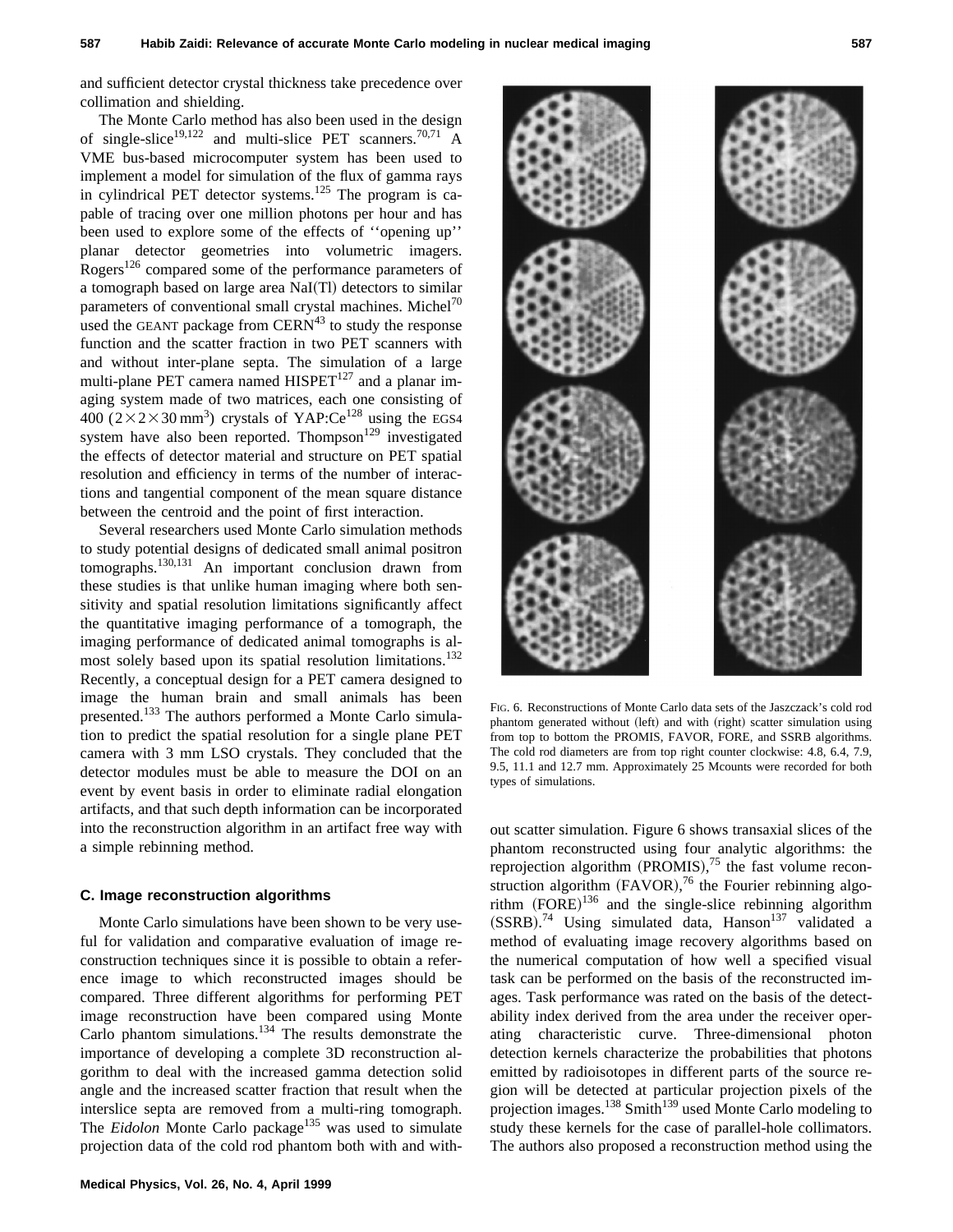3D kernels in which projection measurements in three adjacent planes are used simultaneously to estimate the source activity of the center plane. The matrix equations for image reconstruction are solved using generalized matrix inverses.  $King<sup>140</sup>$  conducted a Monte Carlo study to investigate the artifacts caused by liver uptake in SPECT perfusion imaging and to verify the hypothesis that the cardiac count changes are due to the inconsistencies in the projection data input to reconstruction. A correction of the causes of these inconsistencies before reconstruction, or including knowledge of the physics underlying them in the reconstruction algorithm, would virtually eliminate these artifacts.

Floyd<sup>141</sup> evaluated convergence properties of the ML-EM algorithm for SPECT image reconstruction as a function of Poisson noise, precision of the assumed system resolution model and iteration number. It was also shown that lesion contrasts and signal-to-noise ratios in ML-EM estimates of SPECT images can be improved by considering Compton scattering when calculating the photon detection probability matrix.<sup>142</sup> Bayesian reconstruction methods introduce prior information, often in the form of a spatial smoothness regularizer. More elaborate forms of smoothness constraints may be used to extend the role of the prior beyond that of a stabilizer in order to capture actual spatial information about the object.<sup>143</sup> In recent years, many investigators proposed Gibbs prior models to regularize images reconstructed from emission computed tomography data. Unfortunately, the hyperparameters used to specify Gibbs priors can greatly influence the degree of regularity imposed by such priors and, as a result, numerous procedures have been proposed to estimate hyperparameter values from observed image data. Higdon<sup>144</sup> used recent results in Markov chain Monte Carlo sampling to estimate the relative values of Gibbs partition functions. Using these values, sampling was performed from joint posterior distributions on image scenes. This allows for a fully Bayesian procedure which does not fix the hyperparameters at some estimated or specified value, but enables uncertainty about these values to be propagated through the estimated intensities.

Maximum *a posteriori* (MAP) reconstruction has been shown to have significant advantages over traditional ML methods in terms of noise performance, but these advantages are highly dependent on the choice of the distribution used to model the prior knowledge about the solution image. A MAP approach for iterative reconstruction based on a weighted least-squares conjugate gradient (WLS-CG) algorithm was proposed and validated using simulated hot-sphere phantom SPECT data and patient studies.<sup>145</sup> The ill-posed nature of tomography leads to slow convergence for standard gradientbased iterative approaches such as the steepest descent or the conjugate gradient algorithm. Chinn and  $Huang<sup>146</sup>$  proposed a preconditioned conjugate gradient (PCG) iterative algorithm for WLS reconstruction in order to accelerate the convergence rate of iterative reconstruction. Using simulated PET data of the Hoffman brain phantom, the authors have shown that the convergence rate of PCG can reduce the number of iterations of the standard conjugate gradient algorithm by a factor of 2–8 times depending on the convergence criterion.

The search for unified reconstruction algorithms led to the development of inverse Monte Carlo (IMC) reconstruction techniques.<sup>147</sup> The concept of IMC was introduced in 1981 in an attempt to describe a numerical method for solving a class of inverse problems.148 The IMC method converts the inverse problem, through a noniterative simulation technique, into a system of algebraic equations that can be solved by standard analytical or numerical techniques. The principal merits of IMC are that, like direct Monte Carlo, the method can be applied to complex and multivariable problems, and variance reduction procedures can be applied. The noniterative IMC is strongly related to the variance reduction technique in direct simulation called importance sampling where the sampling process is altered by using random numbers from a modified distribution. Floyd<sup>149</sup> used IMC to perform tomographic reconstruction for SPECT with simultaneous compensation for attenuation, scatter and distance-dependent collimator resolution. A detection probability matrix is formed by Monte Carlo solution to the photon transport equation for SPECT acquisition from a unit source activity in each reconstruction source voxel. The measured projection vector  $p_i$  will equal the product of this detection probability matrix  $A_{ij}$  with the unknown source distribution vector  $s_i$ :

$$
[p_j] = [A_{ij}][s_i]. \tag{20}
$$

The resulting large, nonsparse system of equations was solved for the source distribution using an iterative ML-EM estimator. The IMC technique proved to provide compensation for the collimator effects in addition to providing higher resolution.<sup>150</sup> It is worth noting that although the technique was developed for SPECT, it is also valid for other imaging techniques like PET and transmission CT.

The ability to theoretically model the propagation of photon noise through emission computed tomography reconstruction algorithms is crucial in evaluating the reconstructed image quality as a function of parameters of the algorithm. Wilson<sup>151</sup> used a Monte Carlo approach to study the noise properties of the ML-EM algorithm and to test the predictions of the theory. The ML-EM statistical properties were calculated from sample averages of a large number of images with different noise realizations. The agreement between the more exact form of the theoretical formulation and the Monte Carlo formulation was better than 10% in most cases examined, and for many situations the agreement was within the expected error of the Monte Carlo experiments. The same methodology was also followed to analyze a MAP-EM algorithm incorporating an independent gamma prior, and a onestep-late (OSL) version of a MAP-EM algorithm incorporating a multivariate Gaussian prior, for which familiar smoothing priors are special cases.<sup>152</sup>

#### **D. Attenuation and scatter correction techniques**

The presence of scatter and attenuation in the images limits the accuracy of quantification of activity.<sup>1</sup> With no corrections, the uncertainty could be as high as  $50-100\%$ <sup>2</sup>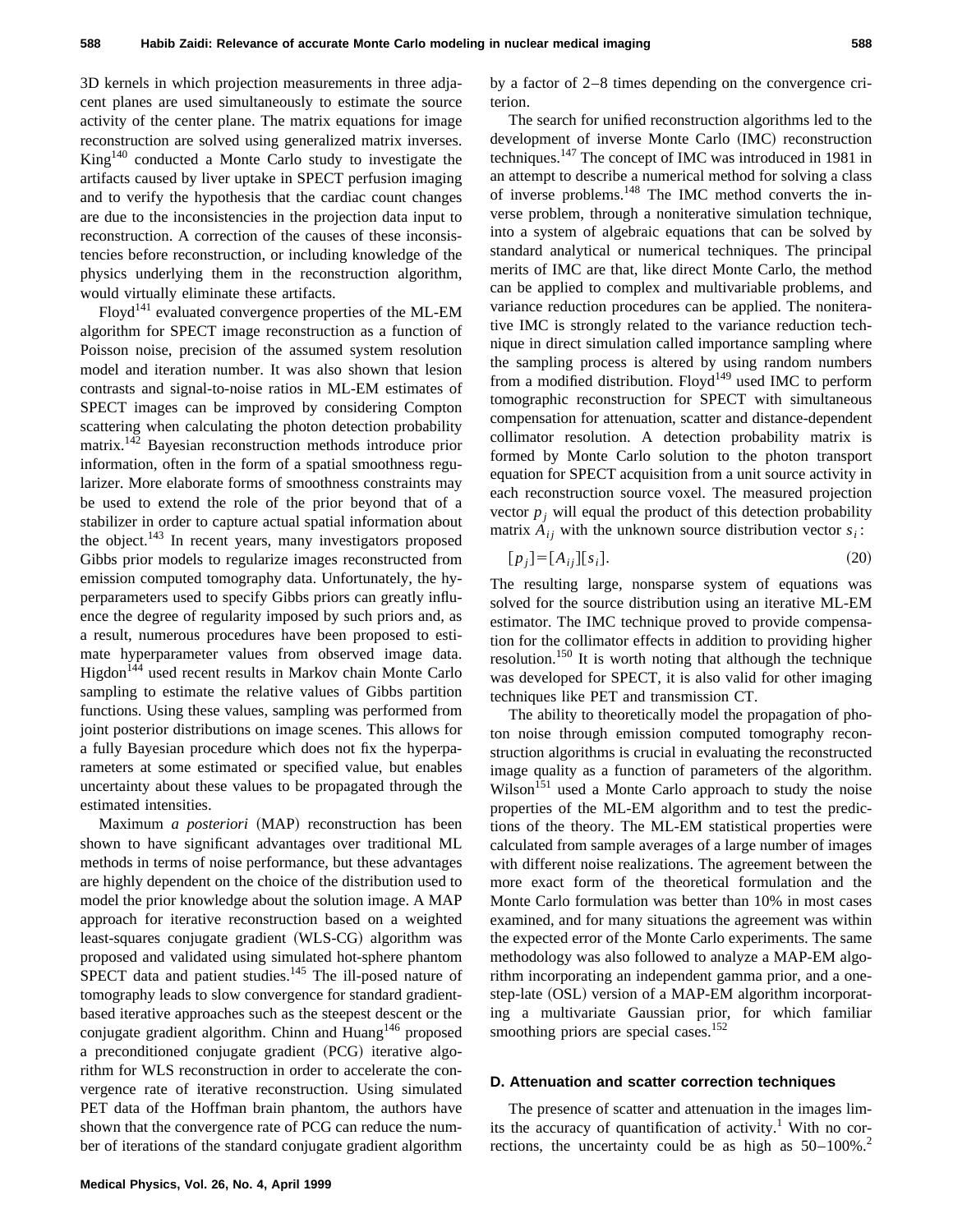

FIG. 7. (a) Schematic view of a  $99mTc$ line source placed at the centre of a water-filled cylinder to a scintillation camera. (b) A comparison between calculated (solid line) and experimental (dots) energy spectra for a line source on the axis of a water-filled cylinder. Distribution of the various orders of scattered and nonscattered photons are shown by broken lines. (Reprinted by permission from Ref. 158).

Scatter does not produce major artifacts comparable to attenuation but reduces image contrast by including a lowfrequency blur in the image. The impact of scatter generally depends on the photon energy, camera energy resolution, and energy window settings, besides the object shape and the source distribution.<sup>153,154</sup> Many of these parameters are nonstationary which implies a potential difficulty when developing proper scatter and attenuation correction techniques. However, correction for scatter remains essential, not only for quantification, but also for lesion detection and image segmentation.<sup>155</sup> For the latter case, if the boundary of an activity region is distorted by scatter events, then the accuracy in the calculated volume will be affected.<sup>156</sup> Monte Carlo calculations have been found to be powerful tools to quantify and correct for photon attenuation and scattering in nuclear medicine imaging since the user has the ability to separate the detected photons into their components: primary events, scatter events, contribution of down-scatter events, etc. Monte Carlo modeling thus allows a detailed investigation of the spatial and energy distribution of Compton scatter which would be difficult to perform using present experimental techniques, even with very good energy resolution detectors.<sup>157</sup>

In gamma camera imaging and SPECT, simulation programs have been used to obtain information on the different processes occurring within the phantom and the detectors. For example, energy pulse-height distribution, point-spread function and the scatter fraction can be obtained.<sup>158</sup> The scattered events in the energy–pulse-height distribution can be separated according to the number of scattering events in the phantom  $(Fig. 7)$ . It is clearly shown that a significant number of scattered events will be accepted by the photopeak energy window. The scatter fraction is of great importance for quantitative estimation of the scattering contribution.<sup>159</sup> It is defined as the ratio between the number of scattered photons and the total number of photons (scattered and unscattered). The scatter fraction is generally measured by scanning a line source placed at the center of a water-filled cylinder. Line spread functions (LSFs) are generated and the scatter fraction determined by fitting the scatter tails of the LSFs to a mono-exponential function  $(Fig. 8)$ . The scatter fraction is calculated as scatter/total where total and scatter are calculated as the integral of the LSF and the fit within the diameter of the field-of-view. Figure 9 compares scatter fractions for different source depths and energy window sizes calculated with different Monte Carlo codes simulating scintillation camera characteristics.<sup>13-15</sup> Beekman<sup>160</sup> developed a fast analytic simulator of tomographic projection data taking into account attenuation, distance-dependent detector response and scatter based on an analytical point spread function (PSF) model. Several simplifying approximations were also adopted to improve the speed of operation; restriction of the extent of the primary and scatter PSFs, coarse sampling of the PSFs in the direction perpendicular to the camera face and use of a circularly symmetric scatter function.<sup>161</sup>

A study of the factors mostly responsible for spectral contamination (overlapping of unscattered and scattered events throughout the energy spectrum) including nuclear medicine imaging instrumentation itself has been performed.<sup>162</sup> Frey<sup>163</sup> generated scatter response functions  $(SRFs)$  using Monte Carlo techniques and investigated the characteristics



FIG. 8. Experimental determination of the scatter fraction by fitting the scatter tails to a monoexponential function. The scatter fraction is calculated as the integral of the scatter tails (gray area) to the integral of the LSF, within the diameter of the FOV.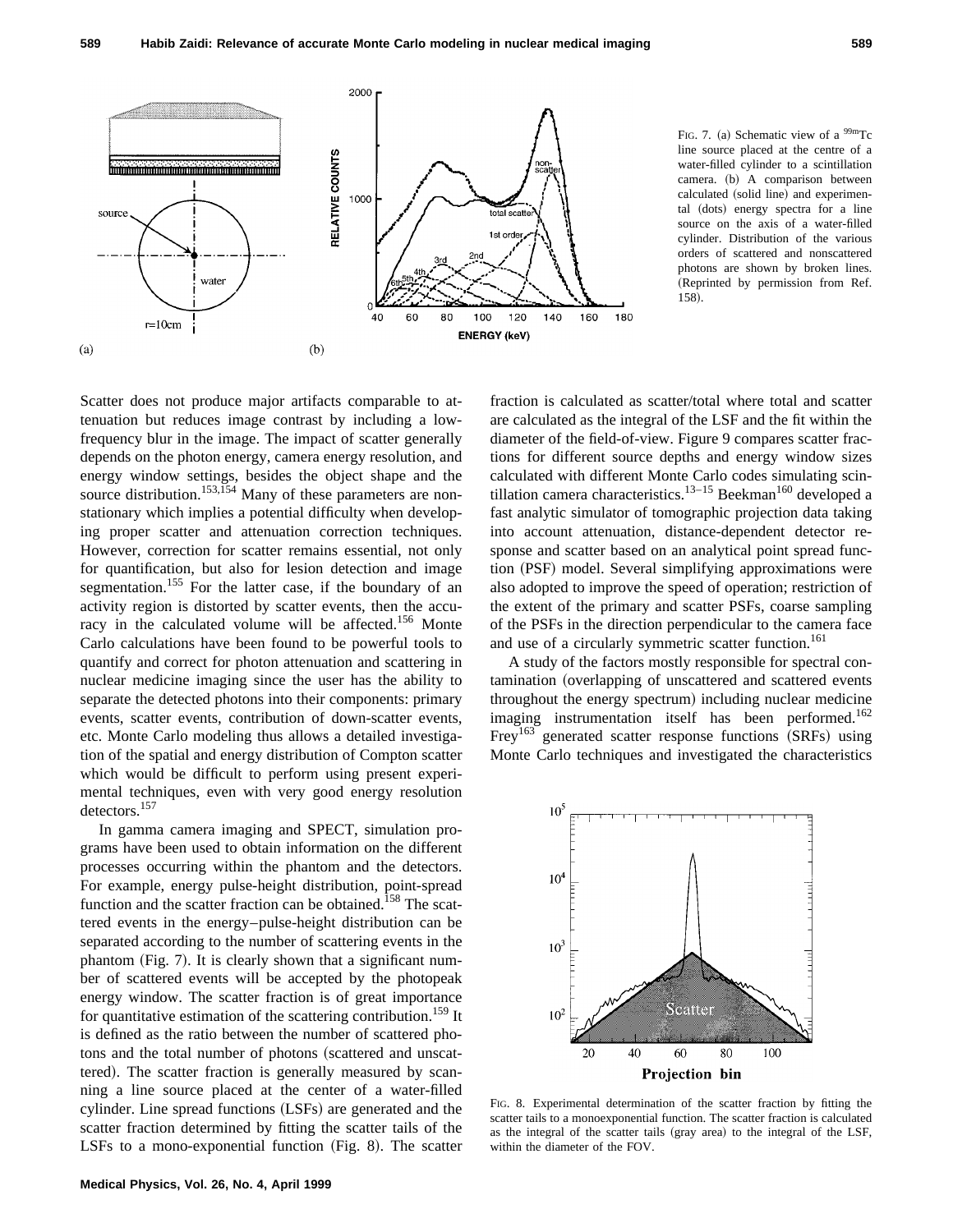

FIG. 9. A comparison of simulated scatter fractions for different source depths and energy window sizes obtained with different Monte Carlo codes simulating scintillation camera characteristics.

of the scattered radiation by fitting the SRFs with fitting functions. The parameters of the fitting functions were studied as a function of source position in a water-filled cylindrical phantom with circular cross-section. A third-order polynomial for modeling the SRF and an approximately constant fitting window was also proposed.<sup>164</sup> SRFs were also simulated for inhomogeneous scattering media.<sup>165,166</sup> This model has been implemented in a projector–backprojector pair that makes iterative reconstruction based scatter compensation feasible.<sup>167</sup>

Ljungberg<sup>168</sup> simulated both parallel and fan-beam transmission imaging to study the effect of down-scatter from an emission <sup>99m</sup>Tc radionuclide into the energy window for a transmission 153Gd radionuclide. An investigation of the effects of scattered photons in gamma-ray transmission CT for several types of data acquisition systems was also performed including a flood source and a parallel-hole collimator, a collimated flood source and a parallel-hole collimator, a line source and a symmetric fan-beam collimator and a collimated line source and a symmetric fan-beam collimator.<sup>169</sup> The results showed that a fan-beam collimator and line source rejected most of the scattered collimated emitted photons at the object side, and that almost all the scattered photons could be rejected at the collimator on the detector side. Speller and Horrocks<sup>170</sup> studied multiple scatter effects at lower energies, including incident diagnostic x-ray spectra, and obtained correction factors for clinical use in tissue densitometry.

Much research and development has been concentrated on the scatter compensation required for quantitative SPECT.<sup>1,2</sup>  $Floyd<sup>171</sup>$  used Monte Carlo simulations to validate the basic assumptions underlying the empirical implementation of their scatter subtraction algorithm. Three scatter correction techniques for SPECT have been assessed and compared where scatter coefficients and parameters characteristic of each technique have been calculated through Monte Carlo simulations and experimental measurements for various source geometries. $1^{72}$  The Compton scatter correction method based on factor analysis of dynamic structures was evaluated both on planar imaging and SPECT data using Monte Carlo simulations and real phantoms.<sup>173</sup> A comparison with the modified dual-window (DW) method was also presented. Ljungberg<sup>174</sup> derived a method based on the combined use of 3D density information provided by computed tomography to correct for attenuation and the application of Monte Carlo simulated build-up factors to correct for build-up in the projection pixels. A similar method was also proposed for planar imaging.<sup>175</sup> The effects of tissuebackground activity, tumor location, patient size, uncertainty of energy windows and definition of the tumor region on the accuracy of quantification were investigated by calculating the multiplier which yields correct activity for the volumeof-interest when using the DW method.<sup>176</sup>

A scatter correction method in which Monte Carlo simulated scatter line-spread functions (SLSF) for different depth and lateral positions has been developed.177 The uncorrected reconstructed images are convolved with the SLSF and subtracted from the projection data to yield scatter-corrected projections. The method was further validated using a clinically realistic, nonhomogeneous, computer phantom.<sup>178</sup> Naude $179$  studied the accuracy of the channel ratio scatter correction technique which is based on the assumption that the ratio of the scatter components in the two windows (H value) is constant and independent of the relative size of the scatter contribution. The results have shown that although the true H value depends on both source size and depth of the source in the scattering medium, the channel ratio technique can be applied successfully when an average H value is used. Welch<sup>180</sup> developed a method based on the use of a transmission map to define the inhomogeneous scattering object for modeling the distribution of scattered events in emission projection data. The probability of a photon being scattered through a given angle and being detected in the emission energy window was approximated using a Gaussian function whose parameters were determined using Monte Carlo generated parallel-beam SLSFs from a nonuniformly attenuating phantom. A combined scatter and attenuation correction that does not require a transmission scan was also proposed and validated using measured planar data and simulated SPECT for  $\frac{111}{n}$  imaging.<sup>181</sup>

Hademenos<sup>182</sup> applied a modified dual photopeak window (DPW) scatter correction method to Monte Carlo simulated <sup>201</sup>Tl emission images. This method was also applied to two views of an extended cardiac distribution within an anthropomorphic phantom, resulting in at least a six-fold improvement between the scatter estimate and the Monte Carlo simulated true scatter. A simulation study of the triple energy window (TEW) method was conducted in a multiradionuclide ( $99mTc/201Tl$ ) SPECT study.<sup>183</sup> A good agreement between the activity distributions reconstructed from primary photons and those from corrected data has been shown. A spill-down correction method was also proposed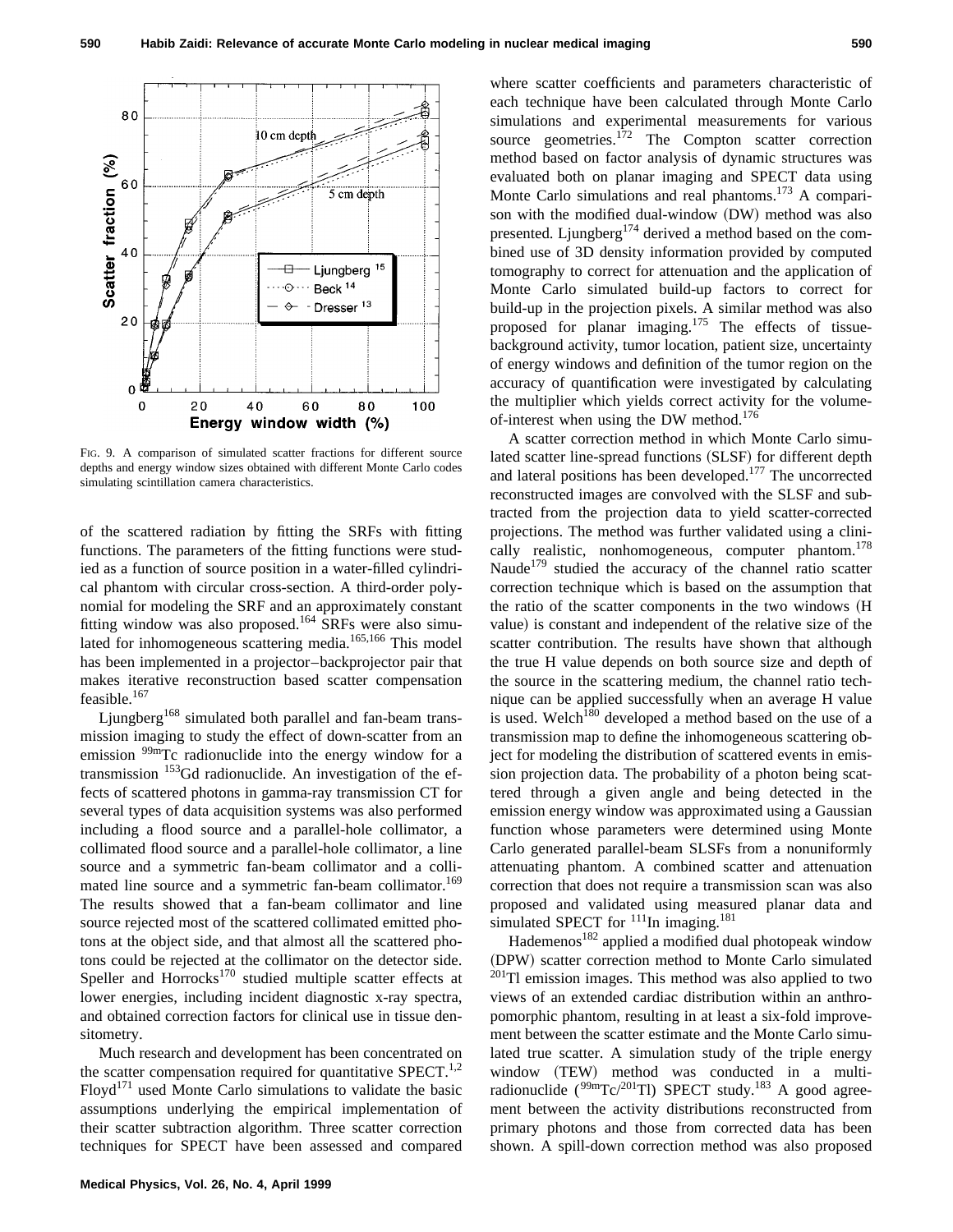

FIG. 10. (a) A comparison between measured and simulated single energy spectra of the ECAT-953B PET scanner (reprinted with permission from Ref. 191). ~b! The energy distribution due to scattered photons resulting from the simulation of a line source placed in the center of a 20 cm diameter water-filled cylinder is separated into different contributions (total scattering or different orders of photon scattering). Energy resolution is proportional to the inverse square root of the deposited energy and is simulated by convolving the deposited energy with a Gaussian function whose FWHM is 23% for 511 keV photons.

for the  $^{201}$ Tl window image in simultaneous dual-isotope  $^{99m}$ Tc/<sup>201</sup>Tl SPECT imaging based on a single acquisition into three energy windows.<sup>184</sup> Using Monte Carlo techniques, the fractional amount of  $99m$ Tc and  $201$ Tl spill-down in the  $^{201}$ Tl window with respect to the total counts from the spill-down window, was calculated for simulated images of point sources at varying depths within a water-filled elliptical tub phantom.

The DW and the convolution  $(CV)$  scatter correction techniques were compared using projection data, simulated by the Monte Carlo method.<sup>185</sup> The scatter distributions predicted by the CV technique were found to be consistently lower than those simulated by the Monte Carlo method in the part of the scatter distribution corresponding to the locations of the sources while the DW technique gave lower estimates of the scatter distribution. Further comparisons of four scatter correction methods: DW, DPW, TEW and CV were also performed using simple phantoms and a clinically realistic source distribution simulating brain imaging.<sup>186</sup> The authors concluded that performing scatter correction is essential for accurate quantification, and that all four methods yield a good, but not perfect, scatter correction. Buvat<sup>187</sup> compared nine scatter correction methods based on spectral analysis. Simulations and physical phantom measurements were also used to compare the accuracy and noise properties of the transmission-dependent convolution subtraction and the TEW scatter correction techniques.188 The TEW had the worst signal-to-noise ratio in the heart chamber of a simulated chest phantom.

In the PET imaging world, Compton scattering effects in water on profiles of activity have been simulated.<sup>189</sup> Figure  $10(a)$  shows a comparison between measured and simulated single energy spectra of the ECAT-953B PET scanner. An energy resolution of 23% FWHM has been assumed, since this is the typical value for BGO block detectors.<sup>135</sup> An energy pulse-height distribution obtained by simulation of a line source in the center of a water-filled cylindrical phantom where scattered events have been separated according to the number of scatterings is also shown [Fig.  $10(b)$ ]. The accuracy of experimental methodologies used for scatter fraction and scatter pair spatial distribution determination were evaluated using the Monte Carlo method.<sup>190</sup> Figure 11 shows comparisons between measured and simulated scatter fractions as a function of the lower energy threshold.<sup>191</sup> Barney<sup>192</sup> developed an analytical simulation for single and multiplescattered gamma rays in PET. The multiple-scatter model showed good agreement with a Monte Carlo simulation of total object scatter. The authors also proposed a scatter correction method which uses the analytical simulation and exploits the inherent smoothness of the scatter distribution to account for three-dimensional effects in scatter distribution and object shapes. Scatter components in PET divided into primaries, object scatter, gantry scatter and mixed scatter and their effects on the degradation of reconstructed images were also investigated.<sup>193</sup> Quantification of those components for a small animal PET prototype were also reported.<sup>194</sup> A Monte Carlo study of the acceptance to scattered events in a depth encoding large aperture camera made of position encoding blocks modified to have DOI resolution through a variation in the photopeak pulse height was performed.<sup>191</sup> It was reported that the poorer discrimination of object scatters with depth sensitive blocks does not lead to a dramatic increase of the scatter fraction.

Although several approaches have been proposed for scat-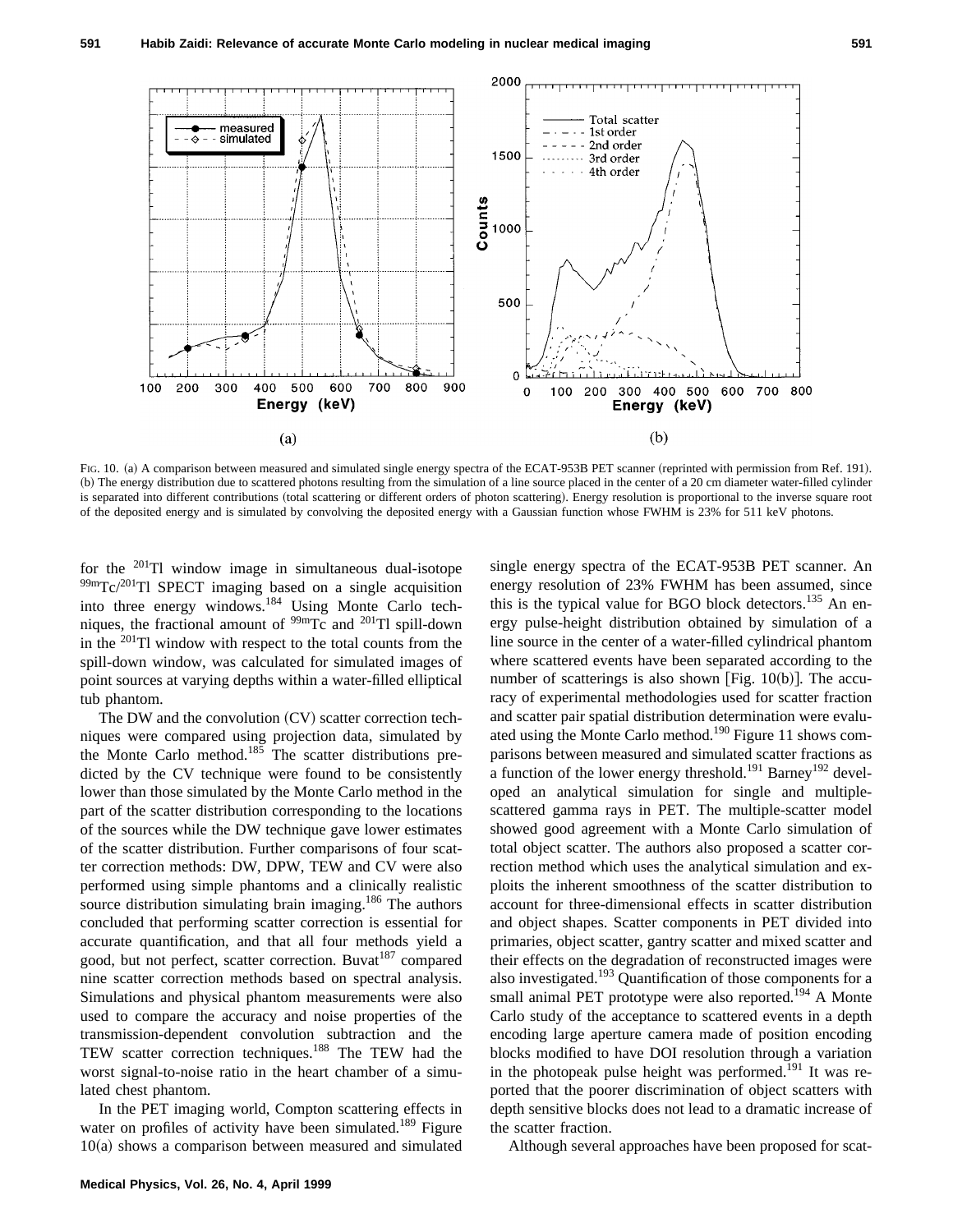

FIG. 11. A comparison between measured and simulated scatter fractions in the ECAT-953B as a function of the lower energy threshold (reprinted with permission from Ref. 191).

ter correction for 3D PET, six basic approaches have been taken to this correction: multi-energy window approaches, integral transformation approaches, an approach relying on an auxiliary, septa extended scan, curve-fitting approaches, model-based approaches, and direct Monte Carlo techniques. Levin<sup>195</sup> developed a correction method that uses the  $3D$ reconstructed image volume as the source intensity distribution for a photon-tracking Monte Carlo simulation. The history of each annihilation photon's interactions in the scattering medium is followed, and the sinograms for the scattered and unscattered photon pairs are generated in a simulated 3D PET acquisition. The calculated scatter contribution is used to correct the original data set. Monte Carlo techniques were used to estimate ''best possible'' weighting functions for different energy-based scatter correction schemes and to examine the optimal number of energy windows for  $NaI(Tl)$  and BGO scintillators.<sup>196</sup> Ollinger<sup>72</sup> developed a model-based scatter correction method that uses a transmission scan, an emission scan, the physics of Compton scatter and a mathematical model of the scanner in a forward calculation of the number of events for which one photon has undergone a single Compton interaction. A single-scatter simulation technique for scatter correction where the mean scatter contribution to the net true coincidence data is estimated by simulating radiation transport through the object was also suggested and validated using human and chest phantom studies.<sup>73</sup>

### **E. Dosimetry and treatment planning**

There is no doubt that the area where early Monte Carlo calculations in the field have been performed is dosimetry modeling and computations.<sup>10</sup> The approach adopted by the Medical Internal Radiation Dose (MIRD) committee was first proposed in 1968 and published in a series of supplements to the *Journal of Nuclear Medicine* as different pamphlets.<sup>197–199</sup> Some of these pamphlets made extensive use of Monte Carlo calculations to derive specific absorbed fractions for electron and photon sources uniformly distributed in organs of mathematical phantoms. Cristy<sup>200</sup> demonstrated that the reciprocity theorem which states that for any pair of regions in a uniform isotropic or uniform scatterless model, the specific absorbed fraction is independent of which region is designated source and which is designated target may also be valid for heterogeneous phantoms for certain conditions. Comparisons between measured and calculated doses when the uncertainties associated with both techniques are considered validated the experimental validity of this approach.<sup>201</sup> Other approaches using the MIRD formalism have also been proposed.<sup>202</sup> Poston<sup>203</sup> calculated photon specific absorbed fractions for both the Cristy and Eckerman gastrointestinal tract and their revised model and reported differences between electron absorbed fraction values with and without electron tracking. The calculation of absorbed fractions for positron emitters relevant to neurologic studies were also reported.<sup>204</sup> Interest in Monte Carlo-based dose calculations with  $\beta$ -emitters has been revived with the application of labeled monoclonal antibodies to RIT.

In a review article on tumor dosimetry for  $\beta$ -emitters, Leichner and Kwok<sup>205</sup> divided the various approaches into several classes, namely numerical, analytical or Monte Carlo. It is also necessary to consider hybrid approaches, namely numerical approaches using Monte Carlo data. The use of Monte Carlo codes enables the absorbed fraction of energy to be calculated directly for a given radionuclide relative to its geometry and emission spectrum. This can be done for relatively simple geometries<sup>206</sup> but the main trend of Monte Carlo approaches is that they allow complex simulations involving inhomogeneities. $48,207-211$  Sometimes, the Monte Carlo technique is used just to simulate random distribution of sources or targets whereas the actual dosimetric calculation is performed using dose-point kernels.<sup>212,213</sup> Mono-energetic dose-point kernels which indicate variations in energy delivered at a distance from mono-energetic photon or electron point sources are commonly used data sets. The scaled point kernel  $F(x/r_0, E_0)$  is defined by the equation

$$
F\left(\frac{x}{r_0}, E_0\right) = 4\Pi \rho x^2 \Phi(x, E_0),\tag{21}
$$

where  $\rho$  is the density of the medium,  $r_0$  is the range in the continuous slowing down approximation (CDSA) at energy  $E_0$  and  $\Phi(x, E_0)$  is the specific absorbed fraction. These point kernels are calculated from Monte Carlo codes. Three Monte Carlo codes are often reported in the literature, ETRAN,<sup>197,198,214</sup> ACCEPT<sup>215</sup> and EGS4.<sup>207,216,217</sup> Although results obtained with ETRAN versions prior to 1986 may differ from those obtained with EGS4,<sup>40</sup> due to an incorrect sampling of the energy-loss straggling in ETRAN, there are no important differences in the results obtained with these two codes. It must be noted that the results reported in MIRD pamphlet 7,<sup>198</sup> do not share the error described above. One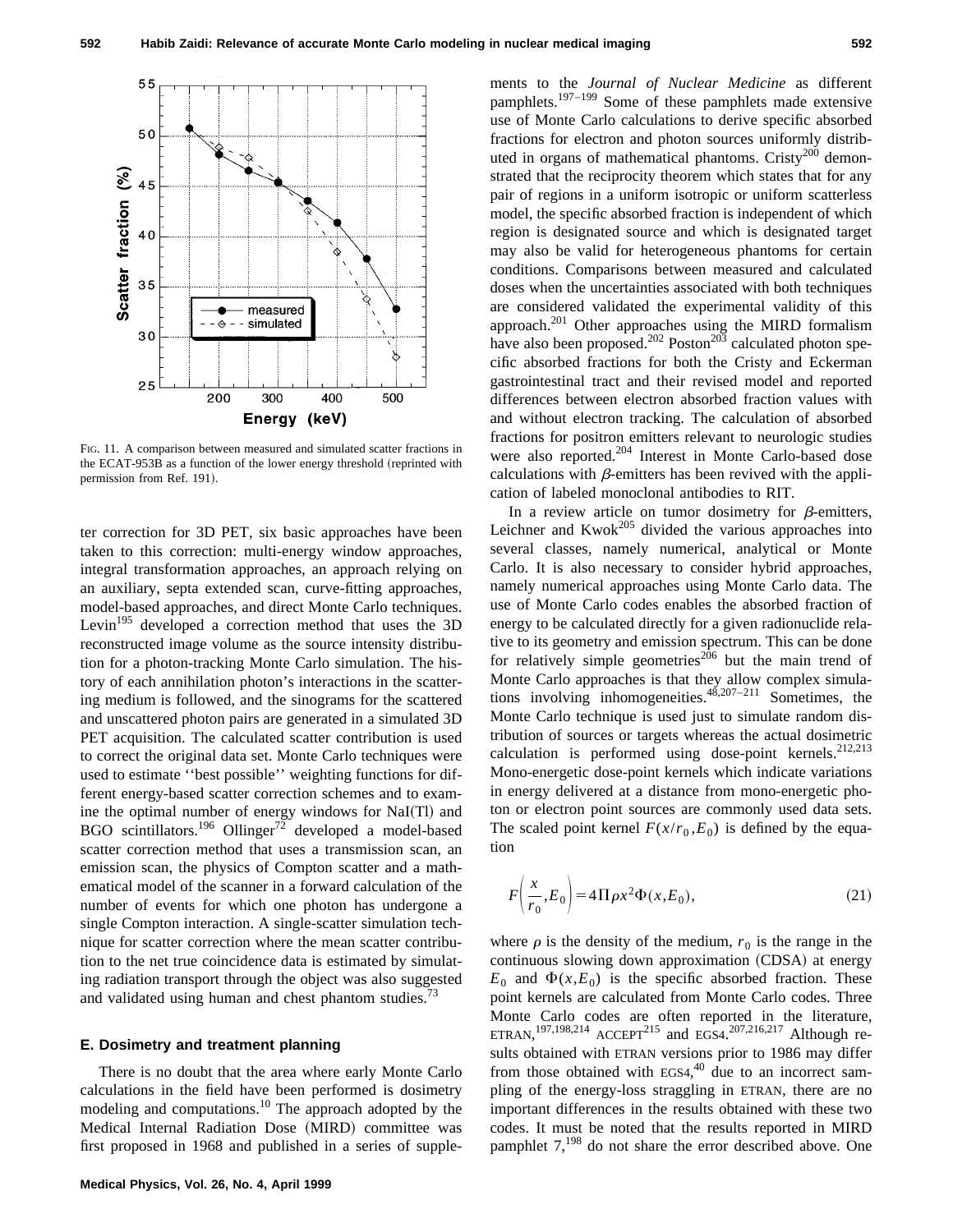

FIG. 12. Dose kernels generated in an infinite water medium for radionuclides of potential interest in radioimmunotherapy.

major limitation in applying these codes to dosimetry of  $\beta$ -emitting radionuclides is that they cannot deal satisfactorily with electron energies below 10 keV. $40$  The EGS4 code was also used to characterize the spatial and energy distribution of bremsstrahlung radiation from beta point sources important to RIT in water.<sup>217</sup> This study provided the initial data required for modeling and analyzing the scatter, attenuation, and image formation processes in quantitative imaging of bremsstrahlung for RIT dosimetry.

Leichner<sup>218</sup> proposed a unified approach to photon and  $\beta$ -particle dosimetry. This approach is based on a fit of Berger's tables for photons<sup>197</sup> and electrons.<sup>198</sup> The empirical function proposed is equally valid for photons and  $\beta$ -particles. Therefore both point-kernel and Monte Carlo techniques can be effectively employed to calculate absorbed dose to tissue from radionuclides that emit photons or electrons. The latters are much computationally intensive, however, point-kernel methods are restricted to homogeneous tissue regions that can be mathematically described by analytical geometries, whereas Monte Carlo methods have the advantage of being able to accommodate heterogeneous tissue regions with complex geometric shapes. Recently, Furhang<sup>219</sup> generated photon point dose kernels and absorbed fractions in water for the full photon emission spectrum of radionuclides of interest in nuclear medicine, by simulating the transport of particles using Monte Carlo techniques. The kernels were then fitted to a mathematical expression. Figure 12 shows dose kernels generated in an infinite water medium for selected radionuclides of potential interest in RIT. $^{219}$ 

The most recently available version of the MIRDOSE3 code,<sup>220</sup> developed by the Radiation Internal Dose Information Center (Oak Ridge Institute for Science and Education) allows the calculation of the absorbed dose as well as the effective dose and the effective dose equivalent. The program deals with three phantoms representing the pregnant woman at 3, 6 and 9 months of gestation and allows the dose delivered to the fetus to be calculated at different stages of growth. A phantom of the adult woman has also been included in the program which differs from that of the 15-yearold adolescent. The MABDOS program<sup>221</sup> starting with a reference man allows for the definition of a spherical tumor target and ''on the fly'' Monte Carlo calculations to be made.<sup>222</sup> This code was also used to show that neglecting the photon contribution from  $^{131}I$  photon spectrum underestimates the tumor dose by  $10-25\%$ .<sup>223</sup>

Akabani224 used EGS4 Monte Carlo calculations to estimate absorbed doses to the blood and to the surface of the blood vessel wall as well as to a mathematical model of a Haversian canal.<sup>225</sup> Calculation of the dose to the upper spine region near the thyroid resulting from the administration of  $3700$  MBq of  $^{131}$ I and assuming a thyroid uptake of 10% was also performed.<sup>226</sup> A Monte Carlo model has also been developed for the simulation of dose delivery to skeletal metastases by the bone surface-seeking radiopharmaceutical  $186$ Re(Sn) HEDP to optimize treatment planning and dose response evaluations of therapeutic bone-seeking radiopharmaceuticals.227 Beta-particle dosimetry of various radionuclides used in radiation synovectomy, an intraarticular radiation therapy to treat rheumatoid arthritis was also estimated using the EGS4 Monte Carlo code.<sup>228,229</sup>

It seems as if we are on the way to a more and more personalized human dosimetry with radiolabeled antibody dosimetry one of the aims. The dose distribution pattern is often calculated by generalizing a point source dose distribution.<sup>230,231</sup> but a direct calculation by Monte Carlo techniques is also frequently reported because it allows media of inhomogeneous density to be considered.<sup>232</sup> The development of a 3D treatment planner based on SPECT/PET imaging is an area of considerable research interest and several dose calculation algorithms have been developed.<sup>223</sup> Figure 13 lists the essential steps required in developing a 3D treatment planning program for RIT. Projection data acquired from an emission tomographic imaging system are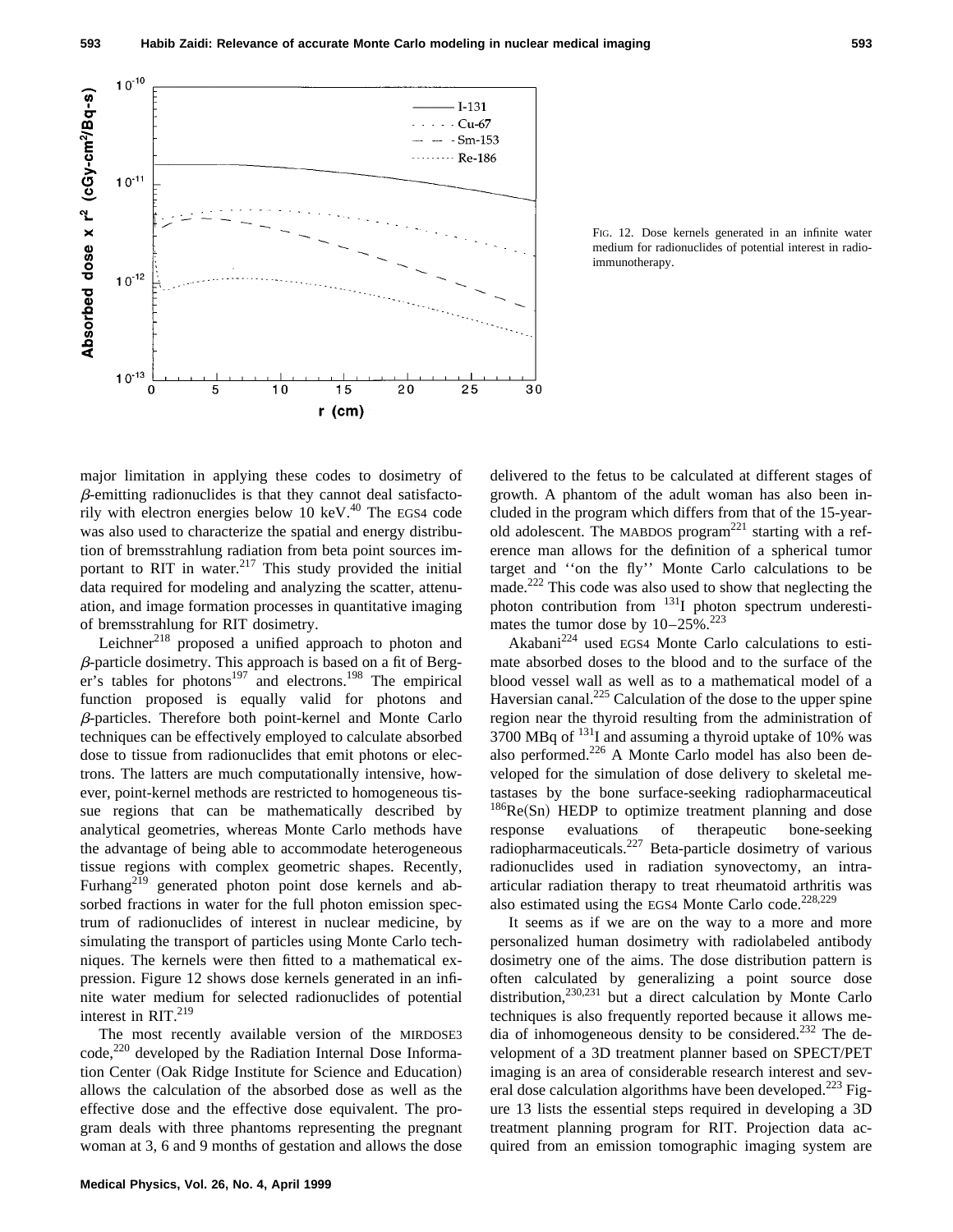

FIG. 13. A diagram showing the essential steps required in developing a three-dimensional internal dosimetry program based on quantitative emission computed tomography.

processed to reconstruct transverse section images which yields a count density map of source regions in the body. This count density is converted to an activity map using the sensitivity derived from a calibration phantom. In the final step, this activity distribution is converted to a dose rate or dose map by convolving the activity distribution with dosepoint kernels or by direct Monte Carlo calculations. To elaborate a treatment plan for an individual patient, prospective dose estimates can be made by using a tracer activity of radiolabeled antibody to obtain biodistribution information prior to administration of a larger therapeutic activity. The clinical implementability of treatment planning algorithms will depend to a significant extent on the time required to generate absorbed dose estimates for a particular patient.

In particular, Sgouros<sup>213</sup> proposed real 3D treatment planning for RIT in which patient data (cumulative activity voxels) are convolved with dose-point kernels in order to determine the isodose distribution.<sup>233,234</sup> This is then superimposed on the target visualized in 3D by computerized tomography  $(CT)$  or MRI. The methodology was extended later to develop a dosimetry algorithm based on a Monte Carlo procedure that simulates photon and electron transport and scores energy depositions within the patient. $50,231,235$ 

Microdosimetric approaches are required when the relative deviations from the mean of the local dose in the target exceed 20%. Humm<sup>236</sup> developed a full Monte Carlo simulation of the stochastic variation of particle hits and energy deposition in cell nuclei under two extreme geometric conditions, namely, when <sup>211</sup>At is retained in the capillary and when it is homogeneously distributed in the tumor. A method which allows dose calculations to be made to individual target cells in different regions of mouse bone marrow exposed to alpha particles emitted from bone was also developed.<sup>237</sup>

### **F. Pharmacokinetic modeling**

Pharmacokinetic modeling is a useful component for the estimation of cumulated activity in various source organs in the body. A few applications of Monte Carlo techniques have been reported in the field of pharmacokinetic modeling and are discussed in this section.

Casciari<sup>238</sup> developed a compartmental model of  $[F-18]$ fluoromisonidazole transport and metabolism to compute the volume average kappa in tissue regions from  $[F-18]$  fluoromisonidazole PET time–activity data and characterized it using Monte Carlo simulations and PET time–activity data. This model was able to accurately determine kappa for a variety of computer generated time–activity curves, including those for hypothetical heterogeneous tissue regions and poorly perfused tissue regions. Compartmental models allow also the in vivo analysis of radioligand binding to receptor sites in the human brain. Benzodiazepine receptor binding was studied using a three-compartmental model. $^{239}$  The validity of the results of the coefficient of variation of each parameter were verified with statistical results provided by Monte Carlo simulation. Burger<sup>240</sup> examined the possibility of mathematical metabolite correction, which might obviate the need for actual metabolite measurements. Mathematical metabolite correction was implemented by estimating the input curve together with kinetic tissue parameters. The general feasibility of the approach was evaluated in a Monte Carlo simulation using a two tissue compartment model. A simplified approach involving linear-regression straight-line parameter fitting of dynamic scan data was developed for both specific and nonspecific models.<sup>241</sup> Monte-Carlo simulations were used to evaluate parameter standard deviations, due to data noise, and much smaller noise-induced biases. The authors reported good agreement between regression and traditional methods.

Welch<sup>242</sup> investigated and quantified the effect of typical SPECT system resolution and photon counting statistics on the bias and precision of dynamic cardiac SPECT parameters. The simulation of dynamic SPECT projection data was performed using a realistic human torso phantom assuming both perfect system resolution and a system resolution typical of a clinical SPECT system. The results showed that the rate constant characterizing the washing of activity into the myocardium is more sensitive to the region of interest position than is the washout rate constant, and that the main effect of increased photon noise in the projection data is to decrease the precision of the estimated parameters.

Computer simulations demonstrate that an estimation of the kinetic parameters directly from the projections is more accurate than the estimation from the reconstructed images.<sup>243</sup> A strategy for the joint estimation of physiological parameters and myocardial boundaries was proposed and evaluated by simulated myocardial perfusion studies based on a simplified heart model. $244$  A method allowing the estimation of kinetic parameters directly from SPECT conebeam projections was also proposed and validated with a simulated chest phantom. $245$  The results showed that myocardial uptake and washout parameters estimated by conven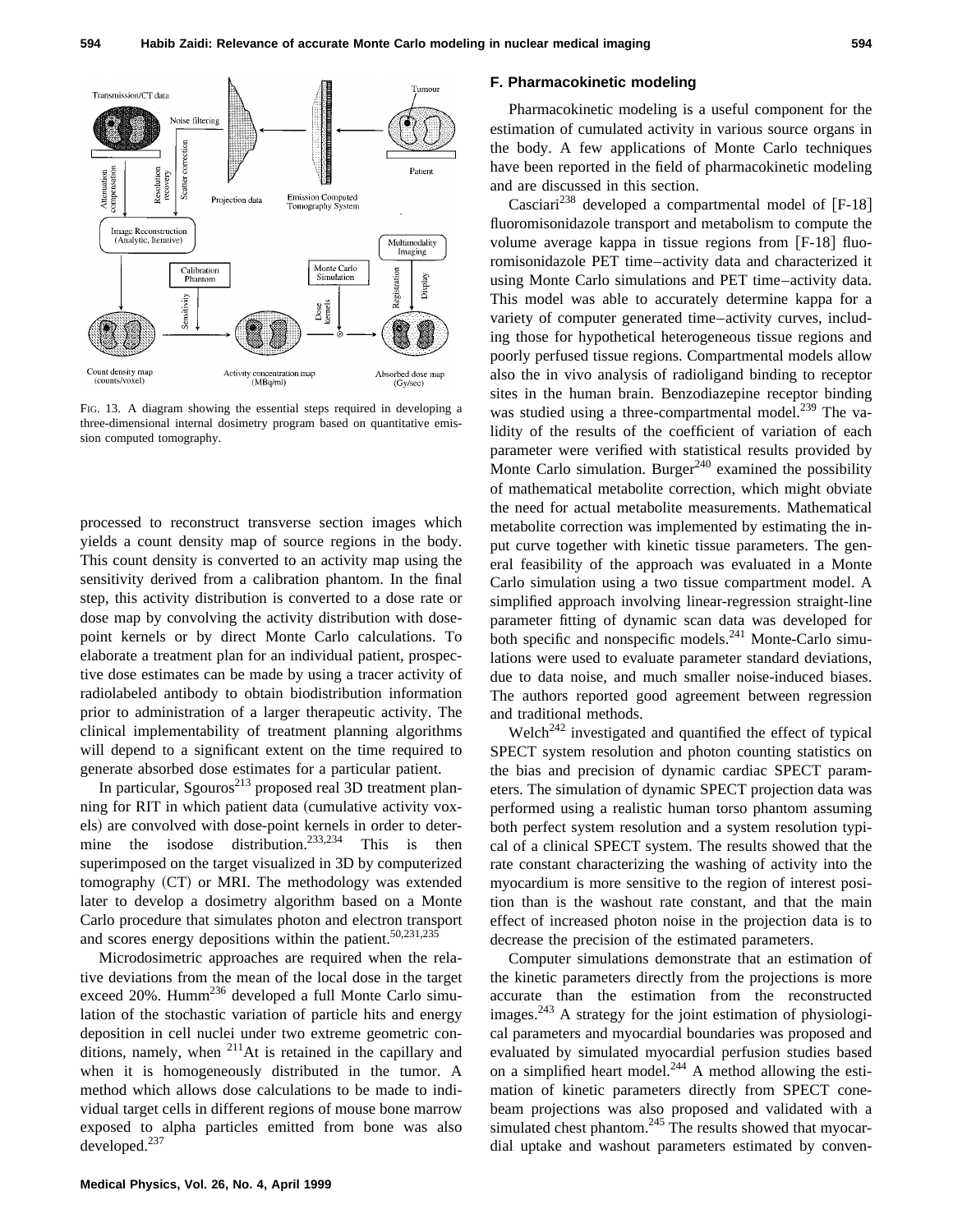tional analysis of noiseless simulated cone-beam data had biases ranging between 3–26% and 0–28%, respectively, while uncertainties of parameter estimates with this method ranged between 0.2–9% for the uptake parameters and between 0.3–6% for the washout parameters.

### **V. OBJECT MODEL AND SOFTWARE PHANTOMS**

Mathematical descriptions of human bodies and anthropomorphic phantoms are useful in radiation transport calculations. They are widely used in computer calculations of doses delivered to the entire body and to specific organs, and are valuable tools in the design and assessment of image reconstruction algorithms. Software phantoms modeled in imaging situations were historically limited to simple point, rod, and slab shapes of sources and attenuating media. Such simple geometries are useful in studying fundamental issues of scatter and attenuation, but clinically realistic distributions cannot be evaluated by such simple geometries. A precise modeling of the human body requires appropriate information on the location, shape, density and elemental composition of the organs or tissues.

### **A. Object modeling**

Object modeling is fundamental for performing photon and electron transport efficiently by means of a Monte Carlo method. It consists of a description of the geometry and material characteristics for an object.<sup>246</sup> The material characteristics of interest include density and energy-dependent crosssections. The modeling includes simple geometry  $(SG)$ , shape-based  $(SB)$ , and voxel-based  $(VB)$  approaches. The three approaches use a piecewise uniform distribution of object characteristics to model an object. With the SG model, an object is composed of a simple combination of primitives such as cylinders and spheres. The SB approach represents the boundaries of shapes by mathematical equations. Regular shapes such as sphere, cylinder, rectangular solid, etc. have been used to approximate irregularly-shaped regions. The VB approach discretizes an object into tiny cubes (voxels) with uniform characteristics. An object is thus represented by a union of voxels of the same size.

Extensions of SG and SB models such as the solid geometry-based  $(SGB)$  approach<sup>247</sup> includes more primitives ~ellipsoids, elliptic cylinders, tapered elliptic cylinders, rectangular solids, and their subsets: half, quarter, and eighth) and uses an inclusion tree data structure to provide relationships between primitives. These extensions provide simple irregular shape modeling. To allow anthropomorphic modeling the composite model<sup>248</sup> which is an extension to the SGB approach adds to the primitives a voxelized rectangular solid primitive. An object model based on a combination of modified SG, SB and VB models without restriction in the combination set was also proposed. $^{249}$  The data are structured in a hierarchical and adjacence tree associated with an efficient tree scanning to reduce the computation time. Combinatorial approaches to solid modeling, which describe complex structures as set-theoretic combinations of simple objects, are limited in their ease of use and place unrealistic constraints on



FIG. 14. Calculation times for VB, OCT, and MRR representation of an object (reprinted with permission from Ref. 246).

the geometric relations between objects such as excluding common boundaries. An approach to volume-based solid modeling has been developed which is based upon topologically consistent definitions of boundary, interior and exterior of a region.250 From these definitions, union, intersection and difference routines have been developed that allow involuted and deeply nested structures to be described as set-theoretic combinations of ellipsoids, elliptic cylinders, prisms, cones and planes that accommodate shared boundaries.

An octree-based method (OCT) which describes an object by using several sizes of cubic regions was proposed by  $Ogawa<sup>251</sup>$  to increase the calculation speed in photon transport since the number of voxels is much smaller than that of the VB approach. The ''octree string'' is generated from a set of serial cross-sections automatically. The same author developed a modeling method called the maximum rectangular region (MRR) method.<sup>246</sup> In this approach, a MRR for a given voxel is selected within a homogeneous, irregularly shaped region from a set of cross-sections. The search is performed by checking the six sides of a box  $(MRR)$  including the voxel of interest. With the MRR representation of the object, high speed calculation of photon transport can be accomplished because an object can be described by means of fewer regions than in the VB or the OCT representation methods. Figure 14 illustrates the calculation time required for the VB OCT and MRR approaches for different image matrix sizes.

### **B. Anthropommorphic phantoms**

Modeling of imaging and other medical applications is best done with phantom models that match the gross parameters of an individual patient. Computerized anthropomorphic phantoms can either be defined by mathematical (analytical) functions, or digital volume arrays. The mathematical specifications for phantoms that are available assume a spe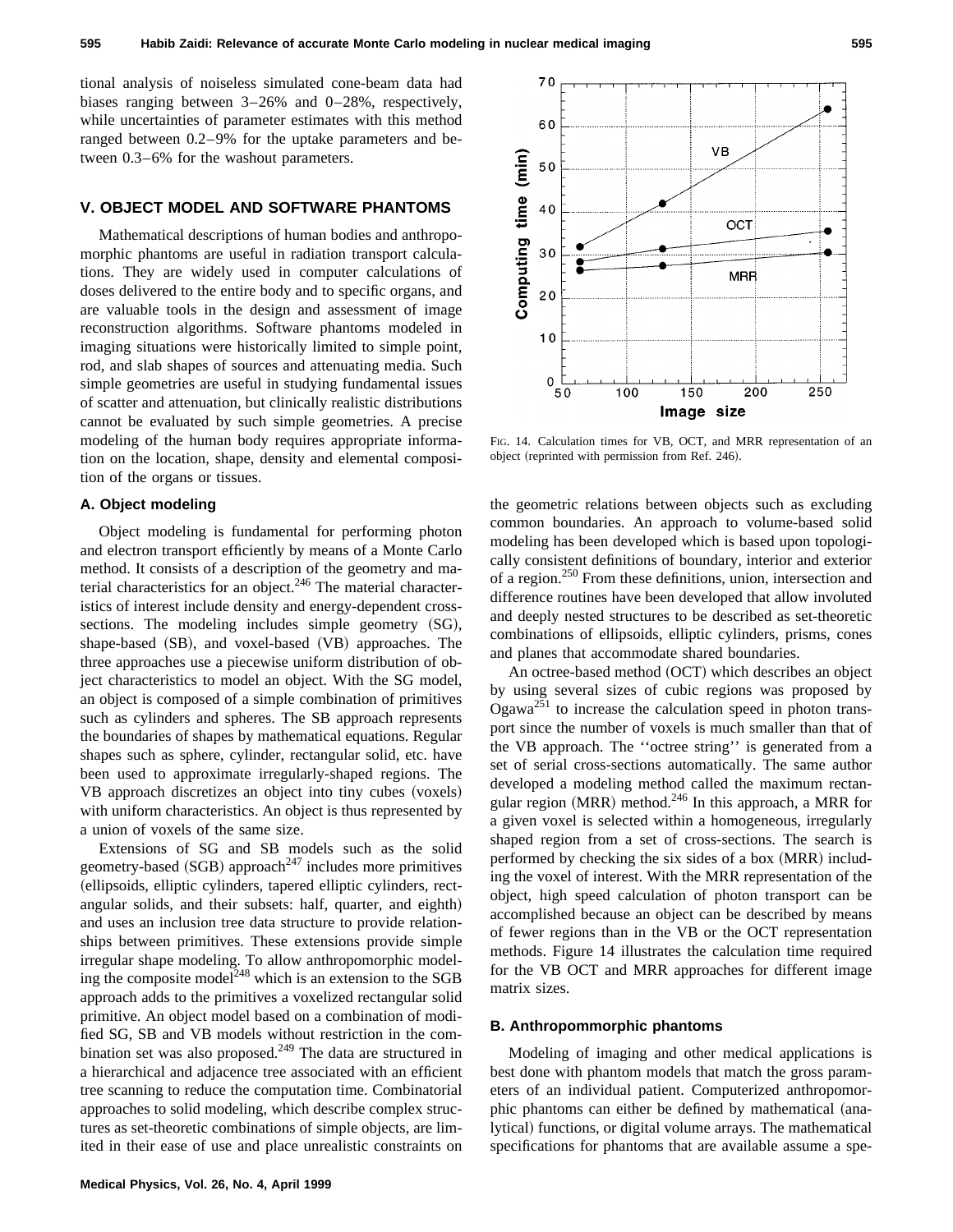cific age, height and weight. People, however, exhibit a variety of shapes and sizes. In the first MIRD pamphlets, several organs including the skeletal system, were represented schematically using geometric forms (cylinders, cones and ellipsoids).<sup>199</sup> The representation of internal organs with this mathematical phantom is very crude since the simple equations can only capture the most general description of the organ's position and geometry.<sup>202</sup> A version of this phantom has been updated to include female organs.<sup>252</sup> The most studied phantom is defined as the reference man weighing 70 kg.<sup>253</sup>

Mathematical phantoms are still evolving and are being constantly improved. The heterogeneity of the body has been taken into account by including soft tissues, bone and lungs with different compositions and densities. For certain organs such as the stomach and the bladder, a distinction should be made between the organ contents and the organ wall. A revised head and brain models was developed by Bouchet.<sup>254</sup> Unlike previous head models, the neck and head are treated as two separate compartments. The neck is represented by a circular cylinder. It is topped by a cylindrical head region cut in the back by a cone, so that its bottom base coincides with the top of the neck. Two vertical planes on the back join the cone to the cylinder of the head. The top of the head is defined by a half ellipsoid. The trunk region of the Snyder– Fisher phantom without its internal organs is incorporated into the model. Based on the atlas of sectional human anatomy, a 3D computer model of a human torso, including four cavities of the heart, two lobes of the lung and the body surface and a 3D model of the myocardium was developed.<sup>255</sup> The torso model, with more than 10000 surface triangles, depicts the structures and appropriate proportions of the internal organs, especially of the heart.

The Mathematical CArdiac Torso (MCAT) phantom is an anthropomorphic phantom, developed at the University of North Carolina at Chapel Hill, that has been used in emission computed tomography imaging research.<sup>256</sup> Using mathematical formulas, the size, shape and configurations of the major thoracic structures and organs such as the heart, liver, breasts and rib cage are realistically modeled for imaging purposes. Though anatomically less realistic than phantoms derived from CT or MR images of patients, the MCAT phantom has the advantage that it can be easily modified to simulate a wide variety of patient anatomies. In addition, the MCAT phantom simulates a dynamic, beating heart including changes in myocardial wall thickness, changes in chamber volumes, apical movement and heart rotation during the cardiac cycle. The phantom consists of two physical models: a 3D distribution of attenuation coefficients and a 3D distribution of radionuclide uptake for the various thoracic organs. The 3D attenuation coefficient phantom classifies all thoracic tissues into one of 5 types: muscle (vasculature and other soft tissues), lung, fat (such as in the breasts), trabecular bone and cortical bone. The MCAT phantom has become a valuable tool in imaging studies where reasonably realistic, but anatomically variable patient data needs to be simulated. The graphic in Fig. 15 illustrates the MCAT phantom. The



FIG. 15. Surface rendered images of the 3D MCAT phantom developed at Chapel Hill. (a) Anterior view with outer body surface and ribs removed to show the various organs modeled. (b) Posterior view with the rib cage present (reprinted with permission from Ref. 256).

graphic is a volume-rendering of anterior and posterior views with some sections removed for visualization purposes.

Some calculations make use of more accurate representations of individuals based on volumetric scans, such as CT, MRI, and PET. As an improvement to the mathematical anthropomorphic phantoms, a new family of phantoms was constructed from CT data. $257$  The human phantoms present advantages towards the location and shape of the organs, in particular, the hard bone and bone marrow. A physical brain phantom has also been developed to simulate the activity distributions found in the human brain in the cerebral blood flow and metabolism studies currently employed in PET.<sup>258</sup> The phantom utilizes thin layers of Lucite to provide apparent relative concentrations of 4, 1 and 0 for gray matter, white matter and ventricles, respectively, in the brain. A clinically realistic source distribution simulating brain imaging was created in digital format.<sup>259</sup> Zubal<sup>59,260</sup> developed a typical anthropommorphic VB adult phantom by manual segmentation of CT transverse slices of a living human male performed by medical experts. A computerized 3D volume array modeling all major internal structures of the body was then created. Each voxel of the volume contains an index number designating it as belonging to a given organ or internal structure. These indexes can then be used to assign a value, corresponding to, e.g., density or activity. Two versions of the phantom exist, representing either the complete human torso with an isotropic voxel resolution of 1.5 mm, or a dedicated head phantom with 0.5 mm voxel size. The dedicated brain phantom was created from the high resolution MRI scans of a human volunteer. This volume array represents a high resolution model of the human anatomy and serves as a VB anthropomorphic phantom.

# **VI. MONTE CARLO COMPUTER CODES**

Many Monte Carlo programs have been in use in the field of nuclear imaging<sup>14,16,17,261</sup> and internal  $\frac{50,220,232,234}{100}$  with many of them available in the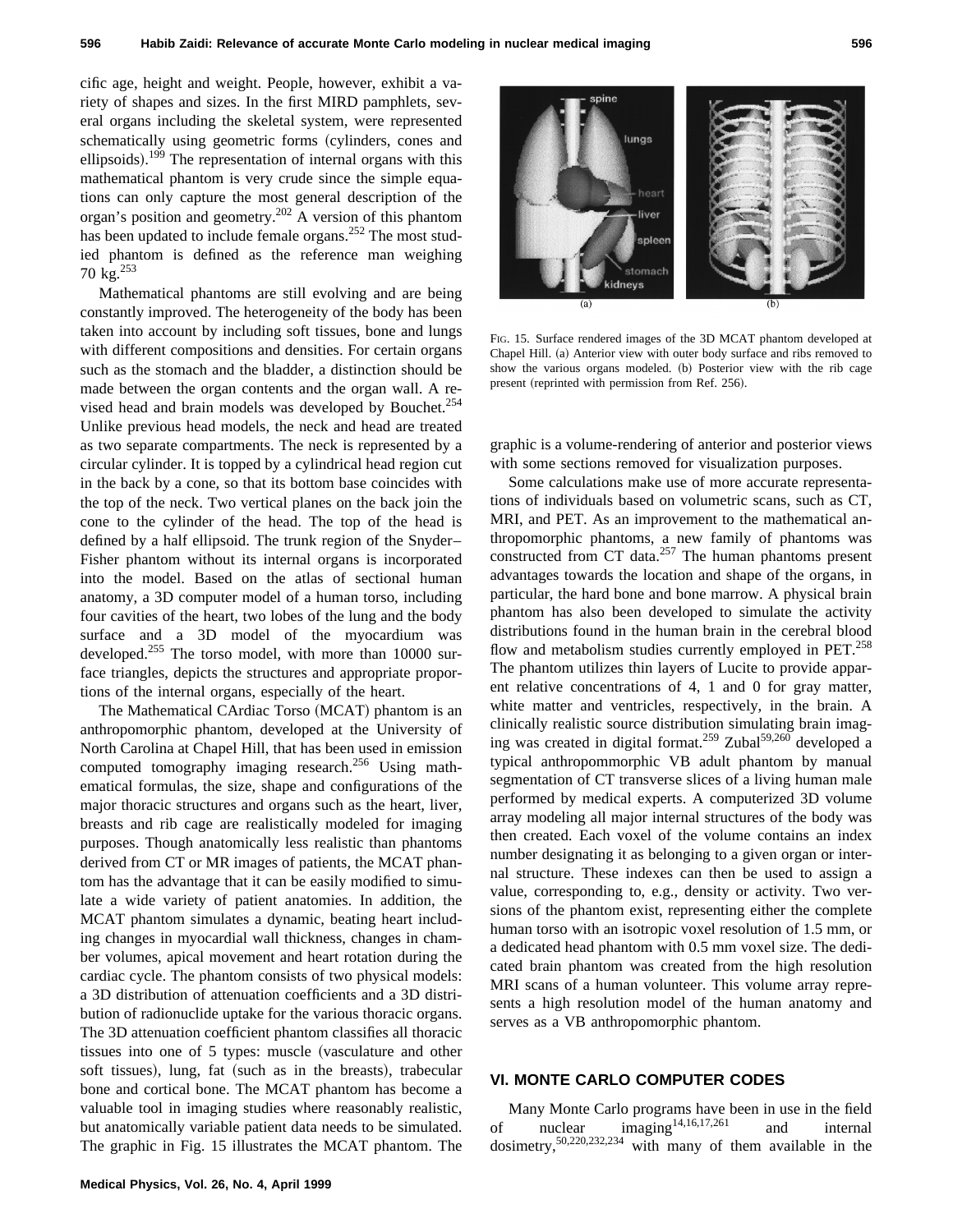TABLE II. Key features of Monte Carlo codes used in nuclear medical imaging.

| MC code                                                | General description                                                                                                                                                                                                                  |
|--------------------------------------------------------|--------------------------------------------------------------------------------------------------------------------------------------------------------------------------------------------------------------------------------------|
| EGS4 (Ref. 262)                                        | Coupled photons/electrons transport in any material<br>through user specified geometries. Simulation of<br>imaging systems not specifically included and requires<br>an extensive amount of user programming in MORTRAN.             |
| ITS including TIGER, CYLTRAN,<br>and ACCEPT (Ref. 263) | Coupled photons/electrons transport in any material<br>through slabs, cylinders or combinatorial. Simulation of<br>imaging systems not specifically included and requires<br>an extensive amount of user programming in FORTRAN.     |
| MCNP (Ref. 264)                                        | Coupled neutrons/photons/electrons transport in any<br>material through user generalized geometry. Simulation<br>of imaging systems not specifically included and<br>requires an extensive amount of user programming in<br>FORTRAN. |
| GEANT (Ref. 43)                                        | Coupled photons/electrons transport in any material<br>through combinatorial geometry. Simulation of imaging<br>systems not specifically included and requires an<br>extensive amount of user programming in FORTRAN.                |
| SIMSET $(Ref. 21)$                                     | Photons transport in any material through voxel-based<br>phantoms. Simulation of SPECT and PET imaging<br>systems included. User modules written in C could be<br>linked.                                                            |
| SIMIND (Ref. 15)                                       | Photons transport in any material through voxel-based<br>phantoms. Simulation of SPECT imaging systems<br>included. User modules written in FORTRAN could be<br>linked.                                                              |
| SIMSPECT $(Ref. 265)$                                  | Coupled photons/electrons transport in any material<br>through voxel-based phantoms. Simulation of SPECT<br>imaging systems included. User modules written in<br>FORTRAN/C could be linked.                                          |
| MCMATV (Ref. 266)                                      | Photons transport in any material through voxel-based<br>phantoms. Simulation of SPECT imaging systems<br>included. User modules written in FORTRAN could be<br>linked.                                                              |
| PETSIM (Ref. 20)                                       | Photons transport in any material through shape-based<br>phantoms. Simulation of PET imaging systems included.<br>User modules written in FORTRAN could be linked.                                                                   |
| EIDOLON (Ref. 135)                                     | Photons transport in any material through shape-based or<br>voxel-based phantoms. Simulation of 3D PET imaging<br>systems included. User modules written in C/Objective-<br>C could be linked.                                       |

public domain.<sup>9,10</sup> Table II (Refs. 262–266) lists Monte Carlo codes widely used together with a short description of their key features.

**EGS4.** The electron gamma shower (EGS) computer code system is a general purpose package for Monte Carlo simulation of the coupled transport of electrons and photons in an arbitrary geometry for particles with energies from a few keV up to several TeV.<sup>262</sup> The code represents the state-ofthe-art of radiation transport simulation because it is very flexible, well-documented and extensively tested. Some have referred to the EGS code as the *de facto* gold standard for clinical radiation dosimetry EGS is written in MORTRAN, a FORTRAN pre-processor with powerful macro capabilities. EGS is a ''class II'' code that treats knock-on electrons and bremsstrahlung photons individually. Such events require predefined energy thresholds and pre-calculated data for each threshold, determined with the cross-section generator PEGS.

**ITS**. The Integrated TIGER Series (ITS) of coupled electron/

photon Monte Carlo transport codes is a powerful tool for determining state-of-the-art descriptions of the production and transport of the electron/photon cascade in timeindependent, multi-material, multi-dimensional environments.<sup>263</sup> ITS is a collection of programs sharing a common source code library that can solve sophisticated radiation transport problems. A total of eight codes are in the collection which can be split into six groups: the TIGER codes  $~$  (for 1D slab geometries), the CYLTRAN codes (for 2D cylindrical geometries), the ACCEPT codes (for arbitrary 3D geometries), the standard codes (for normal applications), the P codes (for applications where enhanced ionization/relaxation procedures are needed), and the M codes (for applications which involve 2- or 3D macroscopic electromagnetic fields). The user selects the appropriate code from the library and supplies it with any special requirements and the physical description of the problem to be solved in an input file.

**MCNP**. MCNP is a general-purpose Monte Carlo code that can be used for neutron, photon, electron or coupled neutron/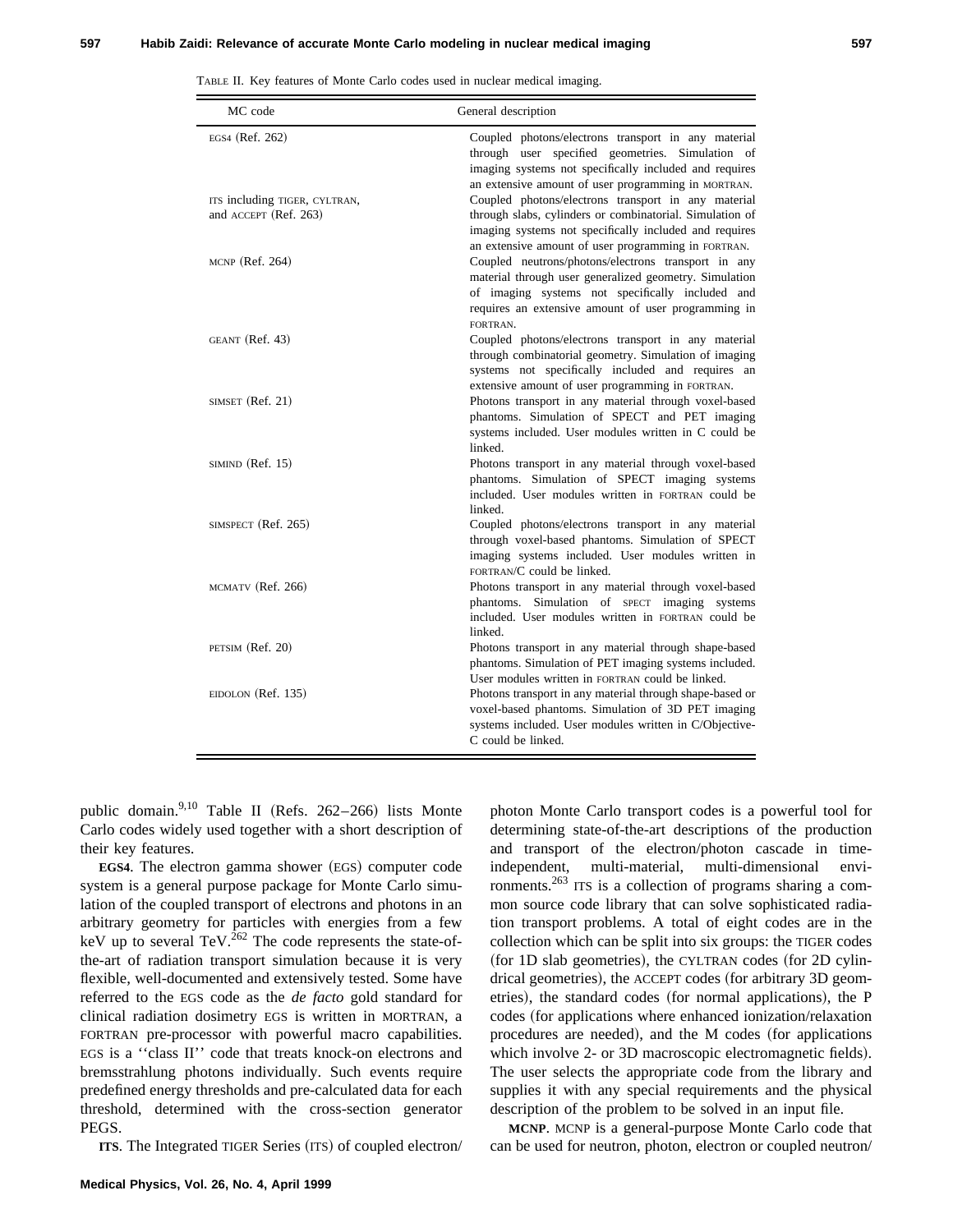photon/electron transport.<sup>264</sup> The code treats an arbitrary three-dimensional configuration of materials in geometric cells bounded by first- and second-degree surfaces and fourth-degree elliptical tori. For photons, the code takes account of incoherent and coherent scattering, the possibility of fluorescent emission after photoelectric absorption, absorption in pair production with local emission of annihilation radiation and bremsstrahlung. A continuous slowing down model is used for electron transport that includes positrons, k-shell x-rays, and bremsstrahlung but does not include external or self-induced fields. Important features that make MCNP very versatile and easy to use include a powerful general source, criticality source, and surface source; both geometry and output tally plotters; a rich collection of variance reduction techniques; a flexible tally structure; and an extensive collection of cross-section data.

**GEANT**. The GEANT package was originally designed for high energy physics experiments, but has found applications also outside this domain in the areas of medical and biological sciences, radiation protection and astronautics.<sup>43</sup> The main applications of GEANT are the transport of particles through an experimental setup for the simulation of detector response and the graphical representation of the setup and of the particle trajectories. The two functions are combined in the interactive version of GEANT. This is very useful, since the direct observation of what happens to a particle inside the detector makes the debugging easier and may reveal possible weakness of the setup.

**SIMSET**. The simulation system for emission tomography (SIMSET) is a software application designed to perform Monte Carlo simulation of photon creation and transport through heterogeneous attenuators for both SPECT and PET.<sup>21</sup> The package has been in the public domain since the beginning of 1996 and includes the photon history generator (PHG), the object editor, a collimator module and detection and binning modules. The PHG is the module that generates and tracks photons within the FOV of the tomograph being simulated. The code is continuously being improved including, for instance, the implementation of incoherent scattering, random events detection and simulation of coincidence imaging using conventional dual-head gamma cameras.

**SIMIND**. The SIMIND code simulates a clinical SPECT scintillation camera and can easily be modified for almost any type of calculation or measurement encountered in SPECT imaging, $15$  including transmission imaging. $168$  The entire code has been written in FORTRAN-90 and includes versions that are fully operational on VAX-VMS, most UNIX platforms and on MS-DOS (Lahey LF90 compiler). In summary, the code works as follows: photons emitted from simulated decay in the phantom are followed step by step towards the scintillation camera. SIMIND includes an accurate treatment of photon interaction in the phantom, a protecting layer and in the crystal of the detector. The simulation of back-scattering from light guides and photomultipliers is also included. Different types of collimators can be selected. SI-MIND can take advantage of anthropomorphic voxel-based phantoms developed for simulating realistic imaging situations. The program has been shared among several groups and has been found a very useful research tool. The SIMIND code has been widely used for collimators design $111$  and to evaluate attenuation and scatter correction techniques.174,176–179,185–186

**SIMSPECT**. The SIMSPECT code developed at MIT is based on the MCNP Monte Carlo transport code for photon tracking and interaction algorithms. It has been extensively modified to allow complete collimator and source modeling and direct manipulation of the geometric and physical parameters encountered in SPECT imaging.<sup>18,265</sup> The simulation package allows full tomographic simulation of data from physically realistic nonuniform and asymmetric 3D source objects. Photon transport in the detector crystal, light pipe and PMT's is not simulated. The use of positron emitters in SPECT imaging has also been modeled via SIMSPECT in order to better understand the potential improvements of different collimators design on 511 keV gamma camera imaging.

**MCMATV.** The Monte Carlo Matrix Vectorized (MCMATV) program models photon transport in both homogeneous<sup>266</sup> and heterogeneous media. $267$  The code is designed to model both projection data for simulated SPECT studies and to compute photon detection kernels, which can be used to build system matrices for use in matrix-based image reconstruction.<sup>139</sup> The vectorized code is written in FOR-TRAN77 and run on a Stellar GS1000 computer for pipelined computations. It uses an event-based algorithm in which photon history data are stored in arrays and photon history computations are performed within DO loops. The code is adapted from a history-based Monte Carlo code in which photon history data are stored in scalar variables and photon histories computed sequentially. Without the use of the vector processor the event-based code is faster than the historybased code because of numerical optimization performed during conversion to the event-based algorithm.

**PETSIM**. A series of programs called PETSIM have been developed to model the source distribution and its attenuation characteristics, as well as the collimator and detectors in PET.<sup>20,44</sup> The different modules are connected by compact gamma history files which are stored on a disk or tape. The storage of intermediate results on tape reduces simulation time, since most common source geometries need be generated only once. The simulation results include spectrum analysis, sensitivity to true coincident events, scattered coincident and single events and the effects of these parameters of detector dead-time. The sensitivities in multi-slice systems are presented as matrices of coincident crystal planes. The matrix shows the true count sensitivity and the scatter fraction together for each valid combination of planes. This presentation is very useful for assessing the effects of various degrees of inter-plane collimation. The spatial resolution analysis includes the effects of positron range, noncolinearity of the gamma rays, multiple interaction within the detectors, and the effects of quantization into single crystals in multiple-crystal block detectors. Each of these effects can be turned on or off without repeating the simulation. Single crystals, blocks and crystals with DOI encoding can be specified, so that the detector geometry can be optimized.

**EIDOLON**. The Monte Carlo simulator, EIDOLON, was de-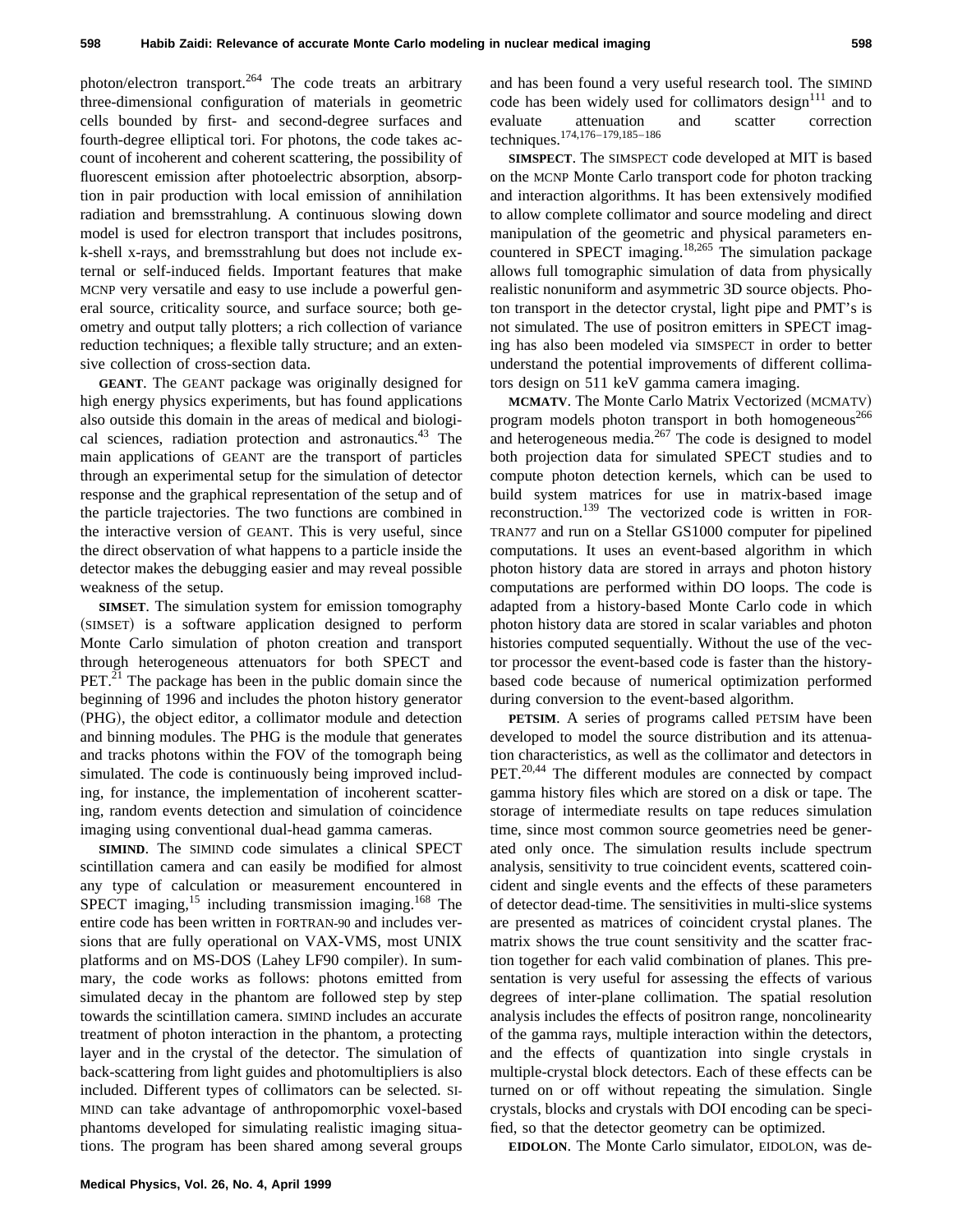veloped using modern software engineering techniques mainly for fully 3D PET imaging.<sup>22,135</sup> The code was written in Objective-C, an object-oriented programming language based on ANSI C. The first version of the program was developed using the NextStep development environment. A modular design featuring dynamically loadable program elements or bundles was adopted for software design. The basic building block is a *model element* object class which allows us elements to be browsed, inspected, adjusted, created and destroyed through a graphical inspector. The user interface allows the user to select scanner parameters such as the number of detector rings, detector material and sizes, energy discrimination thresholds and detector energy resolution. It also allows us to choose either a complex anthropomorphic phantom or a set of simple 3D shapes, such as parallelepiped, ellipsoid or cylindroid for both the annihilation sources and the scattering media, as well as their respective activity concentrations and chemical compositions. The user has the possibility to view the reference source image and sinogram data sets as they are generated and are periodically updated. An implementation of the software on a high-performance parallel platform was also reported.<sup>38</sup>

# **VII. SCALAR VERSUS VECTORIZED AND PARALLEL MONTE CARLO SIMULATIONS**

Although variance reduction techniques have been developed to reduce computation time, the main drawback of the Monte Carlo method is that it is extremely time-consuming. To obtain the high statistics ( $\sim 10^7$  counts) required for image reconstruction studies requires us to track hundreds of millions of particles. Consequently, a large amount of CPU time (weeks or even months) may be required to obtain useful simulated data sets. The development of advanced computers with special capabilities for vectorized or parallel calculations opened a new way for Monte Carlo researchers. Parallel computers are becoming increasingly accessible to medical physicists.<sup>268</sup> This allows research into problems that may otherwise be computationally prohibitive to be performed in a fraction of the real time that would be taken by a serial machine. Historically, however, most programs and software libraries have been developed to run on serial, single-processor computers. A modification or adaptation of the code is therefore a prerequisite to run it on a parallel computer. However, it is worth pointing out that among all simulation techniques of physical processes, the Monte Carlo method is probably the most suitable one for parallel computing since the results of photon histories are completely independent from each other. Moreover, computer aided parallelization tools designed to automate as much as possible the process of parallelizing scalar codes are becoming available.<sup>269</sup> Although parallel processing seems to be the ideal solution for Monte Carlo simulation, very few investigations have been reported and only a few papers have been published on the subject.<sup>270</sup>

The theoretical peak performance of a computer is determined by counting the number of floating-point additions and multiplications that can be completed during period of

time, usually the cycle time of the machine. $271$  Today's large machines measure their speed in GFlops  $(10^9 \text{ operations/s}).$ Each CPU generally contains 2 multiply and 2 add pipes. When all of these can be employed simultaneously as for instance, in a dot product or a vector update operation, 4 Flops/cycle can be attained. The Cray T90 has a cycle time of 2.2 ns and a maximum number of 32 processors, thus the peak performance is 4 operations/1 cycle $\times$ 1 cycle/2.2 ns  $\times$ 32 processors=58.2 GFlops. Easily portable Monte Carlo user codes are generally used for timing benchmark purposes on different computers.<sup>272</sup> According to van der Steen and Dongarra,273 the classification of high-performance computers is based on the way instructions and data streams are arranged and comprises four main architectural classes. These include the following.

**Single Instruction Single Data stream (SISD) machines.** These are the conventional systems that contain one CPU and hence can accommodate one instruction stream that is executed serially. Nowadays many large mainframes may have more than one CPU but each of these execute instruction streams that are unrelated. Therefore, such systems still should be regarded as (multiple) SISD machines acting on different data spaces. Examples of SISD machines are for instance most workstations like those of DEC Hewlett-Packard and Sun Microsystems.

**Single Instruction Multiple Data stream (SIMD) machines.** Such systems often have a large number of processing units, ranging from 1,024 to 16,384 that all may execute the same instruction on different data in lock-step. So, a single instruction manipulates many data items in parallel. Examples of SIMD machines in this class are the CPP DAP Gamma II and the Alenia Quadrics. Another subclass of the SIMD systems are the vector processors which act on arrays of similar data rather than on single data items using specially structured CPUs. When data can be manipulated by these vector units, results can be delivered with a rate of one, two and in special cases of three per clock cycle. So, vector processors execute on their data in an almost parallel way but only when executing in vector mode. In this case they are several times faster than when executing in conventional scalar mode. For practical purposes, vector processors are therefore mostly regarded as SIMD machines. An example of such systems is, for instance, the Hitachi S3600.

**Multiple Instructions Single Data stream (MISD) machines.** Theoretically in these types of machines multiple instructions should act on a single stream of data. As yet, no practical machine in this class has been constructed nor are such systems easy to conceive.

**Multiple Instructions Multiple Data streams (MIMD) machines.** These machines execute several instruction streams in parallel on different data. The difference with the multi-processor SISD machines mentioned above lies in the fact that the instructions and data are related because they represent different parts of the same task to be executed. So, MIMD systems may run many sub-tasks in parallel in order to shorten the time-to-solution for the main task to be executed. There is a large variety of MIMD systems including those that behave very differently like a four-processor Cray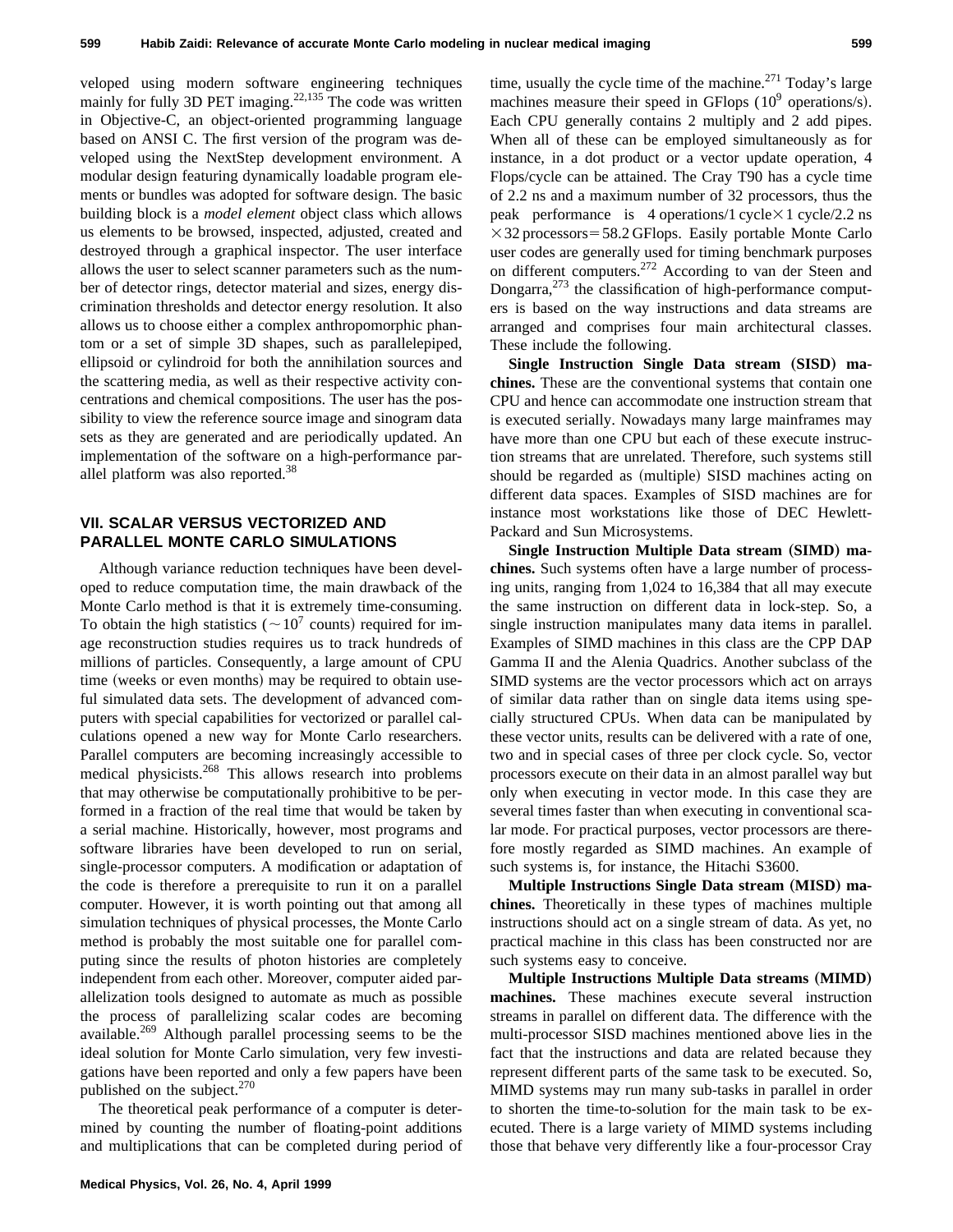Y-MP T94 and a thousand processor nCUBE 2S. An important distinction between two subclasses of systems should, however, be made: Shared memory (SM) and distributed memory (DM) systems.

(i) *Shared memory systems*. SM systems have multiple CPUs, all of which share the same address space. This means that the knowledge of where data is stored is of no concern to the user as there is only one memory accessed by all CPUs on an equal basis. Shared memory systems can be both SIMD or MIMD. Single-CPU vector processors can be regarded as an example of the former, while the multi-CPU models of these machines are examples of the latter. The Cray J90 and T90 series belong to this class of computers.

(ii) *Distributed memory systems*. In this case, each CPU has its own associated memory. The CPUs are connected by some network and may exchange data between their respective memories when required. In contrast to SM machines the user must be aware of the location of the data in the local memories and will have to move or distribute these data explicitly when needed. Again, DM systems may be either SIMD or MIMD. The first class of SIMD systems, mentioned above, operate in lock step and all have distributed memories associated to the processors. For the DM-MIMD systems again a subdivision is possible: those in which the processors are connected in a fixed topology and those in which the topology is flexible and may vary from task to task. The class of DM-MIMD machines is undoubtedly the fastest growing part in the family of high-performance computers.

Another trend that has come up in the last few years is distributed processing. This takes the DM-MIMD concept one step further: instead of many integrated processors in one or several boxes, workstations, mainframes, etc., are connected by Ethernet, for instance and set to work concurrently on tasks in the same program. Conceptually, this is not different from DM-MIMD computing, but the communication between processors is often orders of magnitude slower. Many commercial, and noncommercial packages to realize distributed computing are available. Examples of these are Parallel Virtual Machine (PVM),<sup>274</sup> and Message Passing Interface  $(MPI).<sup>275</sup>$  PVM and MPI have been adopted for instance by HP/Convex, SGI/Cray, IBM and Intel for the transition stage between distributed computing and Massively Parallel Processing (MPP) systems on the clusters of their favorite processors and they are available on a large amount of DM-MIMD systems and even on SM-MIMD systems for compatibility reasons. In addition, there is a tendency to cluster SM systems, for instance by HIPPI channels, to obtain systems with a very high computational power, e.g., the NEC SX-4 and the Convex Exemplar SPP-2000X have this structure, although the latter system could be seen as a more integrated example (the software environment is much more complete and allows SM addressing). Other interesting research systems like the Intel ASCI Option Red system at Sandia National Laboratory (with a measured performance of 1.3 TFlops), the CP-PACS at the University of Tsukuba (measured performance of 368 GFlops) and the Numerical Wind Tunnel at the National Aerospace Lab. in Japan (230) GFlops), are not marketed and only available at the Institutes mentioned and, therefore, not of much benefit to the supercomputer community at large. It is worth noting that the market of parallel and vector machines is highly evasive; the rate with which systems are introduced and disappear again is very high and therefore the information provided will probably be only approximately valid.

Sequential programs make the most effective use of the available processing power: they alone guarantee maximum use of the CPU. In parallel programs, communication management introduces an unavoidable overhead, resulting in less efficient use of the overall CPU power. Moreover, according to Amdahl's law, $276$  parallelization efficiency is decreased by a factor representing the fraction of operations that must be executed in sequential order. When this fraction reaches one we are confronted with a wholly unparallelizable code, and the speed-up is zero no matter how many processors are used. The efficiency of parallel programs is furthermore reduced by a factor equal to the fraction of processor idle time, which is highly dependent on the software parallelization techniques used by the programmer. Scalar or serial Monte Carlo codes track the history of one particle at a time, and the total calculation time is the sum of the time consumed in each particle history. Many Monte Carlo applications have characteristics that make them easy to map onto computers having multiple processors. Some of these parallel implementations require little or no inter-processor communication and are typically easy to code on a parallel computer. Others require frequent communication and synchronization among processors and in general are more difficult to write and debug. A common way to parallelize Monte Carlo is to put identical ''clones'' on the various processors; only the random numbers are different. It is therefore important for the sequences on the different processors to be uncorrelated so each processor does not end up simulating the same data. $277$  That is, given an initial segment of the sequence on one process, and the random number sequences on other processes, we should not be able to predict the next element of the sequence on the first process. For example, it should not happen that if we obtain random numbers of large magnitude on one process, then we are more likely to obtain large numbers on another. In developing any parallel Monte Carlo code, it is important to be able to reproduce runs exactly in order to trace program execution.

Since a Monte Carlo particle history is a Markov chain, the next interaction or movement of a particle is always determined by the current state of the particle. The histories of two particles became identical only when the same random number sequence is used to sample the next state. To ensure that the seed tables on each processor are random and uncorrelated, Mascagni<sup>36</sup> described a canonical form for initializing separate cycles of the Fibonacci generators. There are, however, many approaches to vectorized and parallel random number generation in the literature.<sup>278–280</sup> We can distinguish three general approaches to the generation of random numbers on parallel computers: centralized, replicated and distributed. In the centralized approach, a sequential generator is encapsulated in a task from which other tasks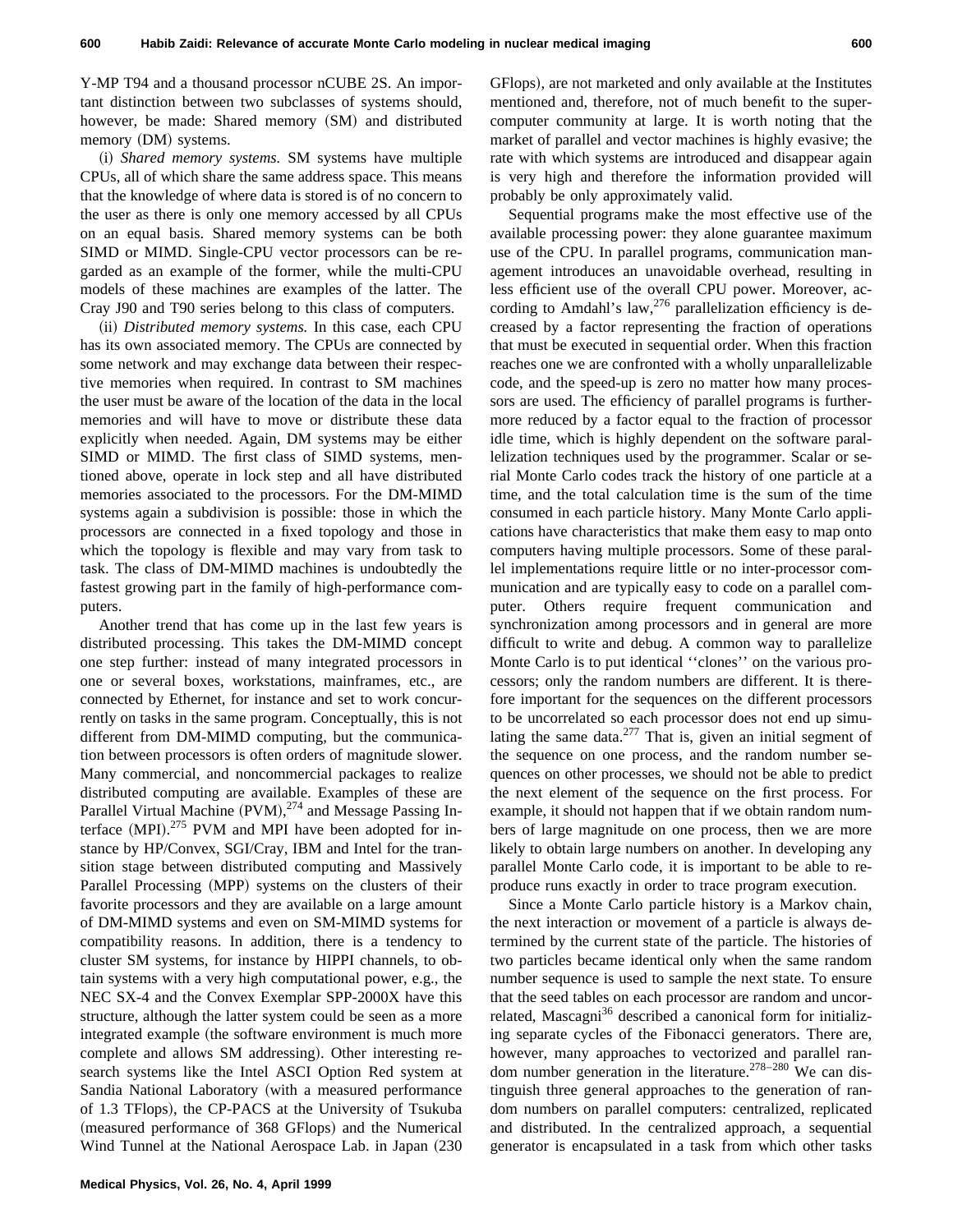

FIG. 16. A comparison between history-based scalar processing, event-based vector processing and historybased parallel processing. In history-based scalar processing, one particle history is tracked at a time. In history-based parallel processing, each particle  $(p_1, p_2, \ldots, p_m)$  is assigned to one process which tracks its complete history  $(e_1, e_2, \ldots, e_n)$ . In event-based vector processing, a process treats only part of each particle history  $(e_1, e_2, \ldots, e_n)$  and particles  $(p_1, p_2, \ldots, p_m)$ ''flow'' from process to process.

request random numbers. This avoids the problem of generating multiple independent random sequences, but is unlikely to provide a good performance. Furthermore, it makes reproducibility hard to achieve: the response to a request depends on when it arrives at the generator, and hence the result computed by a program can vary from one run to the next. In the replicated approach, multiple instances of the same generator are created (for example, one per task). Each generator uses either the same seed or a unique seed, derived, for example, from a task identifier. Clearly, sequences generated in this fashion are not guaranteed to be independent and, indeed, can suffer from serious correlation problems. However, the approach has the advantages of efficiency and ease of implementation and should be used when appropriate. In the distributed approach, responsibility for generating a single sequence is partitioned among many generators, which can then be parceled out to different tasks. The generators are all derived from a single generator; hence, the analysis of the statistical properties of the distributed generator is simplified. There are two possibilities for parallelisation of Monte Carlo codes.

- (i) Particle or history-based parallelization: each particle is assigned to one of the parallel processes and the histories of assigned particles are processed within the process.
- (ii) Task- or event-based parallelization: a process treats

only part of random walk events or tasks, thus particles ''flow'' from process to process according to their events.

The difference between the different algorithms is illustrated in Fig. 16. In a review of vectorized Monte Carlo, Martin and Brown<sup>281</sup> described variations of event-based algorithms together with speed-up results published by different groups.

During the last two decades, investigations were carried out to run different Monte Carlo codes on multipletransputer systems,282,283 vector parallel supercomputers,  $^{266,267,284,285}$  parallel computers<sup>38,286,287</sup> and a cluster of workstations in a local area network using PVM.<sup>288</sup> There are large discrepancies in the performance ratio reported by different authors. In particular, Miura<sup>285</sup> reported a speed-up of about 8 with the vectorized ESG4 code  $(EGS4V)$ . A factor varying between 2.9 and 5.1 was also reported for MCMATV<sup>266</sup> depending on whether the detection of scattered photons is modeled or not. A linear decrease in computing time with the number of processors used was also reported with EIDOLON.<sup>38</sup>

### **VIII. CONCLUSIONS AND FUTURE PROSPECTS**

Nuclear medicine has historically been the field in which most of the early Monte Carlo calculations in medical physics were performed. The large number of applications re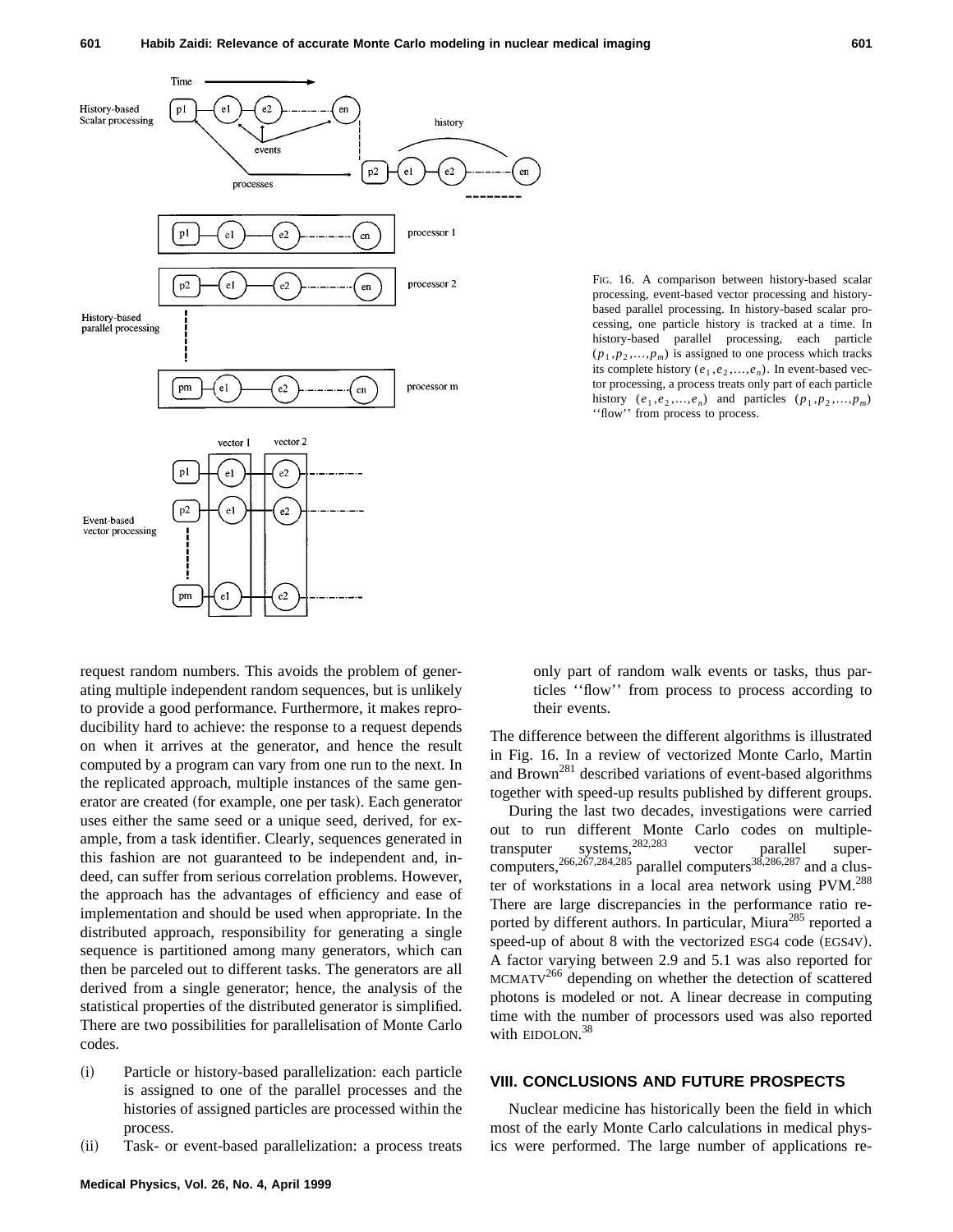ferred to in this paper shows the usefulness and considerable success of the Monte Carlo method as a tool in different areas of nuclear imaging. The availability of Monte Carlo codes in the ''public domain,'' developed and tested worldwide in a variety of applications by many users should provide confidence for their use as research tools in the different fields of nuclear imaging. The use of Monte Carlo calculations to validate scatter and attenuation correction methods has been useful. Furthermore, scatter images can, in principle, be calculated for any arbitrary source distribution. Simulated realistic emission images (including both primary and scatter) can be corrected for attenuation and scatter, and be compared with scatter- and attenuation-free ideal images. The accuracy in correction methods can thus be evaluated in an unbiased way since systematic errors can be controlled.

The lack of inherent error estimates and relatively slow convergence is a well known limitation of the Monte Carlo technique. In many situations, one can predict the statistical error (variance) on the estimated parameters from Monte Carlo simulations, and hence estimate the number of trials needed to achieve a given error. A few investigations have been carried out to quantify the accuracy of Monte Carlo simulations. However, some authors reported discrepancies between experimental measurements and results obtained with Monte Carlo programs. For example, it has been noticed that the measured energy spectra for a small point source has a larger magnitude low-energy tail than is obtained with Monte Carlo simulations.<sup>164,165</sup> There are several possible explanations for this effect. The background radiation always present in scanning rooms is a possibility to be considered. A potential source of those events might be ''scatter'' from photomultiplier tubes back into the detection crystal.<sup>165</sup> This effect could also be caused by the characteristics of the scinitillation camera electronics.<sup>164</sup> Discrepancies also observed in quantification of parameters like the scatter fraction could be explained by the sharp energy threshold model used in most codes,  $70,191$  i.e., the experimentally observed variations in crystal energy response is hardly taken into account in the analysis of simulated data. $135$ Therefore, it is important that most simulations of complex phantom geometries be matched with scatter-free simulations. There are other problems associated with the detection system which are too camera specific for Monte Carlo to be worthwhile. A typical example for scintillation cameras is the uniformity variation and shift of energy spectra with rotation angle. Faster software implementations might be possible by using post-simulation modules incorporating models for those effects based on experimental measurements.

Future developments in detector design, together with faster computer systems, will improve image quality, temporal resolution, patient throughout and quantitation. It is expected that Monte Carlo calculations will enter the clinical and scientific arena and will become a method of choice to develop and to implement patient-specific dosimetry and image correction techniques and to optimize instrumentation and clinical protocols.

- <sup>1</sup>M. S. Rosenthal, J. Cullom, W. Hawkins, S. C. Moore, B. M. Tsui, and M. Yester, ''Quantitative SPECT imaging: a review and recommendations by the Focus Committee of the Society of Nuclear Medicine Computer and Instrumentation Council,'' J. Nucl. Med. **36**, 1489–1513  $(1995)$ .
- <sup>2</sup>H. Zaidi, "Quantitative SPECT: Recent developments in detector response, attenuation and scatter correction techniques,'' Phys. Medica **12**,  $101-117$   $(1996)$ .
- 3 D. D. McCracken, ''The Monte Carlo method,'' Sci. Am. **192**, 90–96  $(1955)$ .
- <sup>4</sup>H. Kahn, "Use of different Monte Carlo sampling techniques," in Monte Carlo Methods, edited by H. A. Meyer (Wiley, New York, 1956).
- 5 D. E. Raeside, ''Monte Carlo principles and applications,'' Phys. Med. Biol. 21, 181-197 (1976).
- 6 T. M. Jenkins, W. R. Nelson, and A. Rindi, *Monte Carlo Transport of Electrons and Photons* (Plenum, New York, 1988).
- <sup>7</sup>R. L. Morin, Monte Carlo Simulation in the Radiological Sciences (CRC, Boca Raton, FL, 1988).
- 8 I. Lux and L. Koblinger, *Monte Carlo Particle Transport Methods: Neutron and Photon Calculations* (Chemical Rubber Company, Boca Raton,  $FI. 1991.$
- 9 M. Ljungberg, S-E. Strand, and M. A. King, *Monte Carlo Calculations in Nuclear Medicine: Applications in Diagnostic Imaging* (IOP, London, 1998).
- <sup>10</sup>P. Andreo, "Monte Carlo techniques in medical radiation physics," Phys. Med. Biol. 36, 861–920 (1991).
- 11J. E. Turner, H. A. Wright, and R. N. Hamm, ''A Monte Carlo primer for health physicists," Health Phys. 48, 717-733 (1985).
- <sup>12</sup>D. Murray, "Using EGS4 Monte Carlo in medical radiation physics," Australas. Phys. Eng. Sci. Med. 13, 132-147 (1990).
- <sup>13</sup>M. M. Dresser, Scattering effects in radioisotopic imaging, Ph.D. thesis, University of Michigan, University Microfilms, Ann Arbor, MI, 1972.
- 14J. W. Beck, ''Analysis of a camera based single-photon emission computed tomography (SPECT) system," Thesis, University of Duke, University Microfilms, Ann Arbor, MI, 1982.
- 15M. Ljungberg and S.-E. Strand, ''A Monte Carlo program for the simulation of scintillation camera characteristics,'' Comput. Methods Programs Biomed. 29, 257-272 (1989).
- <sup>16</sup>D. J. de Vries, S. C. Moore, R. E. Zimmerman, S. P. Mueller, B. Friedland, and R. C. Lanza, ''Development and validation of a Monte Carlo simulation of photon transport in an Anger camera,'' IEEE Trans. Med. Imaging 9, 430-438 (1990).
- <sup>17</sup>I. G. Zubal, C. R. Harrell, and P. D. Esser, "Monte Carlo determination of emerging energy spectra for diagnostically realistic radiopharmaceutical distributions.'' Nucl. Instrum. Methods Phys. Res. A **299**, 544–547  $(1990).$
- 18J. C. Yanch, A. B. Dobrzeniecki, C. Ramanathan, and R. Behrman, ''Physically realistic Monte Carlo simulation of source collimator and tomographic data acquisition for emission computed tomography,'' Phys. Med. Biol. 37, 853-870 (1992).
- <sup>19</sup>N. A. Keller and J. R. Lupton, "PET detector ring aperture function calculations using Monte Carlo techniques,'' IEEE Trans. Nucl. Sci. **30**, 676–680 (1983).
- <sup>20</sup>C. J. Thompson, J.-M. Cantu, and Y. Picard, "PETSIM: Monte Carlo program simulation of all sensitivity and resolution parameters of cylindrical positron imaging systems," Phys. Med. Biol. 37, 731-749 (1992).
- 21R. L. Harrison, S. D. Vannoy, D. R. Haynor, S. B. Gillispie, M. S. Kaplan, and T. K. Lewellen, ''Preliminary experience with the photon history generator module for a public-domain simulation system for emission tomography,'' in *Conf. Rec. IEEE Med. Imag. Conf.*, San Francisco, 1993 (IEEE, New York, 1994), pp. 1154-1158.
- <sup>22</sup>H. Zaidi, A. Herrmann Scheurer, and C. Morel, "Development of an object-oriented Monte Carlo simulator for 3D positron tomography,'' in *Conf. Rec. of the International Meeting in Fully Three-Dimensional Image Reconstruction in Radiology and Nuclear Medicine*, Nemacolin Woodlands, 1997, edited by P. Kinahan and D. Townsend (UPMC, Pittsburgh, 1997), pp. 176-179.
- 23M. Dahlbom, L. R. MacDonald, M. Schmand, L. Eriksson, M. Andreaco, and C. Williams, ''A YSO/LSO phoswich array detector for single and coincidence photon imaging,'' IEEE Trans. Nucl. Sci. **45**, 1128–1132  $(1998).$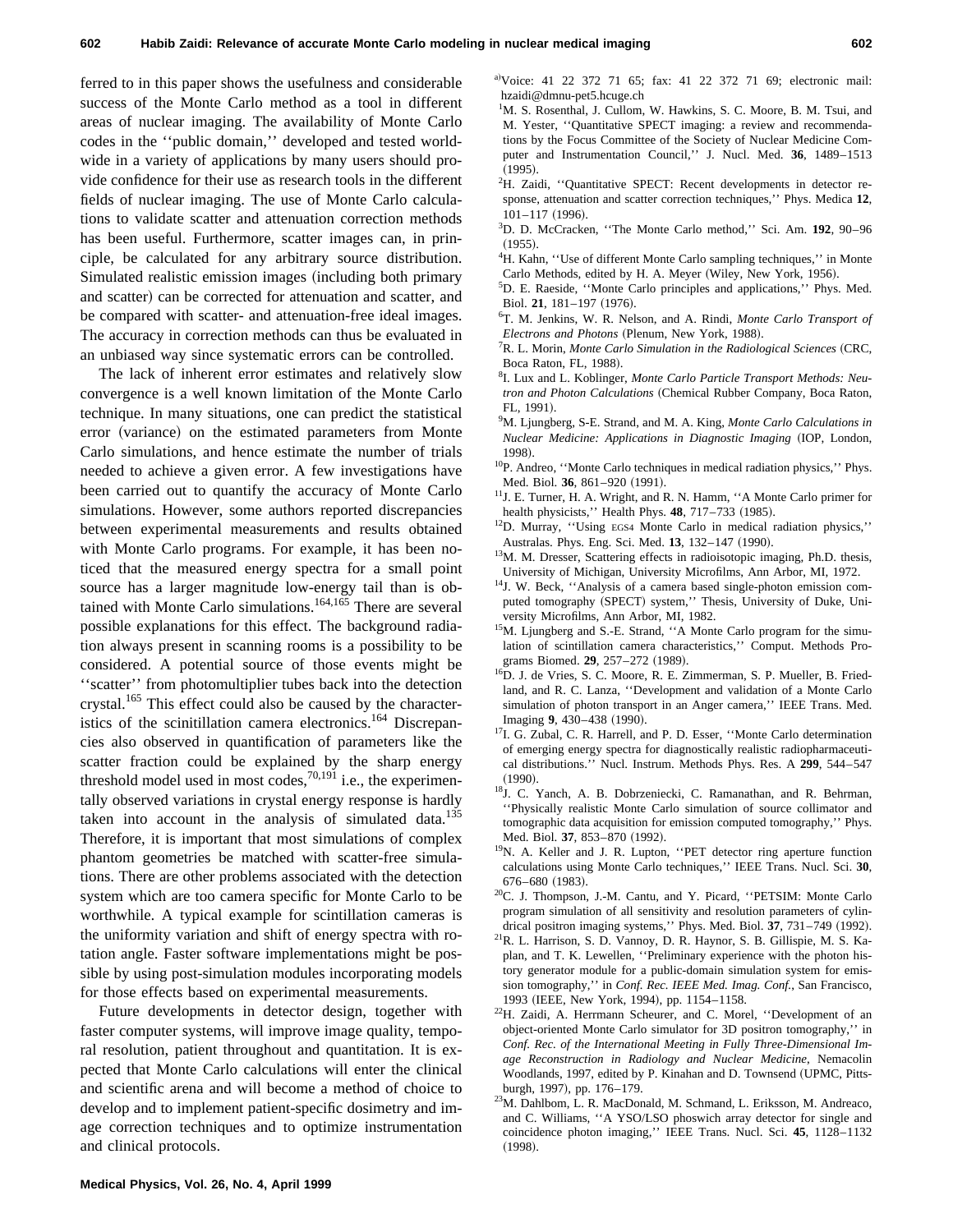- 24F. James, ''Monte Carlo theory and practice,'' Rep. Prog. Phys. **43**,  $1145 - 1189$  (1980).
- 25T. Lund, ''An introduction to the Monte Carlo method,'' Rep CERN/HS/ 067 CERN data handling division, Geneva, 1981.
- 26G. Marsaglia and A. Zaman, ''Some portable very-long-period random number generators," Comput. Phys. 8, 117-121 (1994).
- 27J. C. Ehrhardt, ''Generation of pseudorandom numbers,'' Med. Phys. **13**, 240–241 (1986).
- 28A. M. Ferrenberg, D. P. Landau, and Y. J. Wong, ''Monte Carlo simulations: hidden errors from ''good'' random number generators,'' Phys. Rev. Lett. **69**, 3382-3384 (1992).
- <sup>29</sup>I. Vattulainen, K. Kankaala, J. Saarinen, and T. Ala-Nissila, "A comparative study of some pseudorandom number generators,'' Comput. Phys. Commun. 86, 209-226 (1995).
- $30$ T. E. Booth, "The intelligent random number technique in MCNP," Nucl. Sci. Eng. 100, 248-254 (1988).
- 31D. H. Lehmer, ''Mathematical methods in large-scale computing units,'' in *Proceedings of the 2nd Symposium on Large-Scale Digital Calculating Machinery*, Cambridge (Massachusetts Harvard University Press, Cambridge, 1949), pp. 141-146.
- $32$ G. Marsaglia and A. Zaman, "Monkey tests for random number generators," Comput. Math. Appl. 23, 1-10 (1993).
- 33D. E. Knuth, *The Art of Computer Programming, Vol. 2: Seminumerical*  $Algorithms$ , 2nd ed. (Addison-Wesley Reading, MA, 1981).
- 34W. H. Press, *Numerical Recipes in C, The Art of Scientific Computing* (University Press, Cambridge, 1992).
- $35$ S. L. Anderson, "Random number generators on vector supercomputers and other advanced architectures," SIAM (Soc. Ind. Appl. Math.) Rev. **32**, 221–251 (1990).
- <sup>36</sup>M. Mascagni, S. A. Cuccaro, D. V. Pryor, and M. L. Robinson, "A fast, high-quality, and reproducible lagged-Fibonacci pseudorandom number generator," J. Comput. Phys. **15**, 211–219 (1995).
- ${}^{37}R$ . P. Brent, "On the periods of generalized Fibonacci recurrences," Math. Comput. **63**, 389-401 (1994).
- <sup>38</sup>H. Zaidi, C. Labbé, and C. Morel, "Implementation of an environment for Monte Carlo simulation of fully 3D positron tomography on a highperformance parallel platform," Parallel Comput. 24, 1523-1536 (1998).
- <sup>39</sup>A. E. Nahum, *Overview of Photon and Electron Monte Carlo*, edited by T. Jenkins, W. Nelson, A. Rindi, A. Nahum, and D. W. Rogers (Plenum, New York, 1989), pp. 3-20.
- 40D. W. O. Rogers and A. F. Bielajew, ''Monte Carlo techniques of electron and photon transport for radiation dosimetry,'' in *The Dosimetry of Ionizing Radiation*, edited by K. R. Kase, B. E. Bjarngard, and F. H. Attix (Academic, New York, 1990), pp. 427-539.
- 41M. J. Berger and J. H. Hubbell, ''XCOM: Photon cross sections on a personal computer,'' NBSIR 87-3597, 1987.
- $42D$ . K. Trubey, M. J. Berger, and J. H. Hubbell, "Photon cross sections for ENDF/B-IV,'' *American Nuclear Society Topical Meeting*, Advances in Nuclear Engineering Computation and Radiation Shielding, Santa Fe, New Mexico, 1989.
- 43R. Brun, F. Bruyant, M. Maire, A. C. McPherson, and P. Zanarini, GEANT 3, CERN DD/EE/84-1, 1987.
- 44Y. Picard, C. J. Thompson, and S. Marrett, ''Improving the precision and accuracy of Monte Carlo simulation in positron emission tomography,'' IEEE Trans. Nucl. Sci. 39, 1111-1116 (1992).
- 45J. M. Boone and A. E. Chavez, ''Comparison of x-ray cross sections for diagnostic and therapeutic medical physics,'' Med. Phys. **23**, 1997–2005  $(1997).$
- <sup>46</sup>H. Zaidi, C. Labbé and C. Morel, "Improvement of the performance and accuracy of PET Monte Carlo simulations,'' to appear in *Proceedings of the SPIE's International Symposium on Medical Imaging*, Vol. 3659, edited by J. M. Boone and J. T. Dobbins, San Diego, 1999.
- 47ICRU, ''Tissue substitutes in radiation dosimetry and measurement,'' Report 44 of the International Commission on Radiation Units and Measurements, Bethesda, MD, 1989.
- <sup>48</sup>W. V. Prestwich, J. Nunes, C. S. Kwok, "Beta dose point kernels for radionuclides of potential use in radioimmunotherapy,'' J. Nucl. Med. **30**, 1036–1046 (1989).
- 49T. E. Hui, D. R. Fisher, J. A. Kuhn, L. E. Williams, C. Nourigat, C. C. Badger, B. G. Beatty, and J. D. Beatty, ''A mouse model for calculating cross-organ beta doses from yttrium-90-labeled immunoconjugates,'' Cancer (N.Y.) 1, 951-957 (1994).
- 50E. E. Furhang, C. S. Chui, K. S. Kolbert, S. M. Larson, and G. Sgouros,

''Implementation of a Monte Carlo dosimetry method for patient-specific internal emitter therapy," Med. Phys. 24, 1163-1172 (1997).

- 51M. J. Berger, ''Monte Carlo calculation of the penetration and diffusion of fast charged particles,'' *Methods in Computational Physics*, edited by B. Alder, S. Fernbach, and M. Rotenberg (Academic, New York, 1963), Vol. 1, pp. 135–215.
- 52P. Andreo, J. Medin, A. F. Bielajew, ''Constraints of the multiplescattering theory of Moliere in Monte Carlo simulations of the transport of charged particles," Med. Phys. **20**, 1315–1325 (1993).
- 53A. F. Bielajew and D. W. O. Rogers, ''PRESTA: The Parameter reduced electron-step transport algorithm for electron Monte Carlo transport,'' Nucl. Instrum. Methods Phys. Res. B 18, 165-181 (1987).
- 54I. Kawrakow, ''Improved modeling of multiple scattering in the voxel Monte Carlo model," Med. Phys. 24, 505-517 (1997).
- 55D. W. O. Rogers, ''Low energy electron transport with EGS,'' Nucl. Instrum. Methods 227, 535-548 (1984).
- 56C. M. Ma and A. E. Nahum, ''A new algorithm for EGS4 low-energy electron transport to account for the change in discrete interaction crosssection with energy,'' Nucl. Instrum. Methods Phys. Res. B **72**, 319–330  $(1992).$
- 57A. F. Bielajew and D. W. O. Rogers, ''Variance-reduction techniques,'' in *Monte Carlo Transport of Electrons and Photons*, edited by T. Jenkins, W. Nelson, A. Rindi, A. Nahum, and D. Rogers (Plenum, New York, 1989), pp. 407–419.
- 58D. R. Haynor, R. L. Harrison, and T. K. Lewellen, ''Improving the efficiency of emission tomography using variance reduction techniques,'' IEEE Trans. Nucl. Sci. 37, 749-753 (1990).
- 59I. G. Zubal and C. R. Harell, ''Voxel-based Monte Carlo calculations of nuclear medicine images and applied variance reduction techniques,'' Image Vis. Comput. **10**, 342-348 (1992).
- 60D. R. Haynor, R. L. Harrison, and T. K. Lewellen, ''The use of importance sampling techniques to improve the efficiency of photon tracking in emission tomography simulations," Med. Phys. 18, 990-1001 (1991).
- 61C. M. Ma and A. E. Nahum, ''Calculation of absorbed dose ratios using correlated Monte Carlo sampling," Med. Phys. **20**, 1189-1199 (1993).
- 62M. A. Holmes, T. R. Mackie, W. Sohn, P. J. Reckwerdt, T. J. Kinsella, A. F. Bielajew, and D. W. Rogers, ''The application of correlated sampling to the computation of electron beam dose distributions in heterogeneous phantoms using the Monte Carlo method,'' Phys. Med. Biol. **38**, 675–688  $(1993).$
- 63H. O. Anger, ''Scintillation camera with multichannel collimators,'' J. Nucl. Med. 5, 515–531 (1964).
- 64R. J. Jaszczak, K. L. Greer, and R. E. Coleman, ''SPECT using a specially designed cone beam collimator,'' J. Nucl. Med. **29**, 1398–1405  $(1988).$
- 65B. M. W. Tsui, G. T. Gullberg, E. R. Edgerton, D. R. Gilland, J. R. Perry, and W. H. McCartney, ''Design and clinical utility of a fan beam collimator for SPECT imaging of the head,'' J. Nucl. Med. **27**, 810–819  $(1986)$
- <sup>66</sup>D. A. Weber et al., "Pinhole SPECT: an approach to in vivo high resolution SPECT imaging in small laboratory animals,'' J. Nucl. Med. **35**, 342–348 (1994).
- 67H. Zaidi, ''Assessment of thyroid volume with pinhole emission computed tomography," Phys. Medica 12, 97-100 (1996).
- <sup>68</sup>C. Miller, L. Filipow, and S. Jackson, "A review of activity quantification by planar imaging methods," J. Nucl. Sci. Technol.  $23$ ,  $3-11$  (1995).
- 69S. R. Cherry, ''Recent advances in instrumentation for positron emission tomography,'' Nucl. Instrum. Methods Phys. Res. A **348**, 577–582  $(1994).$
- 70C. Michel, A. Bol, T. Spinks, D. W. Townsend, D. Bailey, S. Grootoonk, and T. Jones, ''Assessment of response function in two PET scanners with and without interplane septa,'' IEEE Trans. Med. Imaging **10**, 240– 248 (1991).
- $71$ M. Dahlbom, G. Rosenquist, L. Eriksson, and C. Bohm, "A study of the possibility of using multi-slice PET systems for 3D imaging,'' IEEE Trans. Nucl. Sci. 36, 1066–1071 (1989).
- 72J. M. Ollinger, ''Model-based scatter correction for fully 3D PET,'' Phys. Med. Biol. 41, 153-176 (1996).
- 73C. C. Watson, D. Newport, M. E. Casey, A. deKemp, R. S. Beanlands, and M. Schmand, ''Evaluation of simulation-based scatter correction for 3-D PET cardiac imaging," IEEE Trans. Nucl. Sci. 44, 90-97 (1997).
- $74$ M. E. Daube-Witherspoon and G. Muehllehner, "Treatment of axial data in three-dimensional PET," J. Nucl. Med. 82, 1717-1724 (1987).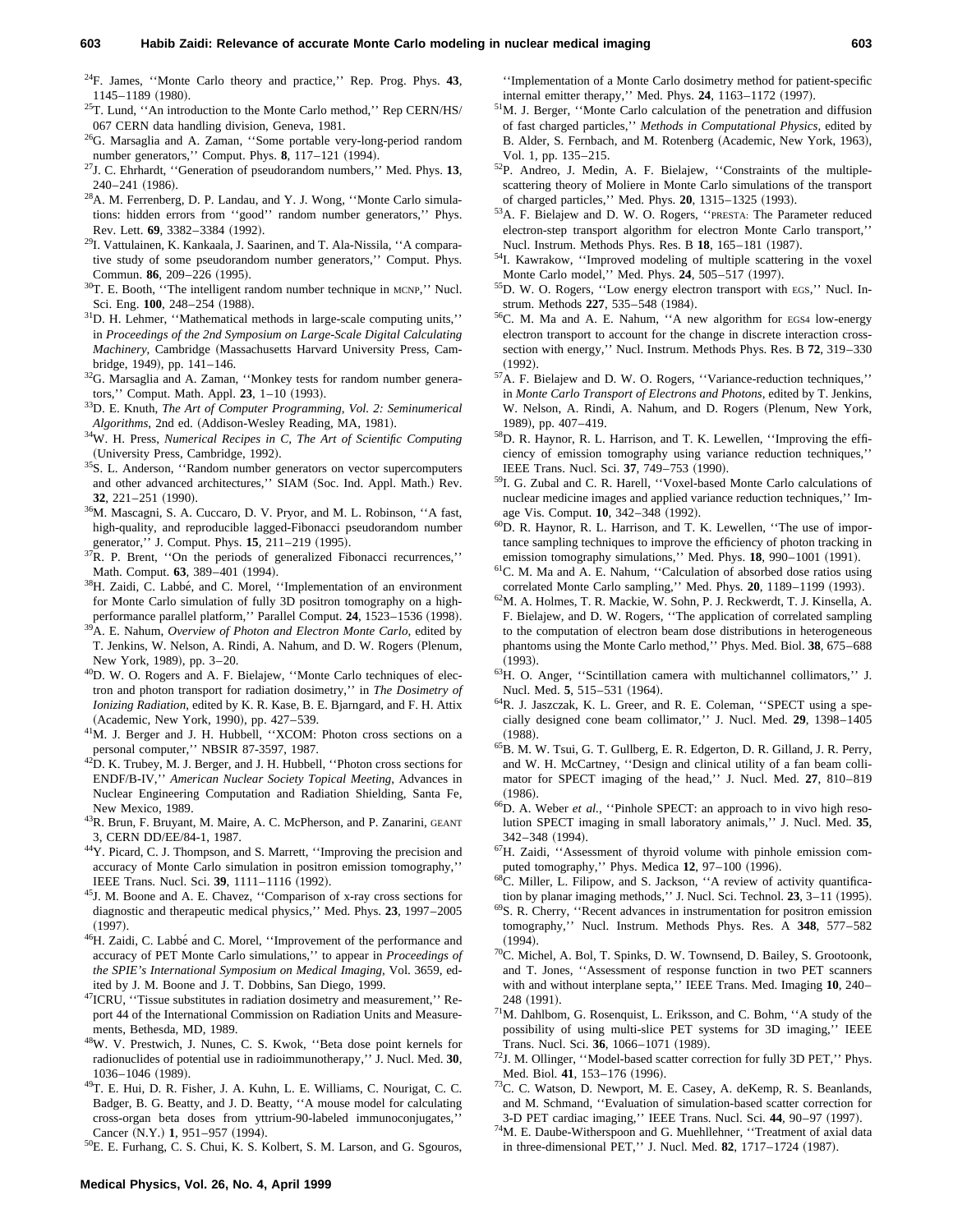- $75P$ . E. Kinahan and J. G. Rogers, "Analytic 3D image reconstruction using all detected events," IEEE Trans. Nucl. Sci. 36, 964-968 (1989).
- 76C. Comtat, C. Morel, M. Defrise, and D. W. Townsend, ''The Favor algorithm for 3D PET data and its implementation using a network of transputers," Phys. Med. Biol. 38, 929-944 (1993).
- $^{77}$ J. T. Kuikka, K. E. Britton, V. U. Chengazi, and S. Savolainen, "Future developments in nuclear medicine instrumentation: A review,'' Nucl. Med. Commun. **19**, 3-12 (1998).
- 78C. D. Zerby, A Monte Carlo calculation of the response of gamma-ray scintillation counters. *Methods in Computational Physics*, edited by B. Alder, S. Fermbach, and M. Rotenberg (Academic, New York, 1963), Vol. 1, pp. 89–134.
- $79$ M. J. Berger and S. M. Seltzer, "Response functions for sodium iodide scintillation detectors,'' Nucl. Instrum. Methods Phys. Res. A **104**, 317– 332 (1972).
- 80D. W. O. Rogers, ''More realistic Monte Carlo calculations of photon detector response functions,'' Nucl. Instrum. Methods **199**, 531–548  $(1982).$
- $81K$ . Saito and S. Moriuchi, "Monte Carlo calculation of NaI(Tl) detector response functions for low-energy gamma rays,'' Nucl. Instrum. Methods **226**, 449-454 (1984).
- <sup>82</sup>H. Chan, C. Chen, K. Doi, T. R. Fewell, and R. E. Shuping, "Investigation of energy responses of germanium detectors and correction of measured spectra by means of Monte Carlo simulation,'' Radiat. Res. **99**, 443-463 (1984).
- 83H. H. Hsu, E. J. Dowdy, G. P. Estes, M. C. Lucas, J. M. Mack, C. E. Moss, and M. E. Hamm, ''Efficiency of bimsuth germanate scintillators: Comparison of Monte Carlo calculations with measurements,'' IEEE Trans. Nucl. Sci. 37, 390-395 (1989).
- 84F. H. Fahey, R. E. Zimmerman, P. F. Judy, and R. C. Lanza, ''Detection efficiency of a high-pressure gas scintillation proportional chamber,'' Med. Phys. 14, 115-23 (1987).
- 85E. Tanaka, N. Nohara, and H. Murayama, ''New Anger scintillation cameras with improved count rate capability,'' Radioisotopes **29**, 320–325  $(1980).$
- 86M. Conti, A. Del Guerra, D. Mazzei, P. Russo, W. Bencivelli, E. Bartolucci, A. Messineo, V. Rosso, A. Stefanini, U. Bottigli, P. Randaccio, and W. R. Nelson, ''Use of the EGS4 Monte Carlo code to evaluate the response of HgI and CdTe detectors for photons in the diagnostic energy range," Nucl. Instrum. Methods Phys. Res. A 322, 591-595 (1992).
- 87S. E. Derenzo, ''Monte Carlo calculations of the detection efficiency of NaI(Tl), BGO, CsF Ge and plastic detectors for 511 keV photons" 28,  $11-136$  (1981).
- 88S. E. Derenzo and J. K. Riles, ''Monte Carlo calculations of the optical coupling between bismuth germanate crystals and photomultiplier tubes'' **29**, 191–195 (1982).
- 89U. Bottigli, R. Guzzardi, M. Mey, R. Bellazzini, P. Giannetti, M. A. Giorgi, M. M. Massai, and G. Tonelli, ''Monte Carlo simulation and experimental tests on BGO, CsF and NaI $(Tl)$  crystals for positron emission tomography," J. Nucl. Med. Allied Sci. 29, 221–227 (1985).
- <sup>90</sup>A. N. Bice, T. K. Lewellen, R. S. Miyaoka, R. L. Harrison, D. R. Haynor, K. R. Pollard, C. P. Hanson, and S. B. Gillispie, ''Monte Carlo simulation of  $BaF<sub>2</sub>$  detectors used in time-of-flight positron emission tomography," IEEE Trans. Nucl. Sci. 37, 696–701 (1990).
- <sup>91</sup>M. I. Lopes, V. Chepel, J. C. Carvalho, R. Ferreira Marques, and A. J. P. L. Policarpo, ''Performance analysis based on a Monte Carlo simulation of a liquid Xenon PET detector,'' IEEE Trans. Nucl. Sci. **42**, 2298–2302  $(1995).$
- $92P$ . F. Binkley, "Optimization of scintillation detector timing systems using Monte Carlo analysis," IEEE Trans. Nucl. Sci. 41, 386-393 (1994).
- <sup>93</sup>R. H. Huesman, E. M. Salmeron, and J. R. Baker, "Compensation for crystal penetration in high resolution positron tomography,'' IEEE Trans. Nucl. Sci. 36, 1100-1107 (1989).
- 94K. A. Comanor, P. R. G. Virador, and W. W. Moses, ''Algorithms to identify detector Compton scatter in PET modules,'' IEEE Trans. Nucl. Sci. 43, 2213–2218 (1996).
- <sup>95</sup>T. A. DeVol, W. W. Moses, and S. E. Derenzo, "Monte Carlo optimization of depth-of-interaction resolution in PET crystals,'' IEEE Trans. Nucl. Sci. 40, 170-174 (1993).
- 96W. W. Moses and S. E. Derenzo, ''Design studies for a PET detector module using a PIN photodiode to measure depth of interaction,'' IEEE Trans. Nucl. Sci. 41, 1441-1445 (1994).
- <sup>97</sup>G. Tsang, C. Moisan, and J. G. Rogers, A simulation to model position

encoding multicrystal PET detectors, IEEE Trans. Nucl. Sci. **42**, 2236– 2243 (1995).

- 98C. Moisan, J. G. Rogers, K. R. Buckley, T. J. Ruth, M. W. Stazyk, and G. Tsang ''Design studies of a depth-encoding large aperture PET camera,'' IEEE Trans. Nucl. Sci. 42, 1041-1050 (1995).
- <sup>99</sup>D. Vozza, C. Moisan, and S. Paquet, "An improved model for energy resolution of multicrystal encoding detectors for PET,'' IEEE Trans. Nucl. Sci. 44, 179-183 (1997).
- 100S. Delorme, R. Frei, C. Jospeh, J.-F. Loude, and C. Morel, ''Use of a neural network to exploit light division in a triangular scintillating crystal," Nucl. Instrum. Methods Phys. Res. A 373, 111-118 (1996).
- 101D. W. Litzenberg, F. D. Becchetti, and D. A. Roberts, ''On-line PET monitoring of radiotherapy beams: image reconstruction and Monte Carlo simulations of detector geometries,'' IEEE Trans. Nucl. Sci. **44**, 1646– 1657 (1997).
- 102A. G. Schulz, L. G. Knowles, L. C. Kohlenstein, R. F. Mucci, and W. A. Yates ''Quantitative assessment of scanning-system parameters,'' J. Nucl. Med. 11, 61–68 (1970).
- <sup>103</sup>R. E. A. Dye, "Simulation of clinical scitingrams for nuclear medicine imaging devices," Phys. Med. Biol. 33, 1329-1334 (1988).
- 104P. Gantet, J. P. Esquerre, B. Danet, and R. Guiraud, ''A simulation method for studying scintillation camera collimators,'' Phys. Med. Biol. 35, 659-669 (1990).
- 105H. Zaidi, ''Comparative methods for quantifying thyroid volume using planar imaging and SPECT," J. Nucl. Med. 37, 1421-1426 (1996).
- 106L. J. Hahn, R. J. Jaszczak, G. T. Gullberg, C. E. Floyd, S. H. Manglos, K. L. Greer, and R. E. Coleman, ''Noise characteristics for cone beam collimators: a comparison with parallel hole collimator,'' Phys. Med. Biol. **33**, 541–555 (1988).
- 107S. Kimiaei and S. A. Larsson, ''Optimal design of planar-concave collimators for SPECT—an analytical approach,'' Phys. Med. Biol. **43**, 637– 650 (1998).
- 108J. J. Battista and M. J. Bronskill, ''Compton-scatter tissue densitometry: calculation of single and multiple scatter photon fluences,'' Phys. Med. Biol. 23, 1-23 (1978).
- 109S. Webb, D. M. Binnie, M. A. Flower, and R. J. Ott, ''Monte Carlo modelling of the performance of a rotating slit-collimator for improved planar gamma-camera imaging,'' Phys. Med. Biol. **37**, 1095–1108  $(1992).$
- $110C$ . E. Metz, F. B. Atkins, and R. N. Beck, "The geometric transfer function component for scintillation camera collimators with straight parallel holes," Phys. Med. Biol. 25, 1059-1070 (1980).
- <sup>111</sup>S. Kimiaei, M. Ljungberg, and S. A. Larsson, "Evaluation of optimally designed planar-concave collimators in single-photon emission tomography," Eur. J. Nucl. Med. 24, 1398-1404 (1997).
- <sup>112</sup>C. J. Thompson, "The effect of collimation on singles rates in multi-slice PET," IEEE Trans. Nucl. Sci. 35, 598-602 (1988).
- 113W. M. Digby, M. Dahlbom, and E. J. Hoffman, ''Detector, shielding and geometric design factors for a high-resolution PET system,'' IEEE Trans. Nucl. Sci. 37, 664–670 (1990).
- 114S. C. Moore, D. J. de Vries, B. Nandram, M. F. Kijewski, and S. P. Mueller, ''Collimator optimization for lesion detection incorporating prior information about lesion size," Med. Phys. 22, 703-713 (1995).
- 115R. J. Jaszczak, C. E. Floyd, S. H. Manglos, K. L. Greer, and R. E. Coleman, ''Cone beam collimation for single photon emission computed tomography: analysis, simulation, and image reconstruction using filtered backprojection," Med. Phys. **13**, 484-489 (1986).
- 116K. R. Pollard, A. N. Bice, J. F. Eary, L. D. Durack, and T. K. Lewellen, ''A method for imaging therapeutic doses of iodine-131 with a clinical gamma camera," J. Nucl. Med. 33, 771-776 (1992).
- 117H. Wang, R. J. Jaszczak, and R. E. Coleman, ''Monte Carlo modeling of penetration effect for iodine-131 pinhole imaging,'' IEEE Trans. Nucl. Sci. 43, 3272-3277 (1996).
- <sup>118</sup>M. F. Smith and R. J. Jaszczak, "The effect of gamma ray penetration on angle-dependent sensitivity for pinhole collimation in nuclear medicine,'' Med. Phys. 24, 1701-1709 (1997).
- 119C. J. Thompson, J. M. Roney, R. Lecomte, D. Schmitt, and L. R. Lupton, ''Dependence of the coincidence aperture function of narrow BGO crystals on crystal shape and light encoding schemes,'' Phys. Med. Biol. **31**, 491-506 (1986).
- 120C. J. Thompson, ''The effect of collimation on scatter fraction in multislice PET," IEEE Trans. Nucl. Sci. 35, 598-602 (1988).
- 121J. Bradshaw, C. Burnham, and J. Correia, ''Application of Monte Carlo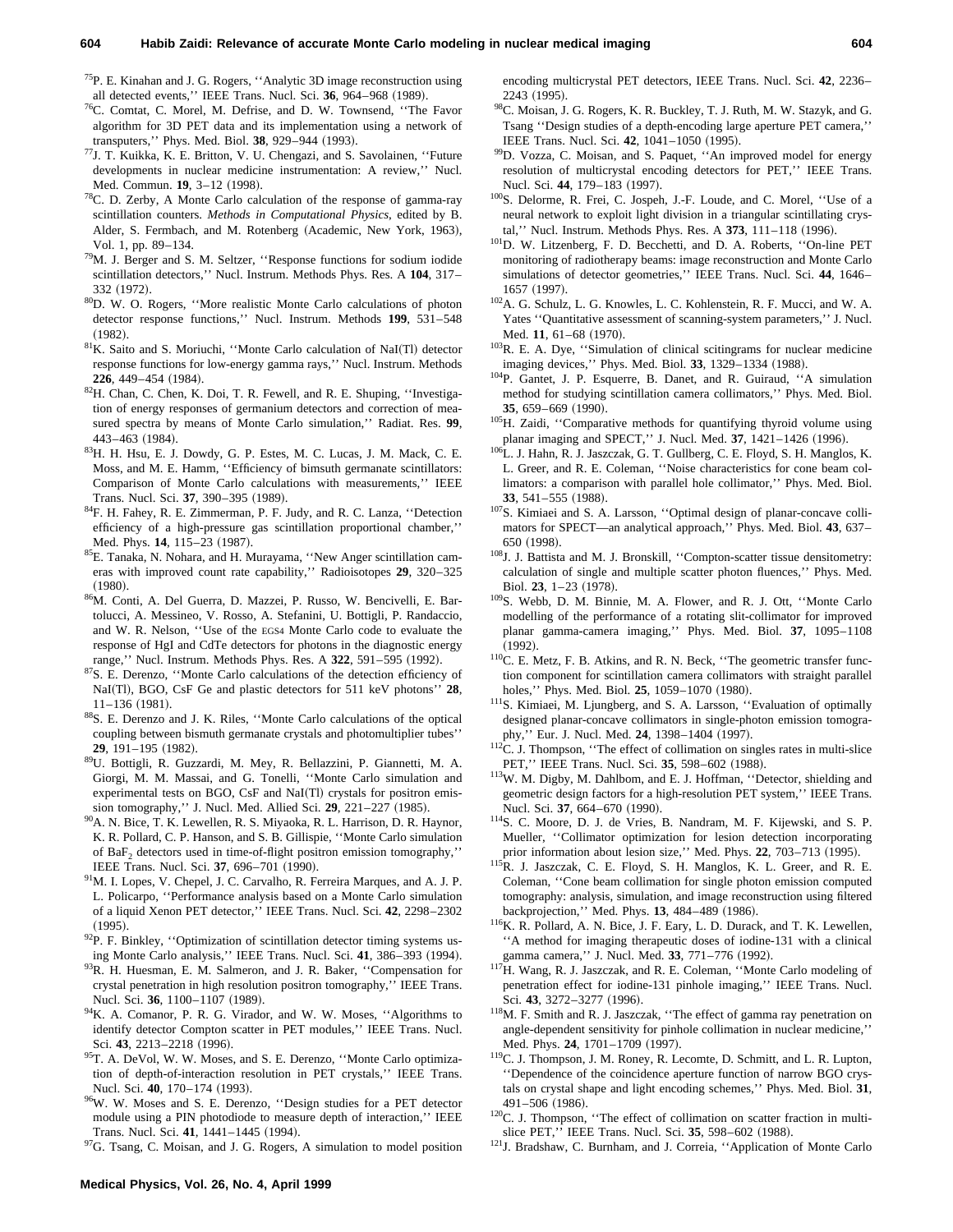methods to the design of SPECT detector systems,'' IEEE Trans. Nucl. Sci. 32, 753–757 (1985).

- <sup>122</sup>L. R. Lupton and N. A. Keller, "Performance study of single-slice positron emission tomography scanners by Monte Carlo techniques,'' IEEE Trans. Med. Imaging 2, 154-168 (1983).
- 123J. A. Heanue, J. K. Brown, H. R. Tang, and B. H. Hasegawa, ''A bound on the energy resolution required for quantitative SPECT,'' Med. Phys. **23**, 169-173 (1996).
- 124G. H. Kramer, M. J. Chamberlain, and S. Yiu, ''A study of thyroid radioiodine monitoring by Monte Carlo simulations: implications for equipment design," Phys. Med. Biol. 42, 2175–2182 (1997).
- 125C. W. Stearns, C. A. Burnham, D. A. Chesler, and G. L. Brownell, ''Simulation studies for cylindrical positron tomography,'' IEEE Trans. Nucl. Sci. 35, 708-711 (1988).
- 126J. G. Rogers, R. Harrop, P. E. Kinahan, N. A. Wilkinson, and G. H. Coombes, ''Conceptual design of a whole body PET machine,'' IEEE Trans. Nucl. Sci. 35, 680-684 (1988).
- 127A. Del Guerra and W. R. Nelson, *Positron Emission Tomography Applications of EGS, in Monte Carlo Transport of Electrons and Photons*, edited by T. M. Jenkins, W. R. Nelson, and A. Rindi (Plenum, New York, 1988) pp. 469–484.
- 128D. Bollini, A. Del Guerra, G. Di Domenico, M. Galli, M. Gambaccini, and G. Zavattini, ''Sub-millimeter planar imaging with positron emitters: EGS4 code simulation and experimental results,'' IEEE Trans. Nucl. Sci. **44**, 1499-1502 (1997).
- <sup>129</sup>C. J. Thompson, "The effects of detector material and structure on PET spatial resolution and efficiency,'' IEEE Trans. Nucl. Sci. **37**, 718–724  $(1990).$
- 130G. Tzanakos and S. Pavlopoulos, ''Development and validation of a simulation model for the design of a PET scanner,'' IEEE Trans. Nucl. Sci. 39, 1093-1098 (1992).
- 131S. Pavlopoulos and G. Tzanakos, ''Design and performance evaluation of a high-resolution small animal positron tomograph,'' IEEE Trans. Nucl. Sci. 43, 3249–3255 (1996).
- 132R. S. Miyaoka, ''Dynamic high resolution positron emission imaging of rats," Biomed. Sci. Instrum. 27, 35-42 (1991).
- 133W. W. Moses, P. R. G. Virador, S. E. Derenzo, R. H. Huesman, and T. F. Budinger, ''Design of a high-resolution, high-sensitivity PET camera for human brains and small animals,'' IEEE Trans. Nucl. Sci. **44**, 1487–1491  $(1997).$
- 134J. G. Rogers, M. Stazyk, R. Harrop, C. J. Dykstra, J. S. Barney, M. S. Atkins, and P. E. Kinahan, ''Towards the design of a positron imaging camera'' IEEE Trans. Nucl. Sci. 37, 789-794 (1990).
- <sup>135</sup>H. Zaidi, A. Herrmann Scheurer, and C. Morel, "An object-oriented Monte Carlo simulator for 3D positron tomographs,'' Comput. Methods Programs Biomed. **58**, 133-145 (1999).
- <sup>136</sup>M. Defrise, "A factorization method for the 3D X-ray transform," Inverse Probl. 11, 983-994 (1995).
- 137K. M. Hanson, ''Method of evaluating image-recovery algorithms based on task performance," J. Opt. Soc. Am. A 7, 1294–1304 (1990).
- 138T. A. Riauka, H. R. Hooper, and Z. W. Gortel, ''Experimental and numerical investigation of the 3D SPECT photon detection kernel for nonuniform attenuating media," Phys. Med. Biol. 41, 1167-1189 (1996).
- <sup>139</sup>M. F. Smith, C. E. Floyd, R. J. Jaszczak, and R. E. Coleman, "Threedimensional photon detection kernels and their application to SPECT reconstruction," Phys. Med. Biol. 3, 605-622 (1992).
- 140M. A. King, W. Xia, D. J. de Vries, T. S. Pan, B. J. Villegas, S. Dahlberg, B. M. Tsui, M. Ljungberg, and H. T. Morgan, ''A Monte Carlo investigation of artifacts caused by liver uptake in single-photon emission computed tomography perfusion imaging with technetium 99m-labeled agents," J. Nucl. Cardiol. 3, 18–29 (1996).
- 141C. E. Floyd, R. J. Jaszczak, and R. E. Coleman, ''Convergence of the maximum likelihood reconstruction algorithm for emission computed tomography," Phys. Med. Biol. 32, 463-476 (1987).
- <sup>142</sup>J. E. Bowsher and C. E. Floyd, "Treatment of Compton scattering in maximum-likelihood, expectation–maximization reconstructions of SPECT images," J. Nucl. Med. 32, 1285-1291 (1991).
- 143Z. Liang, R. J. Jaszczak, C. E. Floyd, K. L. Greer, and R. E. Coleman, ''Bayesian reconstruction for SPECT: validation with Monte Carlo simulation, experimental phantom, and real patient data,'' Int. J. Imaging Syst. Technol. **1**, 149-169 (1989).
- 144D. M. Higdon, J. E. Bowsher, V. E. Johnson, T. G. Turkington, D. R. Gilland, and R. J. Jaszczak, ''Fully Bayesian estimation of Gibbs hyper-

parameters for emission computed tomography data,'' IEEE Trans. Med. Imaging 16, 516–526 (1997).

- 145D. S. Lalush and B. M. W. Tsui, ''Fast and stable maximum a-Posteriori conjugate gradient reconstruction algorithm,'' Med. Phys. **22**, 1273–1284  $(1995).$
- <sup>146</sup>G. Chinn and S. C. Huang, "A general class of preconditioners for statistical iterative reconstruction of emission computed tomography,'' IEEE Trans. Med. Imaging 16, 1-10 (1997).
- 147C. E. Floyd, R. J. Jaszczak, and R. E. Coleman, ''Inverse Monte Carlo: a unified reconstruction algorithm for SPECT,'' IEEE Trans. Nucl. Sci. **32**, 779-785 (1985).
- 148W. L. Dunn, ''Inverse Monte Carlo analysis,'' J. Comput. Phys. **41**, 154–  $166 (1981).$
- 149C. E. Floyd, R. J. Jaszczak, K. L. Greer, and R. E. Coleman, ''Inverse Monte Carlo as a unified reconstruction algorithm for ECT,'' J. Nucl. Med. 27, 1577-1585 (1986).
- 150C. E. Floyd, R. J. Jaszczak, S. H. Manglos, and R. E. Coleman, ''Compensation for collimator divergence in SPECT using inverse Monte Carlo reconstruction," IEEE Trans. Nucl. Sci. 35, 784–787 (1988).
- 151D. W. Wilson, B. M. W. Tsui, and H. Barrett, ''Noise properties of the EM algorithm: II. Monte Carlo simulations,'' Phys. Med. Biol. **39**, 847– 871 (1994).
- 152W. Wang and G. Gindi, ''Noise analysis of MAP-EM algorithms for emission tomography," Phys. Med. Biol. 42, 2215–2232 (1997).
- 153C. E. Floyd, R. J. Jaszczak, C. C. Harris, and R. E. Coleman, ''Energy and spatial distribution of multiple order Compton scatter in SPECT: A Monte Carlo investigation," Phys. Med. Biol. **29**, 1217-1230 (1984).
- 154C. E. Floyd, R. J. Jaszczak, and R. E. Coleman, ''Scatter detection in SPECT imaging: dependence on source depth, energy, and energy window," Phys. Med. Biol. 33, 1075-1081 (1988).
- 155T. S. Pan, M. A. King, D. J. de Vries, and M. Ljungberg, ''Segmentation of the body and lungs from Compton scatter and photopeak window data in SPECT: A Monte-Carlo investigation,'' IEEE Trans. Med. Imaging **15**,  $13-24$   $(1996)$ .
- 156H. Zaidi, ''Organ volume estimation using SPECT,'' IEEE Trans. Nucl. Sci. 43, 2174–2182 (1996).
- <sup>157</sup>C. A. Lowry and M. J. Cooper, "The problem of Compton scattering in emission tomography: a measurement of its spatial distribution'' Phys. Med. Biol. 32, 1187-1191 (1987).
- 158A. Kojima, M. Matsumoto, M. Takahashi, and S. Uehara, ''Effect of energy resolution on scatter fraction in scintigraphic imaging: Monte Carlo study," Med. Phys. 20, 1107-1113 (1993).
- 159S. H. Manglos, C. E. Floyd, R. J. Jaszczak, K. L. Greer, C. C. Harris, and R. E. Coleman, ''Experimentally measured scatter fractions and energy spectra as a test of Monte Carlo simulations,'' Phys. Med. Biol. **32**, 335– 343 (1987).
- <sup>160</sup>F. J. Beekman and M. A. Viergever, "Fast SPECT simulation including object shape dependent scatter,'' IEEE Trans. Med. Imaging **14**, 271–282  $(1995).$
- <sup>161</sup>J. S. Fleming, "Evaluation of a technique for simulation of gamma camera images," Phys. Med. Biol. 41, 1855-1861 (1996).
- <sup>162</sup>D. Gagnon, L. Laperriere, N. Pouliot, D. J. de Vries, and S. C. Moore, ''Monte Carlo analysis of camera-induced spectral contamination for different primary energies," Phys. Med. Biol. 37, 1725–1739 (1992).
- <sup>163</sup>E. C. Frey and B. M. W. Tsui, "Parameterization of the scatter response function in SPECT imaging using Monte Carlo simulation,'' IEEE Trans. Nucl. Sci. 37, 1308-1315 (1990).
- 164K. F. Koral, X. Wang, K. R. Zasadny, N. H. Clinthorne, W. L. Rogers, C. E. Floyd, and R. J. Jaszczak, ''Testing of local gamma-ray scatter fractions determined by spectral fitting,'' Phys. Med. Biol. **36**, 177–190  $(1991).$
- <sup>165</sup>M. S. Rosenthal and L. A. Henry, "Monte Carlo simulation of scatter in non-uniform symmetrical attenuating media for point and distributed sources," Appl. Radiat. Isot. **43**, 449–454 (1992).
- <sup>166</sup>E. C. Frey and B. M. W. Tsui, "Modeling the scatter response function in inhomogeneous scattering media for SPECT,'' IEEE Trans. Nucl. Sci. **41**, 1585–1593 (1994).
- 167E. C. Frey and B. M. W. Tsui, ''A fast projector–backprojector pair modeling the asymmetric, spatially varying scatter response function for scatter compensation in SPECT imaging,'' IEEE Trans. Nucl. Sci. **40**,  $1192 - 1197$   $(1993)$ .
- 168M. Ljungberg, S.-E. Strand, N. Rajeevan, and M. A. King, ''Monte Carlo simulation of transmission studies using a planar source with a parallel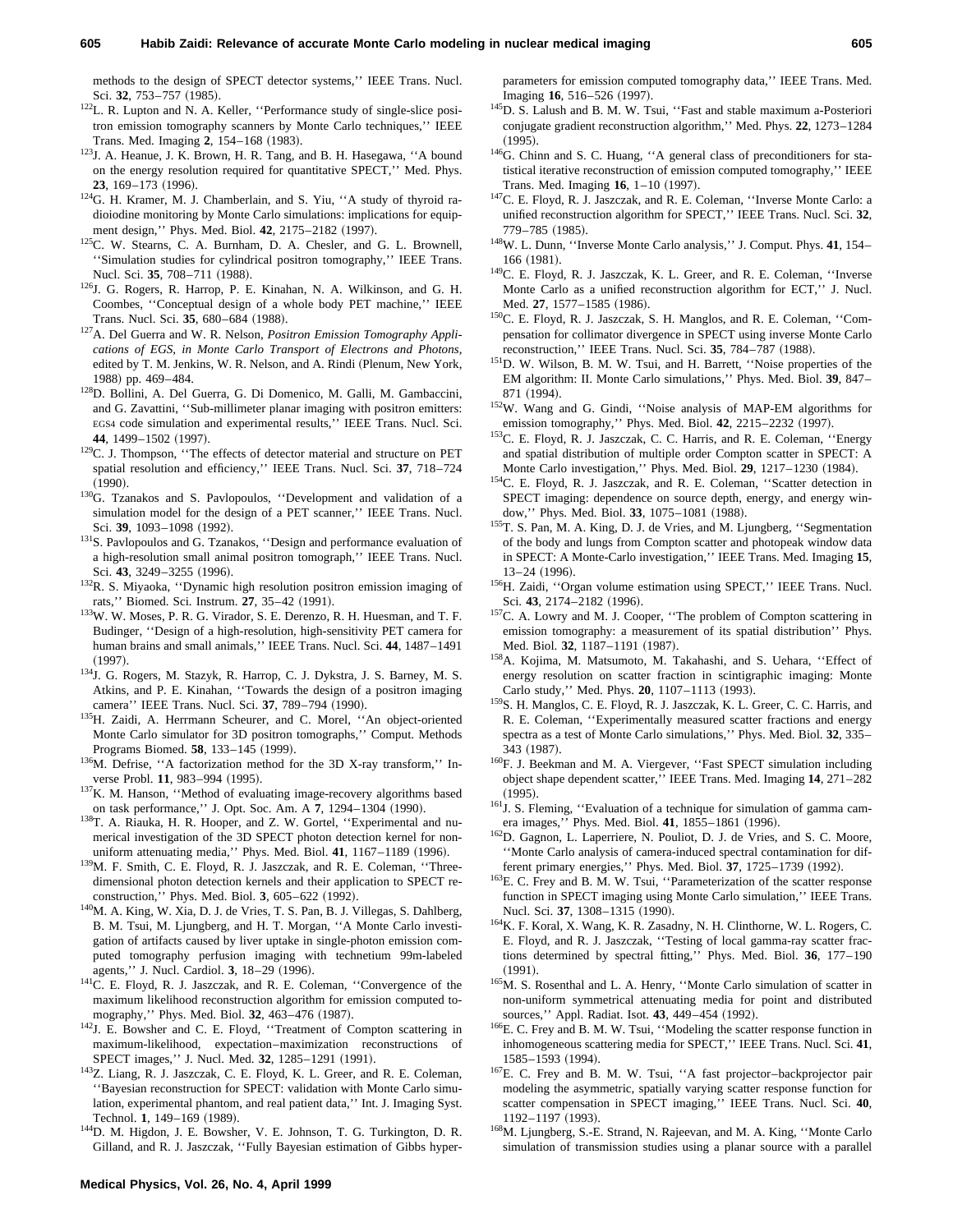collimator and a line source with a fan-beam collimator,'' IEEE Trans. Nucl. Sci. 41, 1577-1584 (1994).

- 169K. Kawamura, K. Ogawa, A. Kubo, and T. Ichihara, ''Quantitative measurement of scattered photons during gamma ray transmission CT using Monte Carlo simulation," IEEE Trans. Nucl. Sci. 44, 1225-1230 (1997).
- <sup>170</sup>R. D. Speller and J. A. Horrocks, "A Monte Carlo study of multiple scatter effects in Compton scatter densitometry,'' Med. Phys. **15**, 707– 712 (1988).
- <sup>171</sup>C. E. Floyd, R. J. Jaszczak, C. C. Harris, K. L. Greer, and R. E. Coleman, ''Monte Carlo evaluation of Compton scatter subtraction in single photon emission computed tomography," Med. Phys. 12, 776-778 (1985).
- 172M. C. Gilardi, V. Bettinardi, A. Todd-Pokropek, L. Milanesi, and F. Fazio, "Assessment and comparison of three scatter correction techniques in single photon emission computed tomography,'' J. Nucl. Med. **29**, 1971-1979 (1988).
- 173J. Mas, P. Hannequin, R. Ben Younes, B. Bellaton, and R. Bidet, ''Scatter correction in planar imaging and SPECT by constrained factor analysis of dynamic structures (FADS)," Phys. Med. Biol. 35, 1451–1465 (1990).
- <sup>174</sup>M. Ljungberg and S.-E. Strand, "Attenuation correction in SPECT based on transmission studies and Monte Carlo simulations of build-up functions," J. Nucl. Med. 31, 493-500 (1990).
- <sup>175</sup>C. Miller, L. Filipow, S. Jackson, and T. Riauka "Planar imaging quantification using 3D attenuation correction data and Monte Carlo simulated buildup factors," Phys. Med. Biol. 41, 1401-1423 (1996).
- 176J. Q. Luo, K. F. Koral, M. Ljungberg, C. E. Floyd, and R. J. Jaszczak, ''A Monte Carlo investigation of dual-energy-window scatter correction for volume-of-interest quantification in 99mTc SPECT,'' Phys. Med. Biol. **40**,  $181-199$   $(1995)$ .
- 177M. Ljungberg and S.-E. Strand, ''Scatter and attenuation correction in SPECT using density maps and Monte Carlo simulated scatter functions," J. Nucl. Med. 31, 1560–1567 (1990).
- <sup>178</sup>M. Ljungberg and S.-E. Strand, "Attenuation and scatter correction in SPECT for sources in a nonhomogeneous object: A Monte Carlo study,'' J. Nucl. Med. 32, 1278-1284 (1991).
- 179H. Naude, A. van Aswegen, C. P. Herbst, M. G. Lotter, and P. H. Pretorius, ''A Monte Carlo evaluation of the channel ratio scatter correction method," Phys. Med. Biol. 41, 1059-1066 (1996).
- 180A. Welch, G. T. Gullberg, P. E. Christian, F. L. Datz, and H. T. Morgan, ''A transmission-map-based scatter correction technique for SPECT in inhomogeneous media," Med. Phys. 22, 1627-1635 (1995).
- 181M. S. Kaplan, R. S. Miyaoka, S. K. Kohlmyer, D. R. Haynor, R. L. Harrison, and T. K. Lewellen, ''Scatter and attenuation correction for 111In based on energy spectrum fitting,'' Med. Phys. **23**, 1277–1285  $(1996).$
- 182G. S. Hademenos, M. A. King, M. Ljungberg, I. G. Zubal, and C. R. Harrell, ''A scatter correction method for T1-201 images: A Monte Carlo investigation," IEEE Trans. Nucl. Sci. 40, 1179-1186 (1993).
- 183K. Ogawa, ''Simulation study of triple-energy-window scatter correction in combined T1-201, Tc-99m SPECT,'' Ann. Nucl. Med. **8**, 277–281  $(1994)$ .
- 184G. J. Hademenos, M. Dahlbom, and E. J. Hoffman, ''Simultaneous dualisotope technetium-99m/thallium-201 cardiac SPECT imaging using a projection-dependent spilldown correction factor,'' Eur. J. Nucl. Med. **22**, 465–472 (1995).
- 185M. Ljungberg, P. Msaki, and S-E. Strand, ''Comparison of dual-window and convolution scatter correction techniques using the Monte Carlo method," Phys. Med. Biol. 35, 1099-1110 (1990).
- 186M. Ljungberg, M. A. King, G. J. Hademenos, and S. E. Strand, ''Comparison of four scatter correction methods using Monte Carlo simulated source distributions," J. Nucl. Med. 35, 143-151 (1994).
- 187I. Buvat, M. Rodriguez-Villafuerte, A. Todd-Pokropek, H. Benali, and R. Di Paola ''Comparative assessment of nine scatter correction methods based on spectral analysis using Monte Carlo simulations,'' J. Nucl. Med. **36**, 1476–1488 (1995).
- 188Y. Narita, S. Eberl, H. Iida, B. F. Hutton, M. Braun, T. Nakamura, and G. Bautovich, ''Monte Carlo and experimental evaluation of accuracy and noise properties of two scatter correction methods for SPECT,'' Phys. Med. Biol. 41, 2481-2496 (1996).
- 189J. Logan and H. J. Bernstein, ''A Monte Carlo simulation of Compton scattering in positron emission tomography,'' J. Comput. Assist. Tomogr. **7**, 316–320 (1983).
- <sup>190</sup>D. Acchiappati, N. Cerullo, and R. Guzzardi, "Assessment of the scatter

fraction evaluation methodology using Monte Carlo simulation techniques," Eur. J. Nucl. Med. **15**, 683–686 (1989).

- 191C. Moisan, P. Tupper, J. G. Rogers, and J. K. de Jong, ''A Monte Carlo study of the acceptance to scattered events in a depth encoding PET camera," IEEE Trans. Nucl. Sci. 43, 1974–2019 (1996).
- <sup>192</sup>J. S. Barney, J. G. Rogers, R. Harrop, and H. Hoverath, "Object shape dependent scatter simulations for PET,'' IEEE Trans. Nucl. Sci. **38**, 719–  $725 (1991).$
- 193L. E. Adam, M. E. Bellemann, G. Brix, and W. J. Lorenz, ''Monte Carlobased analysis of PET scatter components,'' J. Nucl. Med. **37**, 2024– 2029 (1996).
- <sup>194</sup>S. I. Ziegler and W. K. Kuebler, "Monte Carlo simulation of the scatter component in small animal positron volume-imaging devices,'' Z. Med. Phys. **3**, 83–87 (1993).
- 195C. S. Levin, M. Dahlbom, and E. J. Hoffman, ''A Monte Carlo correction for the effect of Compton scattering in 3-D PET brain imaging,'' IEEE Trans. Nucl. Sci. 42, 1181-1188 (1995).
- <sup>196</sup>D. R. Haynor, R. L. Harrison, and T. K. Lewellen, "Energy-based scatter correction for 3D PET: A Monte Carlo study of best possible results,'' in Ref. 22, pp. 52–54.
- <sup>197</sup>M. J. Berger, "MIRD pamphlet 2: energy deposition in water by photons from point isotropic sources," J. Nucl. Med. 9, 15–25 (1968).
- <sup>198</sup>M. J. Berger, "MIRD pamphlet 7: distribution of absorbed doses around point sources of electrons and beta particles in water and other media,'' J. Nucl. Med. 12, 5-23 (1971).
- 199W. Snyder, M. R. Ford, and G. Warner, ''Estimates of specific absorbed fractions for photon sources uniformly distributed in various organs of a heterogeneous phantom. NM/MIRD Pamphlet No. 5, Society of Nuclear Medicine Publication, New York, 1978.
- <sup>200</sup>M. Cristy, "Applying the reciprocal dose principle to heterogeneous phantoms: practical experience from Monte Carlo studies,'' Phys. Med. Biol. **28**, 1289–1303 (1983).
- 201A. Aissi and J. W. Poston, ''Comparison of measured and calculated internal absorbed doses in a heterogeneous phantom,'' Phys. Med. Biol. **32**, 1245–1256 (1987).
- 202M. Cristy and K. F. Eckerman, ''Specific absorbed fractions of energy at various ages from internal photon sources,'' Report ORNL/TM 8381/V1- V7, Oak Ridge, TN, 1987.
- $203$ J. W. Poston, K. A. Kodimer, and W. E. Bolch, "A revised model for the calculation of absorbed energy in the gastrointestinal tract,'' Health Phys. **71.** 307–314 (1996).
- $204$ A. N. Bice, J. M. Links, D. F. Wong, and H. N. Wagner, "Absorbed fractions for dose calculations of neuroreceptor PET studies,'' Eur. J. Nucl. Med. 11, 127–131 (1985).
- 205P. K. Leichner and C. S. Kwok, ''Tumor dosimetry in radioimmunotherapy: methods of calculation for beta particles,'' Med. Phys. **20**, 529– 534 (1993).
- 206G. Akabani, J. W. Poston, and W. E. Bolch, ''Estimates of beta absorbed fractions in small tissue volumes for selected radionuclides,'' J. Nucl. Med. **32**, 835–839 (1991).
- <sup>207</sup>J. C. Johnson, S. M. Langhorst, S. K. Loyalka, W. A. Volkert, and A. R. Ketring, ''Calculation of radiation dose at a bone to marrow interface using Monte Carlo modeling techniques (EGS4)," J. Nucl. Med. 33, 623– 628 (1992).
- 208C. S. Kwok, P. J. Bialobzyski, S. K. Yu, and W. V. Prestwich, ''Effect of tissue inhomogeneity on dose distribution of point sources of low-energy electrons," Med. Phys. 17, 786-793 (1990).
- 209C. S. Kwok, P. J. Bialobzyski, S. K. Yu, ''Effect of tissue inhomogeneity on dose distribution of continuous activity of low-energy electrons in bone marrow cavities with different topologies,'' Med. Phys. **18**, 533– 541 (1991).
- 210B. L. Werner, C. S. Kwok, and I. J. Das, ''Dose distributions in regions containing beta sources: large spherical source regions in a homogeneous medium," Med. Phys. **15**, 358-363 (1988).
- 211B. L. Werner, M. Rahman, W. N. Salk, and C. S. Kwok, ''Dose distributions in regions containing beta sources: uniform spherical source regions in homogeneous media," Med. Phys. **18**, 1181–1191 (1991).
- <sup>212</sup>T. R. Mackie, A. F. Bielajew, D. W. Rogers, and J. J. Battista, "Generation of photon energy deposition kernels using the EGS Monte Carlo code," Phys. Med. Biol. 33, 1-20 (1988).
- 213G. Sgouros, S. Chiu, K. S. Pentlow, L. J. Brewster, H. Kalaigian, B. Baldwin, F. Daghighian, M. C. Graham, S. M. Larson, and R. Mohan,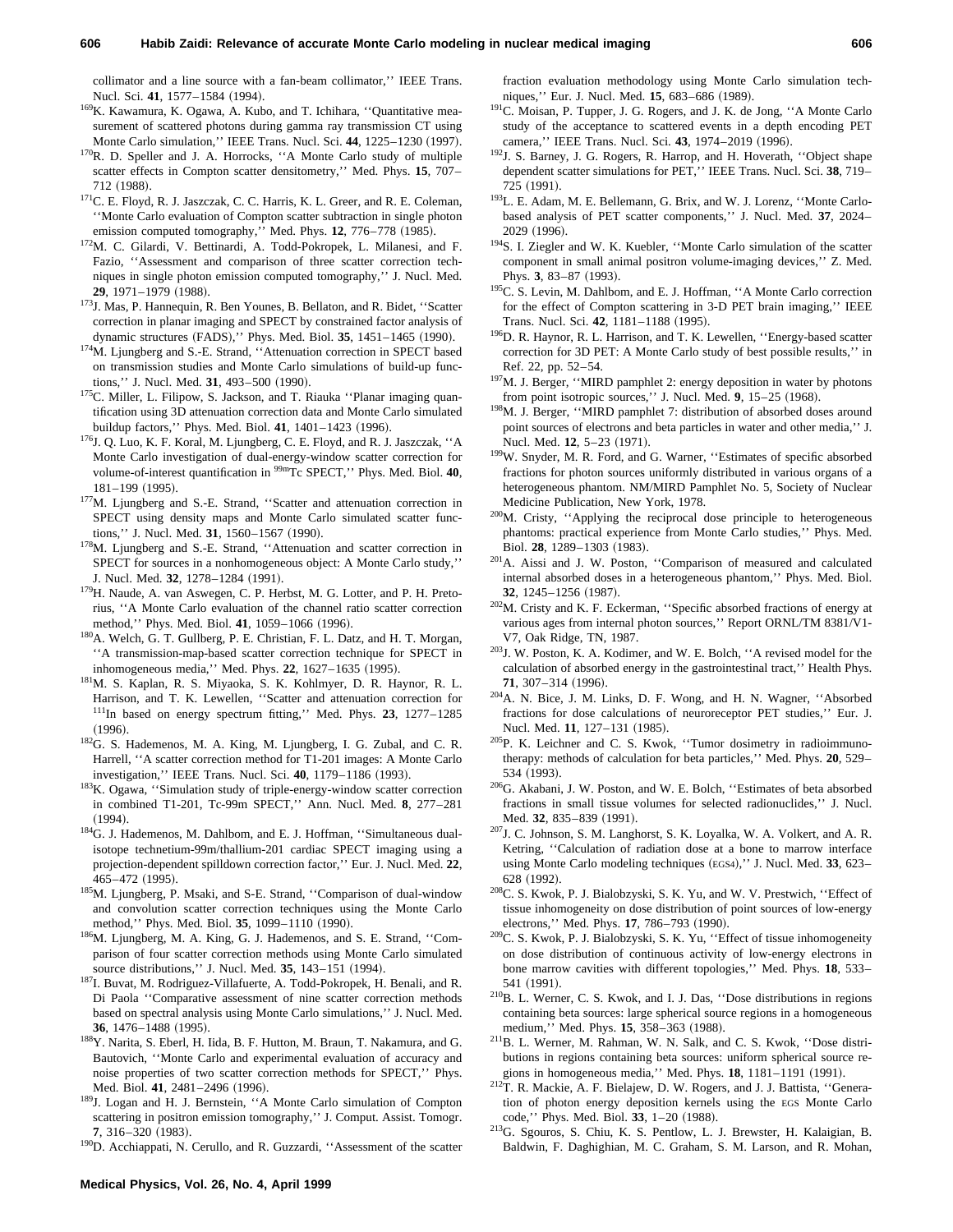''Three-dimensional dosimetry for radioimmunotherapy treatment planning," J. Nucl. Med. 34, 1595-1601 (1993).

- 214M. J. Berger, ''Improved point kernel for electrons and Beta-ray dosimetry,'' Report NBSIR, 1973, pp. 73–107.
- 215W. G. Cross, N. O. Freedman, and P. Y. Wong, ''Beta-ray dose distributions from point sources in an infinite water medium,'' Health Phys. **63**, 160–171 (1992).
- 216D. J. Simpkin and T. R. Mackie ''EGS4 Monte Carlo determination of the beta dose kernel in water," Med. Phys. 17, 179-186 (1990).
- 217D. J. Simpkin, S. J. Cullom, and T. R. Mackie, ''The spatial and energy dependence of bremsstrahlung production about beta point sources in
- $H<sub>2</sub>$ O,'' Med. Phys. **19**, 105–114 (1992). <sup>218</sup>P. K. Leichner, ''A unified approach to photon and beta particle dosimetry," J. Nucl. Med. 35, 1721-1729 (1994).
- 219E. E. Furhang, G. Sgouros, and C. S. Chui, ''Radionuclide photon dose kernels for internal emitter dosimetry" Med. Phys. 23, 759-764 (1996).
- <sup>220</sup>M. G. Stabin, "MIRDOSE: personal computer software for internal dose assessment in nuclear medicine," Nucl. Med. Biol. 37, 538-546 (1996).
- 221T. K. Johnson, ''MABDOS: a generalized program for internal radionuclide dosimetry," Comput. Methods Programs Biomed. 27, 159-167 (1988).
- 222T. K. Johnson and R. L. Vessella, ''On the possibility of 'real-time' Monte Carlo calculations for the estimation of absorbed dose in radioimmunotherapy,'' Comput. Methods Programs Biomed. **29**, 205–210  $(1989).$
- <sup>223</sup>T. K. Johnson and S. B. Colby, "Photon contribution to tumor dose from considerations of <sup>131</sup>I radiolabeled antibody uptake in liver, spleen, and whole body," Med. Phys. **20**, 1667-1674 (1993).
- 224G. Akabani and J. W. Poston, ''Absorbed dose calculations to blood and blood vessels for internally deposited radionuclides,'' J. Nucl. Med. **32**, 830–834 (1991).
- 225G. Akabani, ''Absorbed dose calculations in Haversian canals for several beta-emitting radionuclides," J. Nucl. Med. 34, 1361–1366 (1993).
- 226M. G. Stabin, ''Radiation dose to the upper spine from therapeutic administrations of iodine-131-sodium iodide,'' J. Nucl. Med. **34**, 695–696  $(1993).$
- 227R. C. Samaratunga, S. R. Thomas, J. D. Hinnefeld, L. C. von Kuster, D. M. Hyams, J. S. Moulton, M. I. Sperling, and H. R. Maxon, ''A Monte Carlo simulation model for radiation dose to metastatic skeletal tumour from rhenium 186(Sn) HEDP," J. Nucl. Med. 36, 336-350 (1995).
- 228L. S. Johnson and J. C. Yanch, ''Calculation of beta dosimetry in radiation synovectomy using Monte Carlo simulation (EGS4)," Med. Phys. 20, 747-754 (1993).
- 229L. S. Johnson, J. C. Yanch, S. Shortkroff, C. L. Barnes, A. I. Spitzer, and C. B. Sledge ''Beta-particle dosimetry in radiation synovectomy,'' Eur. J. Nucl. Med. 22, 977-988 (1995).
- 230H. B. Giap, D. J. Macey, J. E. Bayouth, and A. L. Boyer, ''Validation of a dose-point kernel convolution technique for internal dosimetry,'' Phys. Med. Biol. **40**, 365-381 (1995).
- 231G. Akabani, W. G. Hawkins, M. B. Eckblade, and P. K. Leichner, ''Patient-specific dosimetry using quantitative SPECT imaging and threedimensional discrete Fourier transform convolution,'' J. Nucl. Med. **38**, 308–314 (1997).
- <sup>232</sup>M. Tagesson, M. Ljungberg, and S.-E. Strand, "A Monte Carlo program converting activity distributions to absorbed dose distributions in a radionuclide treatment planning system," Acta Oncol. 35, 367-372 (1996).
- 233H. B. Giap, D. J. Macey, and D. A. Podoloff, ''Development of a SPECTbased three-dimensional treatment planning system for radioimmunotherapy," J. Nucl. Med. 36, 1885-1894 (1995).
- 234K. S. Kolbert, G. Sgouros, A. M. Scott, J. E. Bronstein, R. A. Malane, J. Zhang, H. Kalaigian, S. McNamara, L. Schwartz, S. M. Larson, ''Implementation and evaluation of patient-specific three-dimensional internal dosimetry," J. Nucl. Med. 38, 301-308 (1997).
- 235E. E. Furhang, C. S. Chui, and G. Sgouros, ''A Monte Carlo approach to patient-specific dosimetry," Med. Phys. 23, 1523-1529 (1996).
- <sup>236</sup>J. L. Humm, "A microdosimetric model of astatine-211 labeled antibodies for radioimmunotherapy,'' Int. J. Radiat. Oncol., Biol., Phys. **13**, 1767–1773 (1987).
- 237E. R. Humphreys and J. L. Humm, ''A Monte-Carlo approach to the microdosimetry of <sup>224</sup>Ra in murine compact and cancellous bone," Health Phys. 54, 607-615 (1988).
- 238J. J. Casciari, M. M. Graham, and J. S. Rasey, ''A modeling approach for quantifying tumor hypoxia with [F-18] fluoromisonidazole PET time– activity data," Med. Phys. 22, 1127-1139 (1995).
- <sup>239</sup>P. Millet, J. Delforge, S. Pappata, A. Syrota, and L. Cinotti, "Error analysis on parameter estimates in the ligand-receptor model: application to parameter imaging using PET data,'' Phys. Med. Biol. **41**, 2739–2756  $(1996)$ .
- 240C. Burger and A. Buck, ''Tracer kinetic modeling of receptor data with mathematical metabolite correction,'' Eur. J. Nucl. Med. **23**, 539–545  $(1996).$
- 241J. A. Thie, G. T. Smith, and K. F. Hubner, ''Linear least squares compartmental-model-independent parameter identification in PET,'' IEEE Trans. Med. Imaging 16, 11-16 (1997).
- 242A. Welch, A. M. Smith, and G. T. Gullberg, ''An investigation of the effect of finite system resolution and photon noise on the bias and precision of dynamic cardiac SPECT parameters,'' Med. Phys. **22**, 1829–1836  $(1995).$
- <sup>243</sup>G. L. Zeng, G. T. Gullberg, and R. H. Huesman, "Using linear timeinvariant system theory to estimate kinetic parameters directly from projection measurements," IEEE Trans. Nucl. Sci. 42, 2339-2346 (1995).
- 244P. C. Chiao, W. L. Rogers, N. H. Clinthorne, J. A. Fessler, and A. O. Hero, ''Model-based estimation for dynamic cardiac studies using ECT,'' IEEE Trans. Med. Imaging 13, 217-226 (1994).
- 245R. H. Huesman, B. W. Reutter, G. L. Zeng, and G. T. Gullberg, ''Kinetic parameter estimation from SPECT cone-beam projection measurements,'' Phys. Med. Biol. 43, 973-982 (1998)
- 246K. Ogawa, S. Takahashi, and Y. Satori, ''Description of an object in Monte Carlo simulations,'' IEEE Trans. Nucl. Sci. **44**, 1521–1526  $(1997).$
- 247H. Wang, R. J. Jaszczak, and R. E. Coleman, ''Solid geometry-based object model for Monte Carlo simulated emission and transmission tomographic imaging systems,'' IEEE Trans. Med. Imaging **11**, 361–372  $(1992).$
- 248H. Wang, R. J. Jaszczak, and R. E. Coleman, ''A new composite model of objects for Monte Carlo simulation of radiological imaging,'' Phys. Med. Biol. 38, 1235-1262 (1993).
- 249N. Amokrane and M. Bourguignon, ''A new object model for Monte Carlo simulation of SPECT imaging system,'' in *1994 Conf. Rec. IEEE Med. Imag. Conf.*, 1995, pp. 1297–1300.
- 250Z. Li, and J. F. Williamson, ''Volume-based geometric modeling for radiation transport calculations," Med. Phys. 19, 667-677 (1992).
- 251K. Ogawa and S. Maeda, ''A Monte Carlo method using Octree structure in photon and electron transport,'' IEEE Trans. Nucl. Sci. **42**, 2322–2326  $(1995).$
- 252G. Williams, M. Zankl, W. Abmayr, R. Veit, and G. Drexler, ''The calculation of dose from external photon exposures using reference and realistic human phantoms and Monte Carlo methods,'' Phys. Med. Biol. **31**, 449–452 (1986).
- 253ICRP, ''Report of the Task Group on Reference Man,'' *International Commission on Radiological Protection Publication 23* (Pergamon, New York, 1975).
- 254L. G. Bouchet, W. E. Bolch, D. A. Weber, H. L. Atkins, and J. W. Poston, ''A revised dosimetric model of the adult head and brain,'' J. Nucl. Med. **37**, 1226–1236 (1996).
- 255W. Q. Sui and F. L. Shen, ''Computer model of an inhomogeneous human torso," J. Biomed. Eng. 12, 124-128 (1990).
- 256K. J. LaCroix, ''Evaluation of an attenuation compensation method with respect to defect detection in Tc-99m-sestamibi myocardial SPECT,'' Ph.D. Dissertation, The University of North Carolina at Chapel Hill, Chapel Hill, NC, 1997.
- 257M. Zankl, R. Veit, G. Williams, K. Schneider, H. Fendel, N. Petoussi, and G. Drexler, ''The construction of computer tomographic phantoms and their application in radiology and radiation protection,'' Radiat. Environ. Biophys. 27, 153-164 (1988).
- 258E. J. Hoffman, P. D. Cutler, W. M. Digby, and J. C. Mazziotta, ''3-D phantom to simulate cerebral blood flow and metabolic images for PET,'' IEEE Trans. Nucl. Sci. 37, 616–620 (1990).
- <sup>259</sup>H. J. Kim, B. R. Zeeberg, F. H. Fahey, A. N. Bice, E. J. Hoffman, and R. C. Reba, ''Three-dimensional SPECT simulations of a complex threedimensional mathematical brain model and measurements of the threedimensional physical brain phantom,'' J. Nucl. Med. **32**, 1923–1930  $(1991).$
- <sup>260</sup>I. G. Zubal, C. R. Harrell, E. O. Smith, Z. Rattner, G. Gindi, and B. P. Hoffer, ''Computerized 3-dimensional segmented human anatomy,'' Med. Phys. 21, 299-302 (1994).
- 261M. Ivanovic and D. A. Weber, ''Monte Carlo simulation code for SPECT